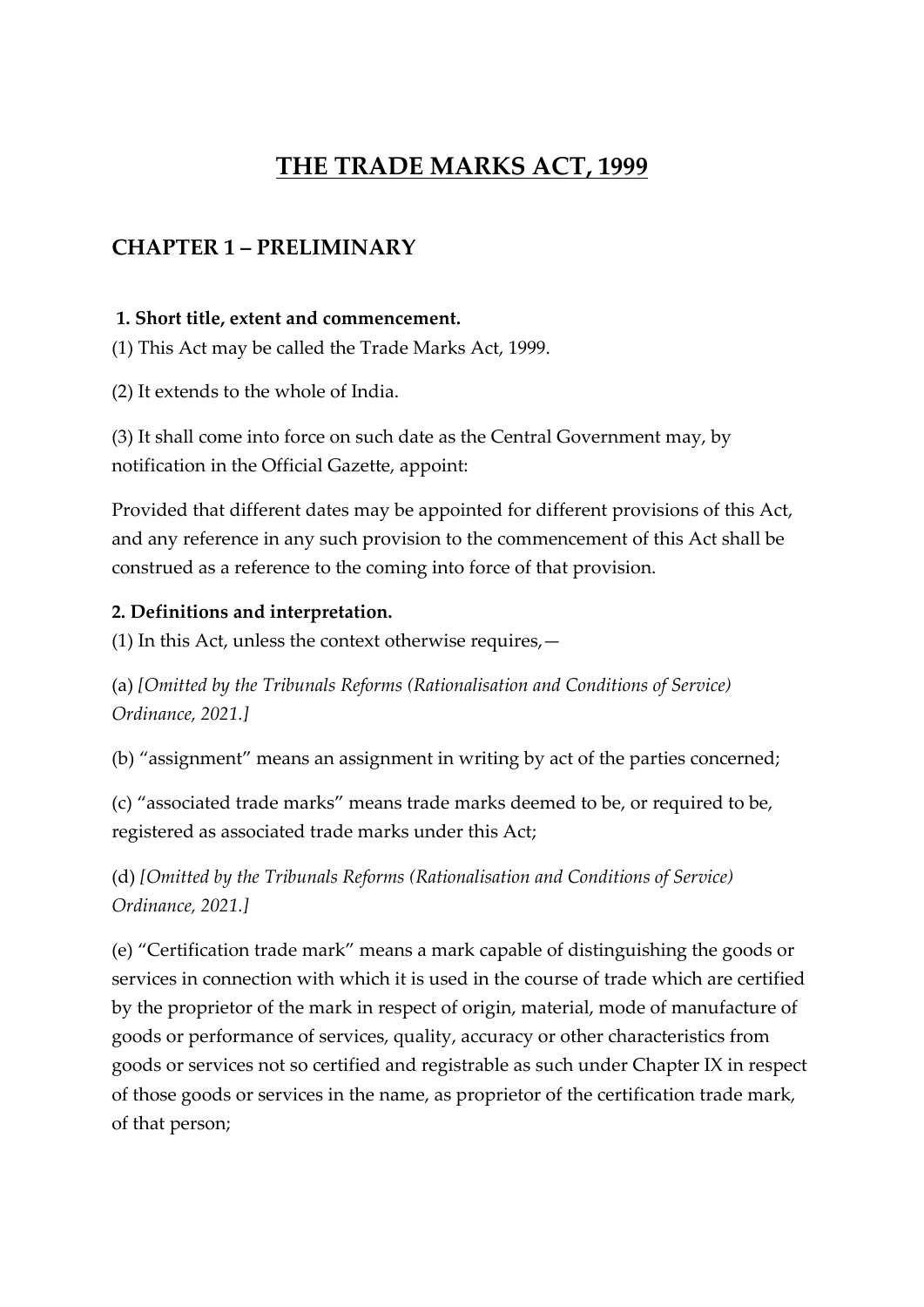# (f) *[Omitted by the Tribunals Reforms (Rationalisation and Conditions of Service) Ordinance, 2021.]*

(g) "Collective mark" means a trade mark distinguishing the goods or services of members of an association of persons (not being a partnership within the meaning of the Indian Partnership Act, 1932) which is the proprietor of the mark from those of others; (9 of 1932)

(h) "deceptively similar"—A mark shall be deemed to be deceptively similar to another mark if it so nearly resembles that other mark as to be likely to deceive or cause confusion;

(i) "false trade description" means—

(I) a trade description which is untrue or misleading in a material respect as regards the goods or services to which it is applied; or

(II) any alteration of a trade description as regards the goods or services to which it is applied, whether by way of addition, effacement or otherwise, where that alteration makes the description untrue or misleading in a material respect; or

(III) any trade description which denotes or implies that there are contained, as regards the goods to which it is applied, more yards or metres than there are contained therein standard yards or standard metres; or

(IV) any marks or arrangement or combination thereof when applied—

(a) to goods in such a manner as to be likely to lead persons to believe that the goods are the manufacture or merchandise of some person other than the person whose merchandise or manufacture they really are;

(b) in relation to services in such a manner as to be likely to lead persons to believe that the services are provided or rendered by some person other than the person, whose services they really are; or

(V) any false name or initials of a person applied to goods or services in such manner as if such name or initials were a trade description in any case where the name or initials—

(a) is or are not a trade mark or part of a trade mark; and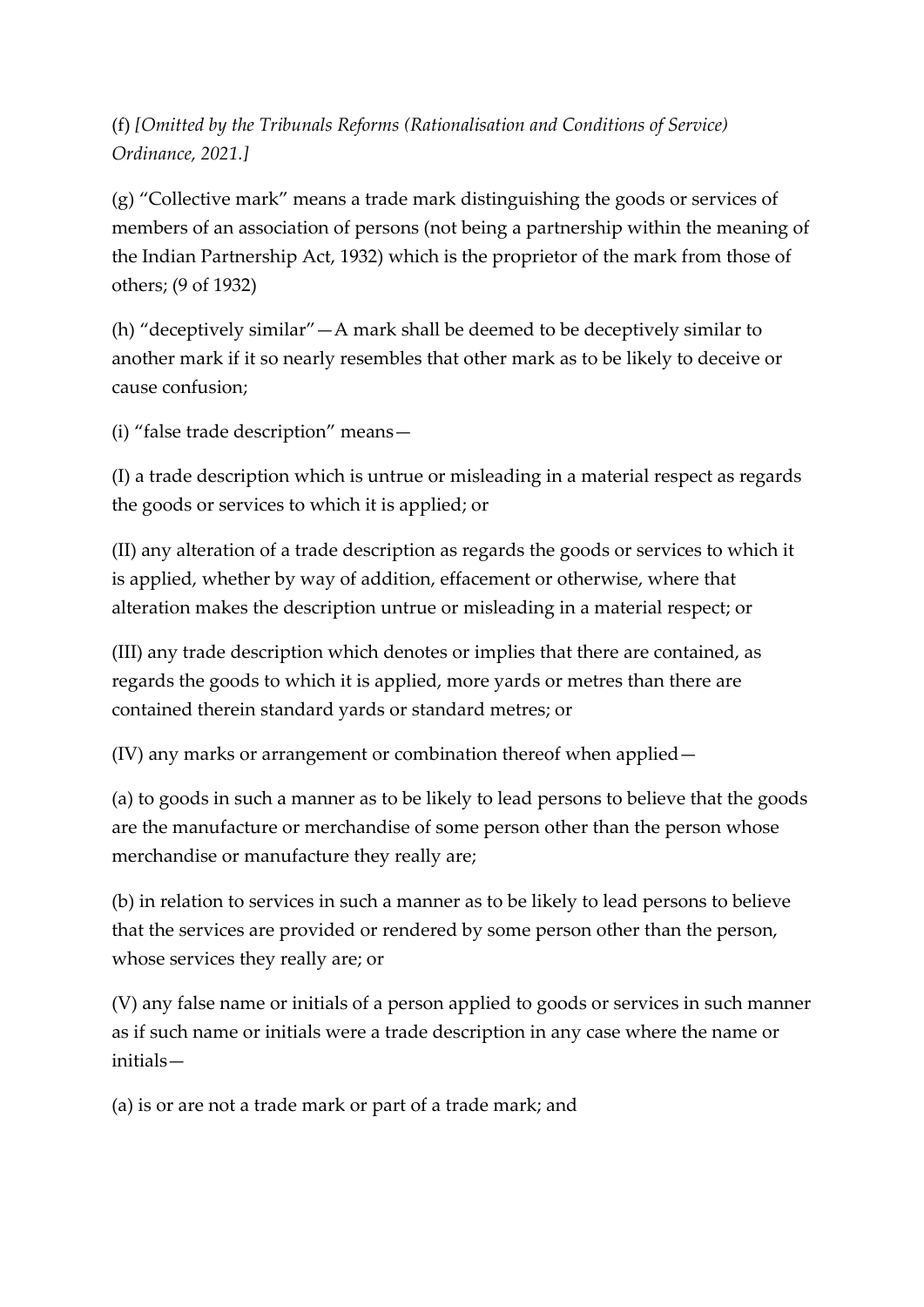(b) is or are identical with or deceptively similar to the name or initials of a person carrying on business in connection with goods or services of the same description or both and who has not authorised the use of such name or initials; and

(c) is or are either the name or initials of a fictitious person or some person not bona fide carrying on business in connection with such goods or services, and the fact that a trade description is a trade mark or part of a trade mark shall not prevent such trade description being a false trade description within the meaning of this Act;

(j) "goods": means anything which is the subject of trade or manufacture;

(k) *[Omitted by the Tribunals Reforms (Rationalisation and Conditions of Service) Ordinance, 2021.]*

(l) "limitation" (with its grammatical variations) means any limitation of the exclusive right to the use of a trade mark given by the registration of a person as proprietor thereof, including limitations of that right as to mode or area of use within India or outside India;

(m) "mark" includes a device, brand, heading, label, ticket, name, signature, word, letter, numeral, shape of goods, packaging or combination of colours or any combination thereof;

(n) [Omitted by the Tribunals Reforms (Rationalisation and Conditions of Service) Ordinance, 2021.]

(o) "name" includes any abbreviation of a name;

(p) "notify" means to notify in the Trade Mark Journal published by the Registrar;

(q) "package"; includes any case, box, container, covering, folder, receptacle, vessel, casket, bottle, wrapper, label, band, ticket, reel, frame, capsule, cap, lid, stopper and cork;

(r) "permitted use", in relation to a registered trade mark, means the use of trade mark—

(i) by a registered user of the trade mark in relation to goods or services—

(a) with which he is connected in the course of trade; and

(b) in respect of which the trade mark remains registered for the time being; and

(c) for which he is registered as registered user; and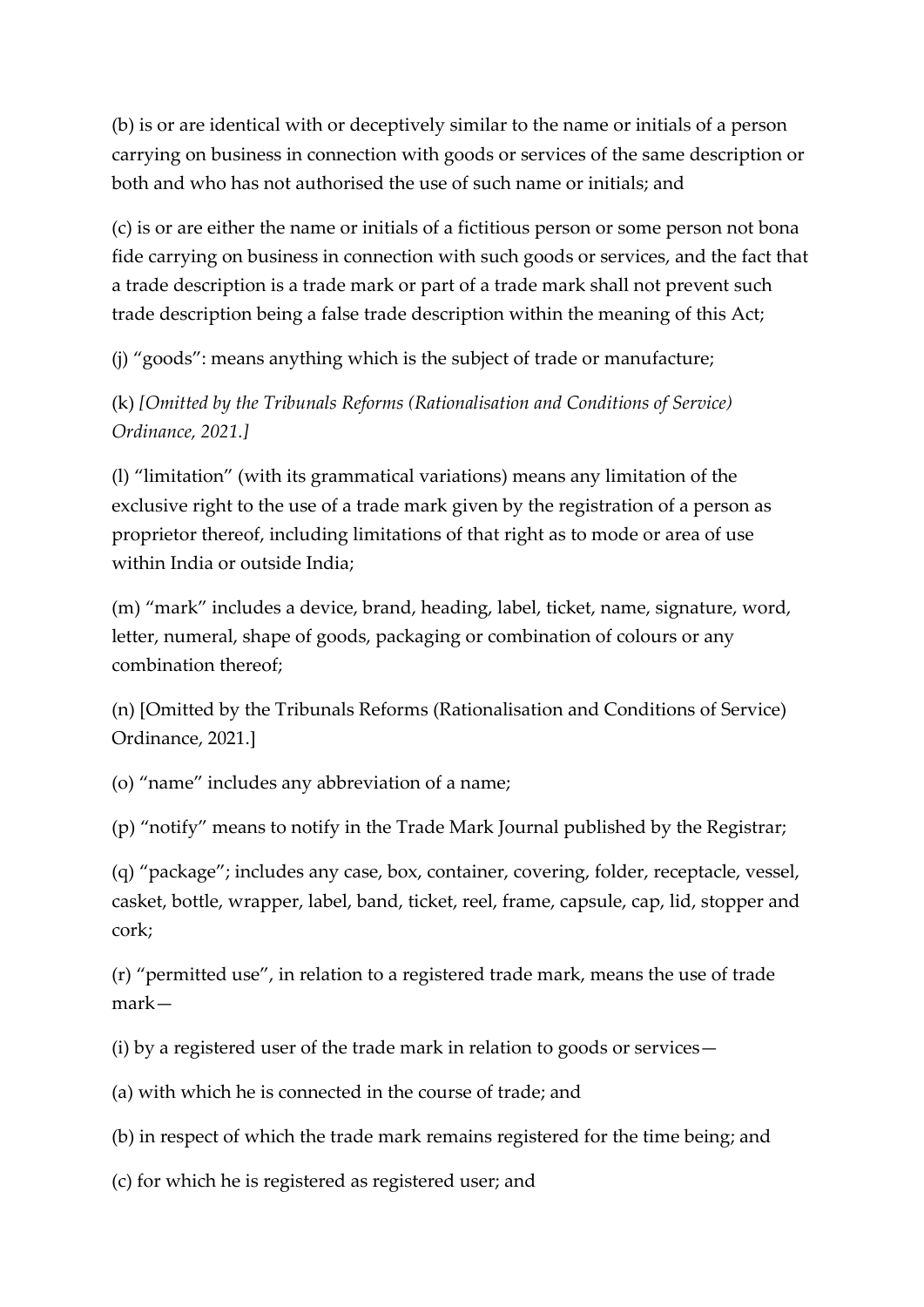(d) which complies with any conditions or limitations to which the registration of registered user is subject; or

(ii) by a person other than the registered proprietor and registered user in relation to goods or services—

(a) with which he is connected in the course of trade; and

(b) in respect of which the trade mark remains registered for the time being; and

(c) by consent of such registered proprietor in a written agreement; and

(d) which complies with any conditions or limitations to which such user is subject and to which the registration of the trade mark is subject;

(s) "prescribed" means,-

(i) in relation to proceedings before a High Court, prescribed by rules made by the High Court; and

(ii) in other cases, prescribed by rules made under this Act;

(t) "register" means the Register of Trade Marks referred to in sub-section (1) of section 6;

(u) "registered" (with its grammatical variations) means registered under this Act;

(v) "registered proprietor", in relation to a trade mark, means the person for the time being entered in the register as proprietor of the trade mark;

(w) "registered trade mark" means a trade mark which is actually on the register and remaining in force;

(x) "registered user" means a person who is for the time being registered as such under section 49;

(y) "Registrar" means the Registrar of Trade Marks referred to in section 3;

(z) "service" means service of any description which is made available to potential users and includes the provision of services in connection with business of any industrial or commercial matters such as banking, communication, education, financing, insurance, chit funds, real estate, transport, storage, material treatment, processing, supply of electrical or other energy, boarding, lodging, entertainment, amusement, construction, repair, conveying of news or information and advertising;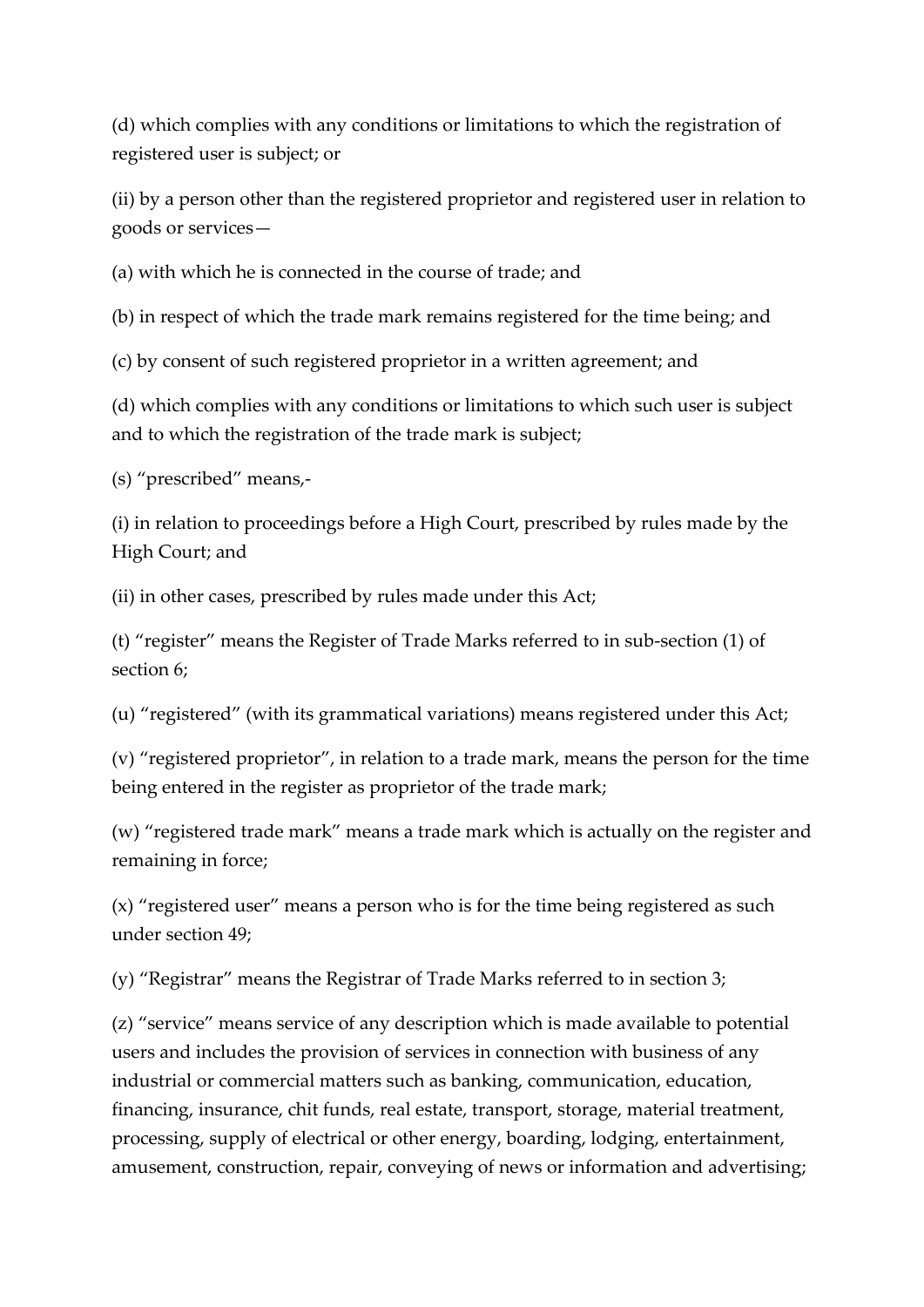(za) "trade description" means any description, statement or other indication, direct or indirect,—

(i) as to the number, quantity, measure, gauge or weight of any goods; or

(ii) as to the standard of quality of any goods or services according to a classification commonly used or recognised in the trade; or

(iii) as to fitness for the purpose, strength, performance or behaviour of any goods, being "drug" as defined in the Drugs and Cosmetics Act, 1940, or "food" as defined in the Prevention of Food Adulteration Act, 1954; or (23 of 1940 & 37 of 1954)

(iv) as to the place or country in which or the time at which any goods or services were made, produced or provided, as the case may be; or

(v) as to the name and address or other indication of the identity of the manufacturer or of the person providing the services or of the person for whom the goods are manufactured or services are provided; or

(vi) as to the mode of manufacture or producing any goods or providing services; or

(vii) as to the material of which any goods are composed; or

(viii) as to any goods being the subject of an existing patent, privilege or copyright, and includes—

(a) any description as to the use of any mark which according to the custom of the trade is commonly taken to be an indication of any of the above matters;

(b) the description as to any imported goods contained in any bill of entry or shipping bill;

(c) any other description which is likely to be misunderstood or mistaken for all or any of the said matters;

(zb) "trade mark" means a mark capable of being represented graphically and which is capable of distinguishing the goods or services of one person from those of others and may include shape of goods, their packaging and combination of colours; and—

(i) in relation to Chapter XII (other than section 107), a registered trade mark or a mark used in relation to goods or services for the purpose of indicating or so as to indicate a connection in the course of trade between the goods or services, as the case may be, and some person having the right as proprietor to use the mark; and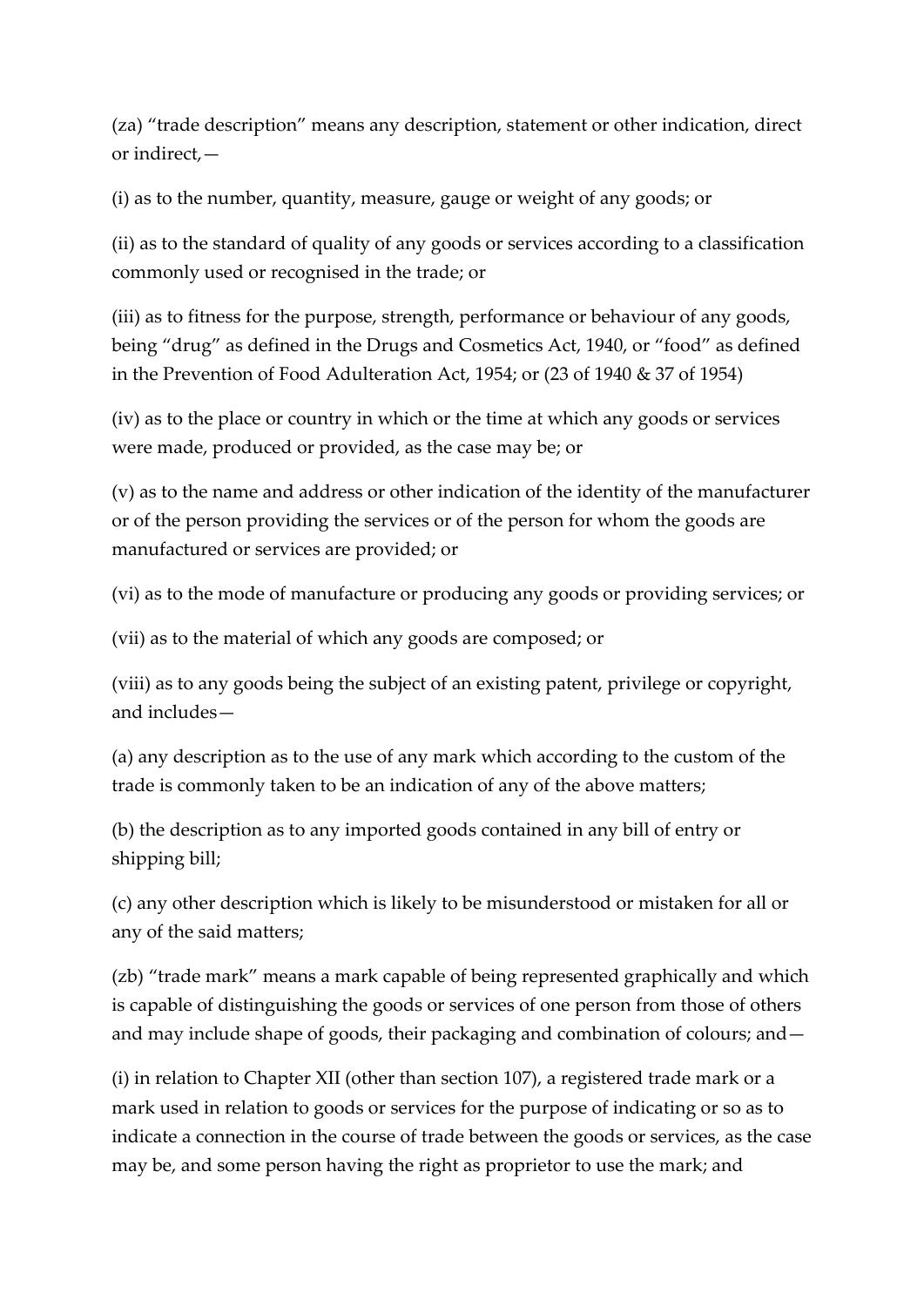(ii) in relation to other provisions of this Act, a mark used or proposed to be used in relation to goods or services for the purpose of indicating or so to indicate a connection in the course of trade between the goods or services, as the case may be, and some person having the right, either as proprietor or by way of permitted user, to use the mark whether with or without any indication of the identity of that person, and includes a certification trade mark or collective mark;

(zc) "transmission" means transmission by operation of law, devolution on the personal representative of a deceased person and any other mode of transfer, not being assignment;

(zd) "Technical Member" means a Member who is not a Judicial Member;

(ze) *[Omitted by the Tribunals Reforms (Rationalisation and Conditions of Service) Ordinance, 2021.]*

(zf) *[Omitted by the Tribunals Reforms (Rationalisation and Conditions of Service) Ordinance, 2021.]*

(zg) "well-known trade mark", in relation to any goods or services, means a mark which has become so to the substantial segment of the public which uses such goods or receives such services that the use of such mark in relation to other goods or services would be likely to be taken as indicating a connection in the course of trade or rendering of services between those goods or services and a person using the mark in relation to the first-mentioned goods or services.

(2) In this Act, unless the context otherwise requires, any reference—

(a) To "trade mark" shall include reference to "collective mark" or "certification trade mark";

(b) To the use of a mark shall be construed as a reference to the user of printed or other visual representation of the mark;

(c) To the use of a mark,—

(i) in relation to goods, shall be construed as a reference to the use of the mark upon, or in any physical or in any other relation whatsoever, to such goods;

(ii) in relation to services, shall be construed as a reference to the use of the mark as or as part of any statement about the availability, provision or performance of such services;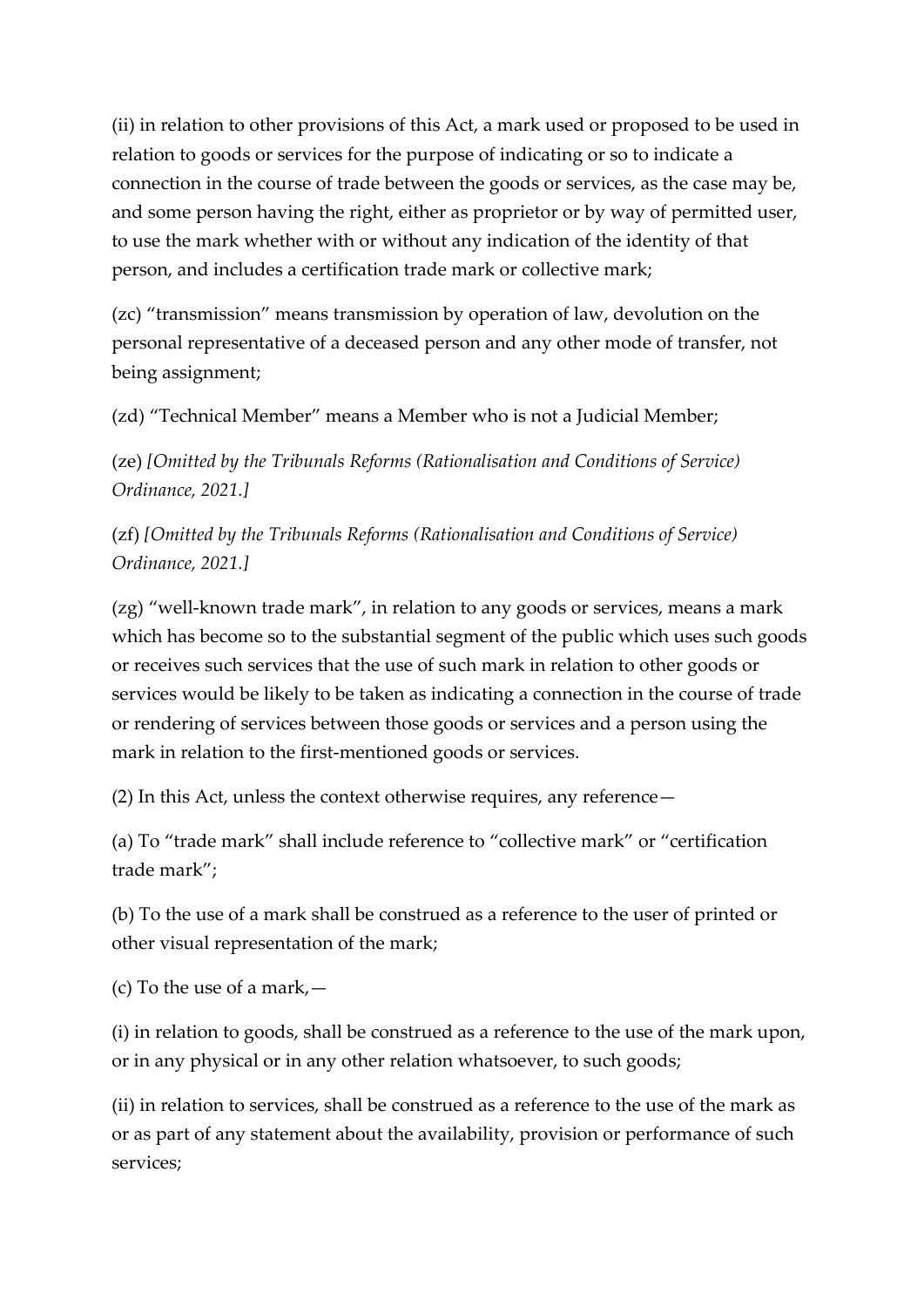(d) to the Registrar shall be construed as including a reference to any officer when discharging the functions of the Registrar in pursuance of sub-section (2) of Section 3;

(e) to the Trade Marks Registry shall be construed as including a reference to any office of the Trade Marks Registry.

(3) For the purposes of this Act, goods or services are associated with each other if it is likely that those goods might be sold or otherwise traded in and those services might be provided by the same business and so with descriptions of goods and descriptions of services.

(4) For the purposes of this Act, "existing registered trade mark" means a trade mark registered under the Trade and Merchandise Marks Act, 1958 immediately before the commencement of this Act.

# **CHAPTER 2 – THE REGISTER AND CONDITIONS FOR REGISTRATION**

### **3. Appointment of registrar and other officers.**

(1) The Central Government may by notification in the Official Gazette, appoint a person to be known as the Controller General of Patents, Designs and Trade Marks, who shall be the Registrar of Trade Marks for the purposes of this Act.

(2) The Central Government may appoint such other officers with such designations as it thinks fit for the purpose of discharging, under the superintendence and direction of the Registrar, such functions of the Registrar under this Act as he may from time to time authorise them to discharge.

### **4. Power of registrar to withdraw or transfer cases, etc.**

Without prejudice to the generality of the provisions of sub-section (2) of section 3, the Registrar may, by order in writing and for reasons to be recorded therein, withdraw any matter pending before an officer appointed under the said sub-section (2) and deal with such matter himself either de nova or from the stage it was so withdrawn or transfer the same to another officer so appointed who may, subject to special directions in the order of transfer, proceed with the matter either de nova or from the stage it was so transferred.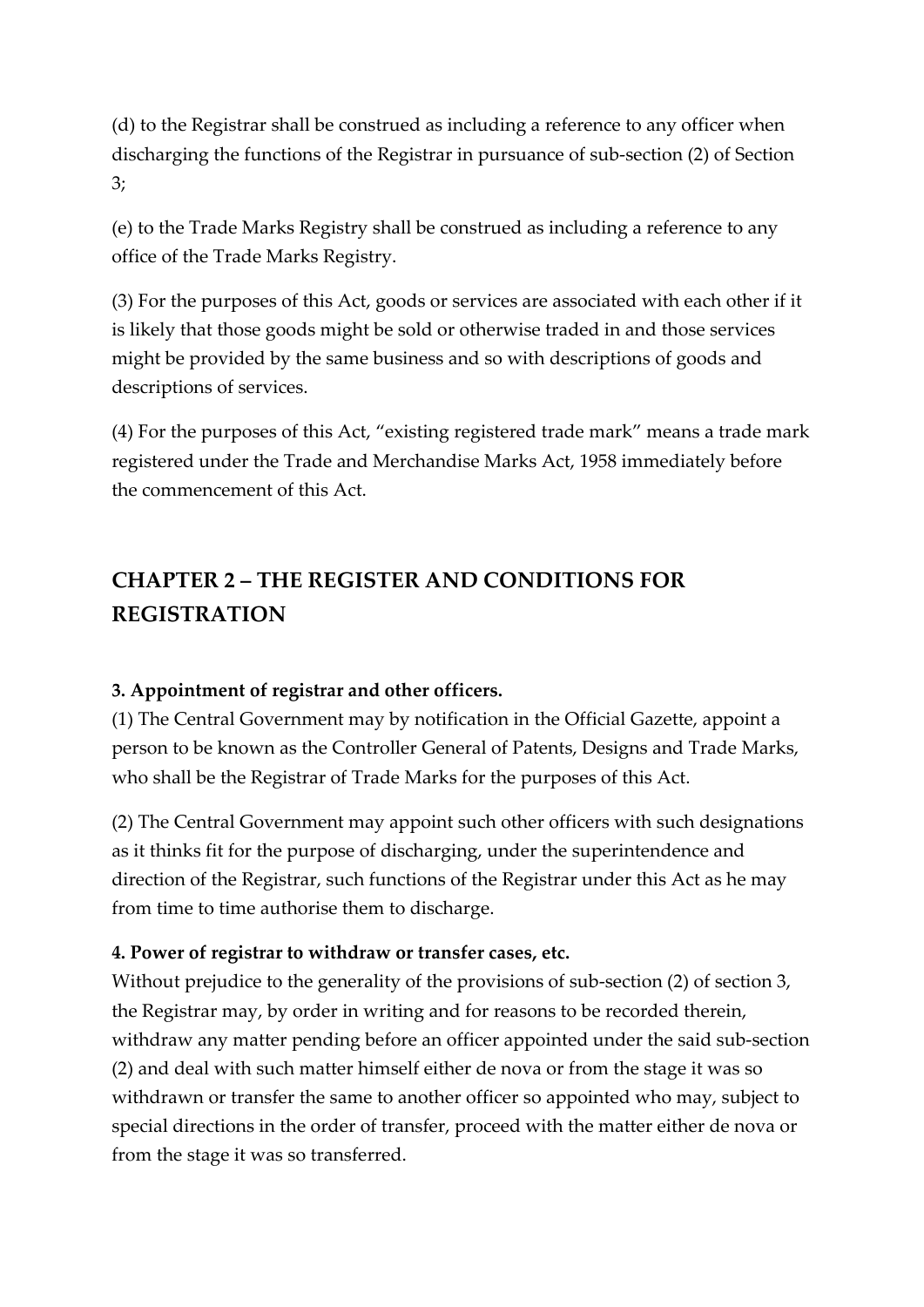### **5. Trade marks registry and offices thereof.**

(1) For the purposes of this Act, there shall be a trade marks registry and the Trade Marks Registry established under the Trade and Merchandise Marks Act, 1958 shall be the Trade Marks Registry under this Act.

(2) The head office of the Trade Marks Registry shall be at such place as the Central Government may specify, and for the purpose of facilitating the registration of trade marks, there may be established at such places as the Central Government may think fit branch offices of the Trade Marks Registry.

(3) The Central Government may, by notification in the Official Gazette, define the territorial limits within which an office of the Trade Marks Registry may exercise its functions.

(4) There shall be a seal of the Trade Marks Registry.

## **6. The register of trade marks.**

(1) For the purposes of this Act, a record called the Register of Trade Marks shall be kept at the Head Office of the Trade Marks Registry, wherein shall be entered all registered trade marks with the names, addresses and description of the proprietors, notifications of assignment and transmissions, the names, addresses and descriptions of registered users, conditions, limitations and such other matter relating to registered trade marks as may be prescribed.

(2) Notwithstanding anything contained in sub-section (1), it shall be lawful for the Registrar to keep the records wholly or partly in computer floppies diskettes or in any other electronic form subject to such safeguards as may be prescribed.

(3) Where such register is maintained wholly or partly on computer under subsection (2) any reference in this Act to entry in the Register shall be construed as the reference to any entry as maintained on computer or in any other electronic form.

(4) No notice of any trust, express or implied or constructive, shall be entered in the register and no such notice shall be receivable by the Registrar.

(5) The register shall be kept under the control and management of the Registrar.

(6) There shall be kept at each branch office of the Trade Marks Registry a copy of the register and such of the other documents mentioned in section 148 as the Central Government may, by notification in the Official Gazette, direct.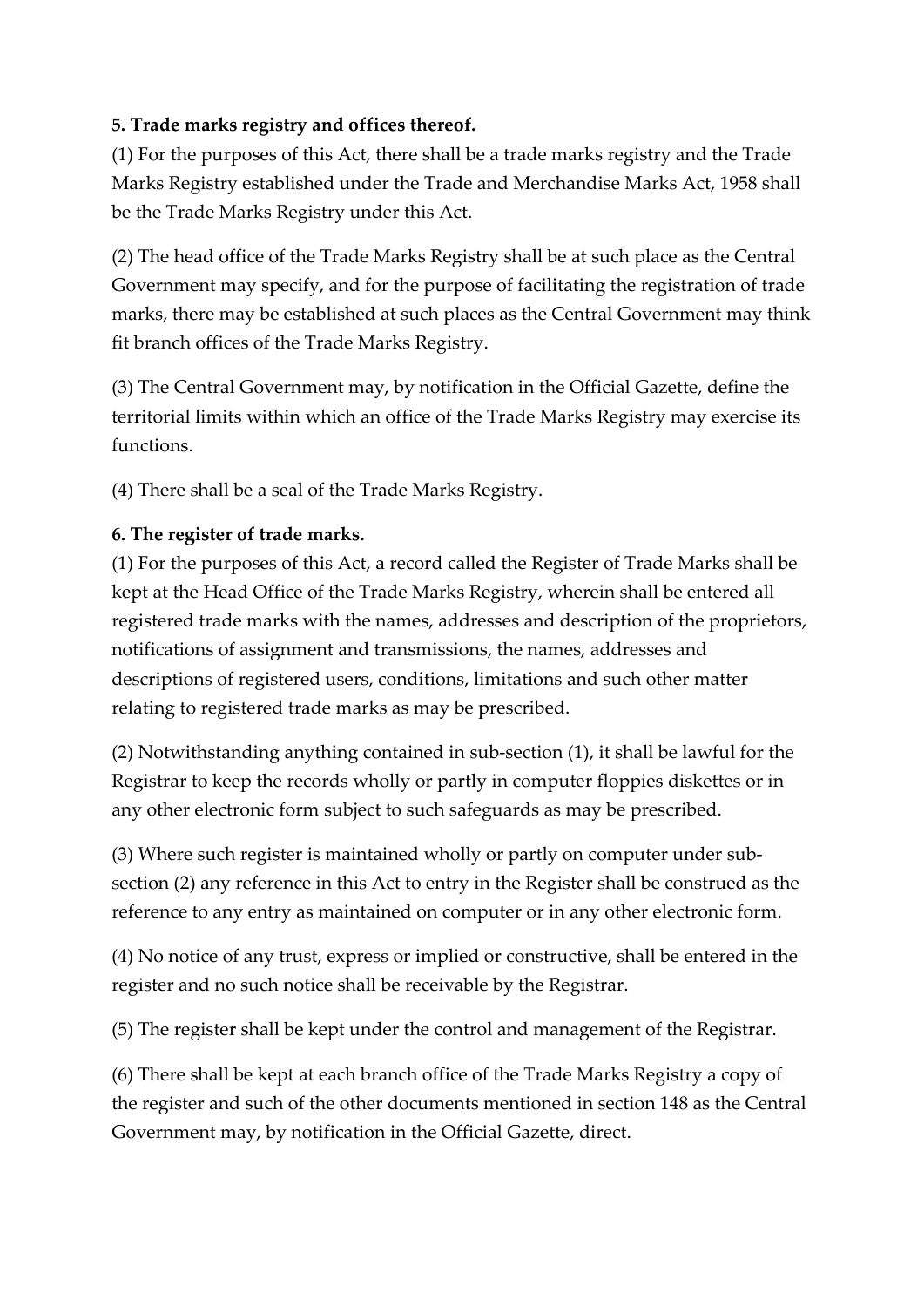(7) The Register of Trade Marks, both Part A and Part B, existing at the commencement of this Act, shall be incorporated in and form part of the register under this Act.

### **7. Classification of goods and services.**

(1) The Registrar shall classify goods and services, as far as may be, in accordance with the International classification of goods and services for the purposes of registration of trade marks.

(2) Any question arising as to the class within which any goods or services falls shall be determined by the Registrar whose decision shall be final.

## **8. Publication of alphabetical index.**

(1) The Registrar may publish in the prescribed manner an alphabetical index of classification of goods and services referred to in section 7.

(2) Where any goods or services are not specified in the alphabetical index of goods and services published under sub-section (1), the classification of goods or services shall be determined by the Registrar in accordance with sub-section (2) of section 7.

### **9. Absolute grounds for refusal of registration.**

(1) The trade marks—

(a) which are devoid of any distinctive character, that is to say, not capable of distinguishing the goods or services of one person from those of another person;

(b) which consist exclusively of marks or indications which may serve in trade to designate the kind, quality, quantity, intended purpose, values, geographical origin or the time of production of the goods or rendering of the service or other characteristics of the goods or service;

(c) which consist exclusively of marks or indications which have become customary in the current language or in the bona fide and established practices of the trade, shall not be registered:

Provided that a trade mark shall not be refused registration if before the date of application for registration it has acquired a distinctive character as a result of the use made of it or is a well-known trade mark.

(2) A mark shall not be registered as a trade mark if—

(a) it is of such nature as to deceive the public or cause confusion;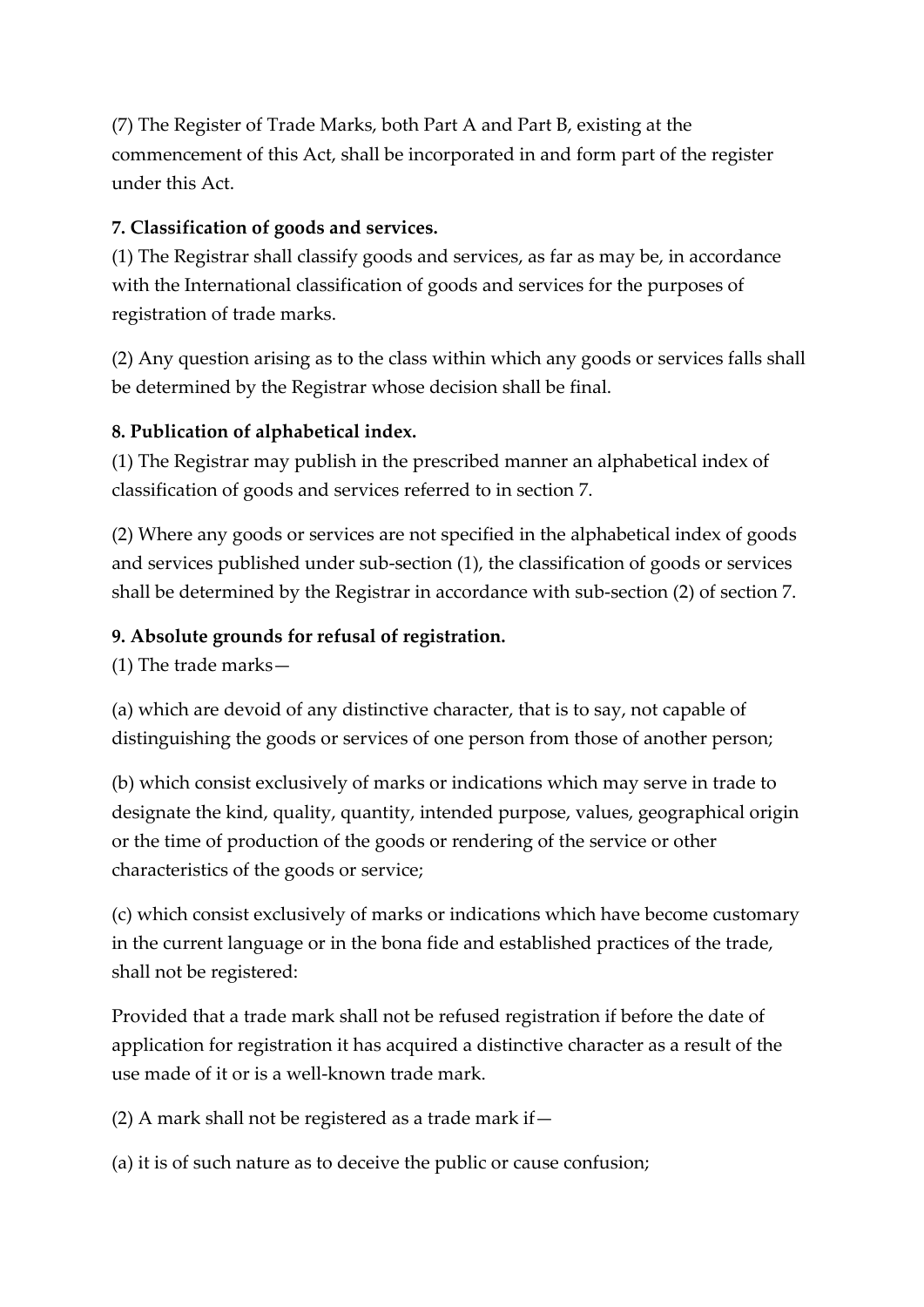(b) it contains or comprises of any matter likely to hurt the religious susceptibilities of any class or section of the citizens of India;

(c) it comprises or contains scandalous or obscene matter;

(d) its use is prohibited under the Emblems and Names (Prevention of Improper Use) Act, 1950

(3) A mark shall not be registered as a trade mark if it consists exclusively of  $-$ 

(a) the shape of goods which results from the nature of the goods themselves; or

(b) the shape of goods which is necessary to obtain a technical result; or

(c) the shape which gives substantial value to the goods.

Explanation—For the purposes of this section, the nature of goods or services in relation to which the trade mark is used or proposed to be used shall not be a ground for refusal of registration.

#### **10. Limitation as to colour.**

(1) A trade mark may be limited wholly or in part to any combination of colours and any such limitation shall be taken into consideration by the Registrar or the High Court, as the case may be, having to decide on the distinctive character of the trade mark.

(2) So far as a trade mark is registered without limitation of colour, it shall be deemed to be registered for all colours.

### **11. Relative grounds for refusal of registration.**

(1) Save as provided in section 12, a trade mark shall not be registered if, because  $of$ 

(a) its identity with an earlier trade mark and similarity of goods or services covered by the trade mark; or

(b) its similarity to an earlier trade mark and the identity or similarity of the goods or services covered by the trade mark, there exists a likelihood of confusion on the part of the public, which includes the likelihood of association with the earlier trade mark.

(2) A trade mark which—

(a) is identical with or similar to an earlier trade mark; and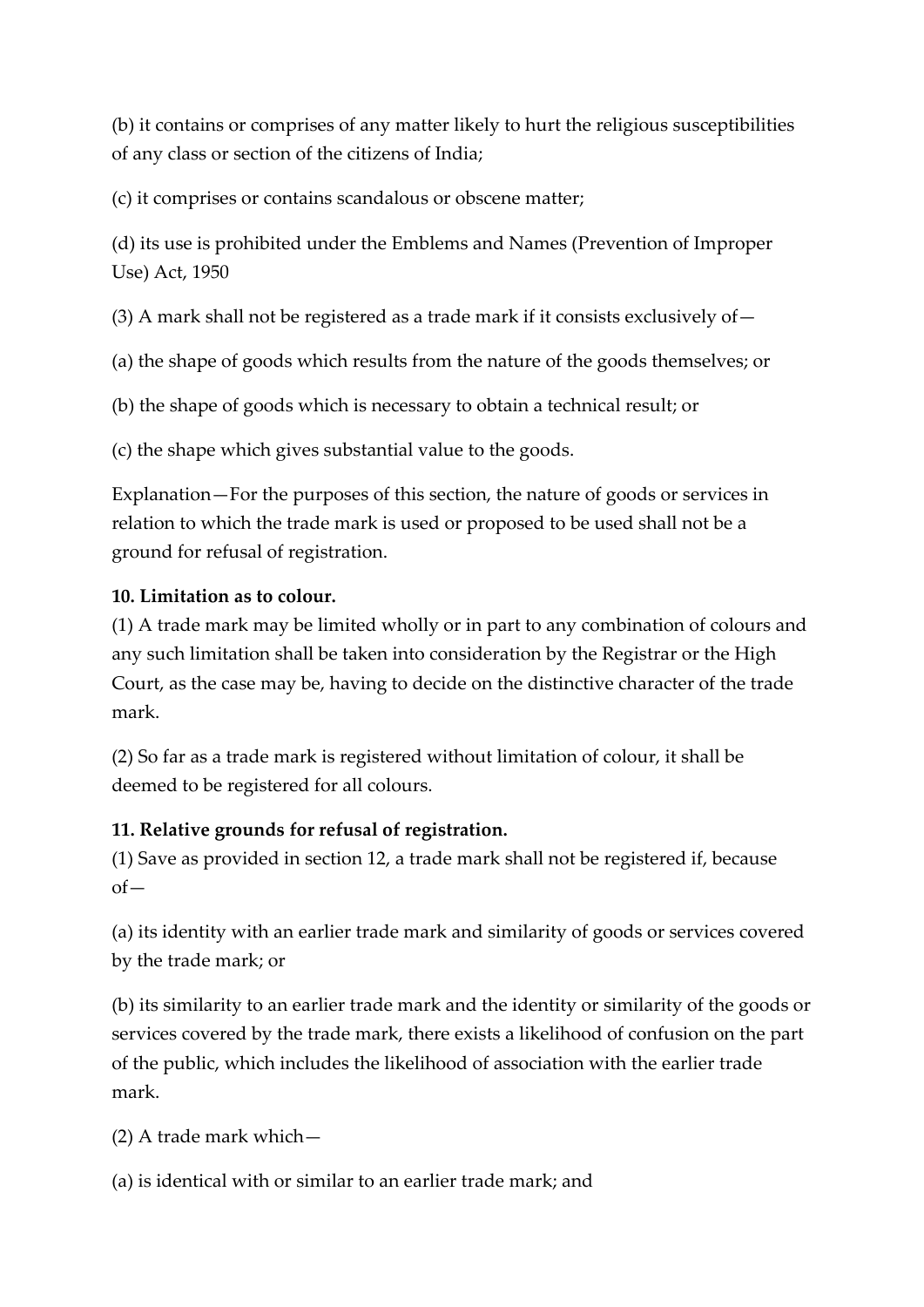(b) is to be registered for goods or services which are not similar to those for which the earlier trade mark is registered in the name of a different proprietor, shall not be registered if or to the extent the earlier trade mark is a well-known trade mark in India and the use of the later mark without due cause would take unfair advantage of or be detrimental to the distinctive character or repute of the earlier trade mark.

(3) A trade mark shall not be registered if, or to the extent that, its use in India is liable to be prevented—

(a) by virtue of any law in particular the law of passing off protecting an unregistered trade mark used in the course of trade; or

(b) by virtue of law of copyright.

(4) Nothing in this section shall prevent the registration of a trade mark where the proprietor of the earlier trade mark or other earlier right consents to the registration, and in such case the Registrar may register the mark under special circumstances under section 12.

Explanation—For the purposes of this section, earlier trade mark means—

(a) a registered trade mark or convention application referred to in section 154 which has a date of application earlier than that of the trade mark in question, taking account, where appropriate, of the priorities claimed in respect of the trade marks;

(b) a trade mark which, on the date of the application for registration of the trade mark in question, or where appropriate, of the priority claimed in respect of the application, was entitled to protection as a well-known trade mark.

(5) A trade mark shall not be refused registration on the grounds specified in subsections (2) and (3), unless objection on any one or more of those grounds is raised in opposition proceedings by the proprietor of the earlier trade mark.

(6) The Registrar shall, while determining whether a trade mark is a well-known trade mark, take into account any fact which he considers relevant for determining a trade mark as a well-known trade mark including—

(i) the knowledge or recognition of that trade mark in the relevant section of the public including knowledge in India obtained as a result of promotion of the trade mark;

(ii) the duration, extent and geographical area of any use of that trade mark;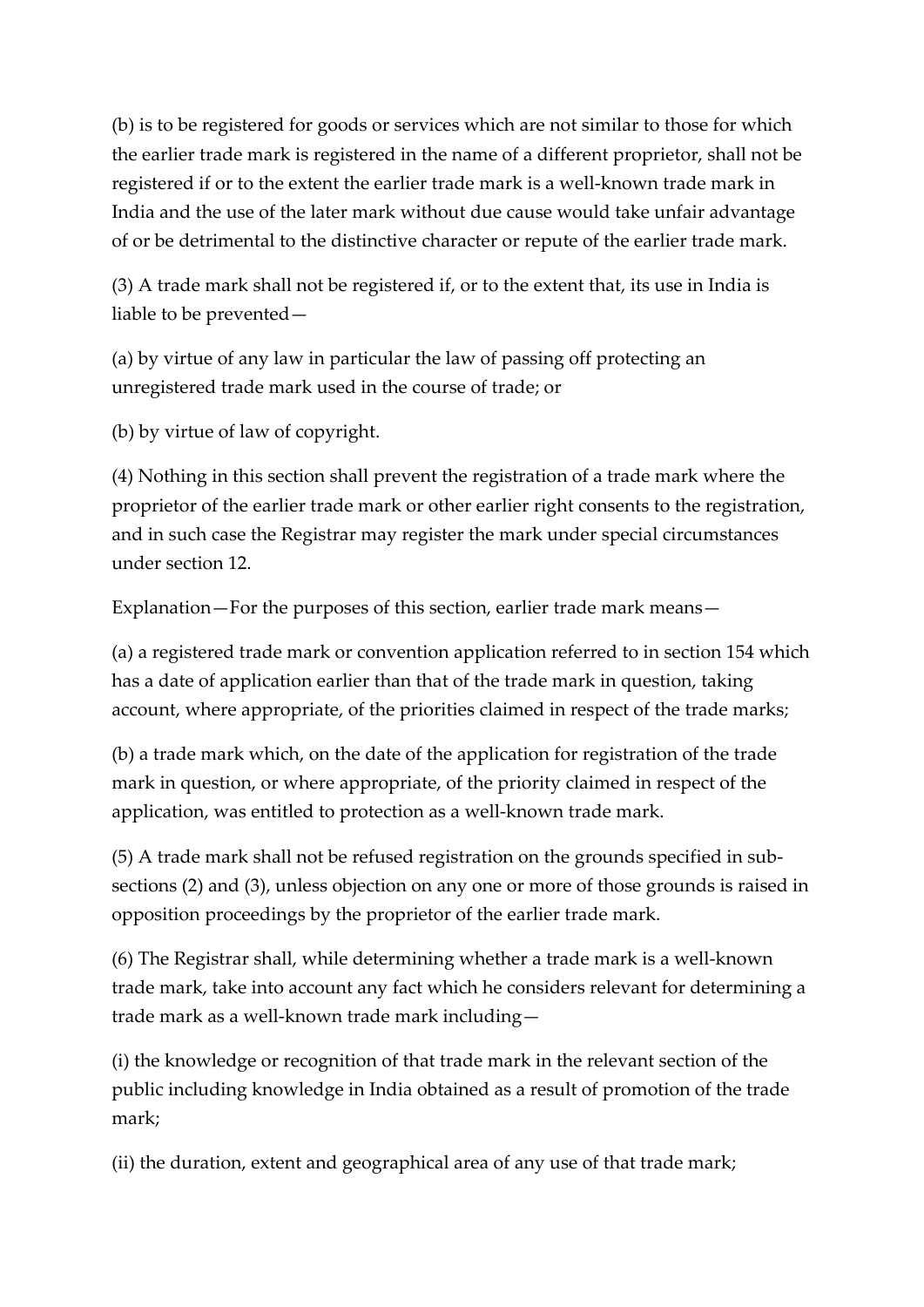(iii) the duration, extent and geographical area of any promotion of the trade mark, including advertising or publicity and presentation, at fairs or exhibition of the goods or services to which the trade mark applies;

(iv) the duration and geographical area of any registration of or any application for registration of that trade mark under this Act to the extent they reflect the use or recognition of the trade mark;

(v) the record of successful enforcement of the rights in that trade mark, in particular the extent to which the trade mark has been recognised as a well-known trade mark by any court or Registrar under that record.

(7) The Registrar shall, while determining as to whether a trade mark is known or recognised in a relevant section of the public for the purposes of sub-section (6), take into account—

(i) the number of actual or potential consumers of the goods or services;

(ii) the number of persons involved in the channels of distribution of the goods or services;

(iii) the business circles dealing with the goods or services, to which that trade ark applies.

(8) Where a trade mark has been determined to be well-known in at least one relevant section of the public in India by any court or Registrar, the Registrar shall consider that trade mark as a well-known trade mark for registration under this Act.

(9) The Registrar shall not require as a condition, for determining whether a trade mark is a well-known trade mark, any of the following, namely:—

(i) that the trade mark has been used in India;

(ii) that the trade mark has been registered;

(iii) that the application for registration of the trade mark has been filed in India;

(iv) that the trade mark—

(a) is well known in; or

(b) has been registered in; or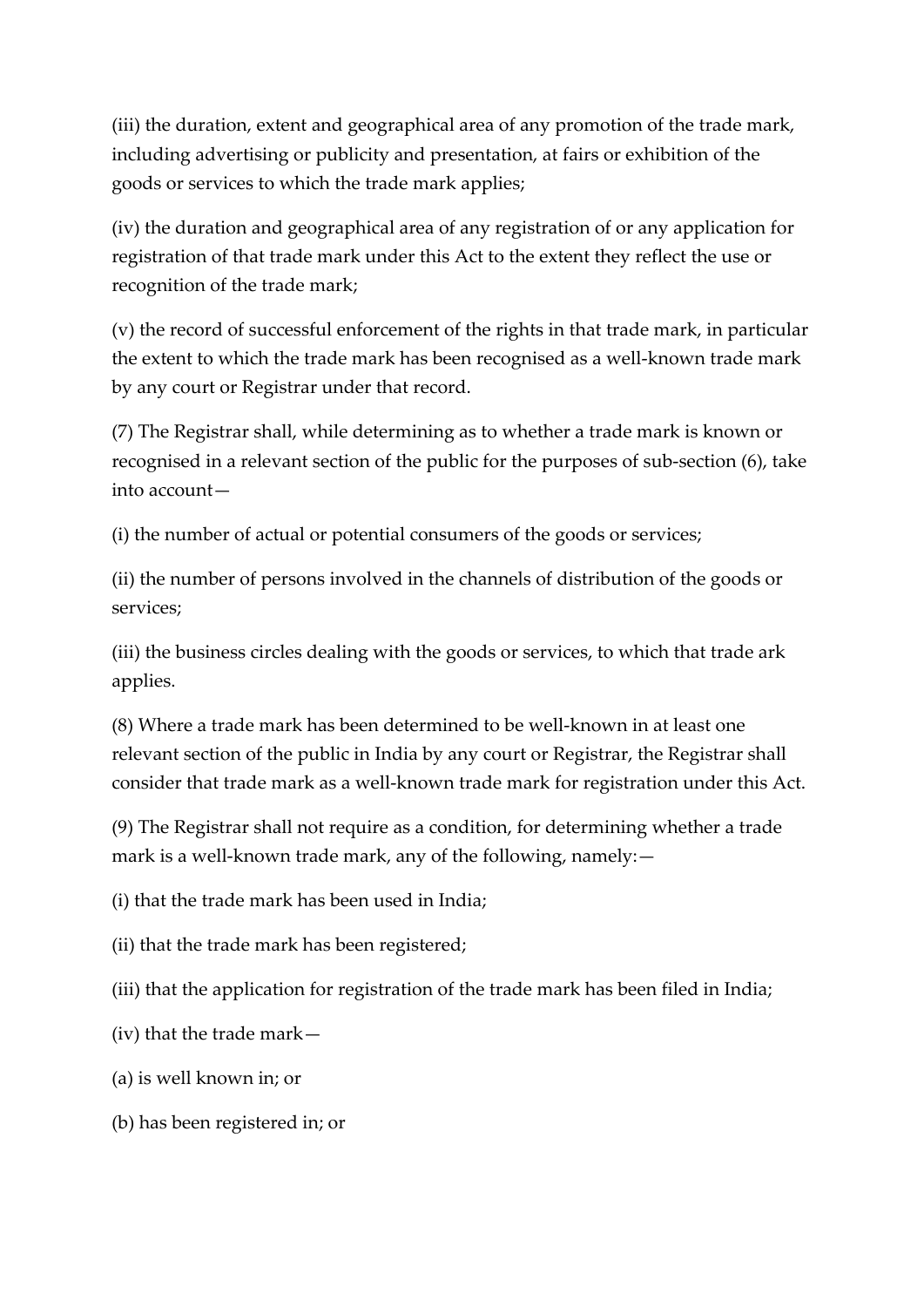(c) in respect of which an application for registration has been filed in, any jurisdiction other than India, or

(v) that the trade mark is well-known to the public at large in India.

(10) While considering an application for registration of a trade mark and opposition filed in respect thereof, the Registrar shall—

(i) protect a well-known trade mark against the identical or similar trade marks;

(ii) take into consideration the bad faith involved either of the applicant or the opponent affecting the right relating to the trade mark.

(11) Where a trade mark has been registered in good faith disclosing the material information to the Registrar or where right to a trade mark has been acquired through use in good faith before the commencement of this Act, then, nothing in this Act shall prejudice the validity of the registration of that trade mark or right to use that trade mark on the ground that such trade mark is identical with or similar to a well known trade mark.

#### **12. Registration in the case of honest concurrent use, etc.**

In the case of honest concurrent use or of other special circumstances which in the opinion of the Registrar, make it proper so to do, he may permit the registration by more than one proprietor of the trade marks which are identical or similar (whether any such trade mark is already registered or not) in respect of the same or similar goods or services, subject to such conditions and limitations, if any, as the Registrar may think fit to impose.

# **13. Prohibition of registration of names of chemical elements or international nonproprietary names.**

No word—

(a) which is the commonly used and accepted name of any single chemical element or any single chemical compound (as distinguished from a mixture) in respect of a chemical substance or preparation, or

(b) which is declared by the World Health Organisation and notified in the prescribed manner by the Registrar from time to time, as an international nonproprietary name or which is deceptively similar to such name, shall be registered as a trade mark and any such registration shall be deemed for the purpose of section 57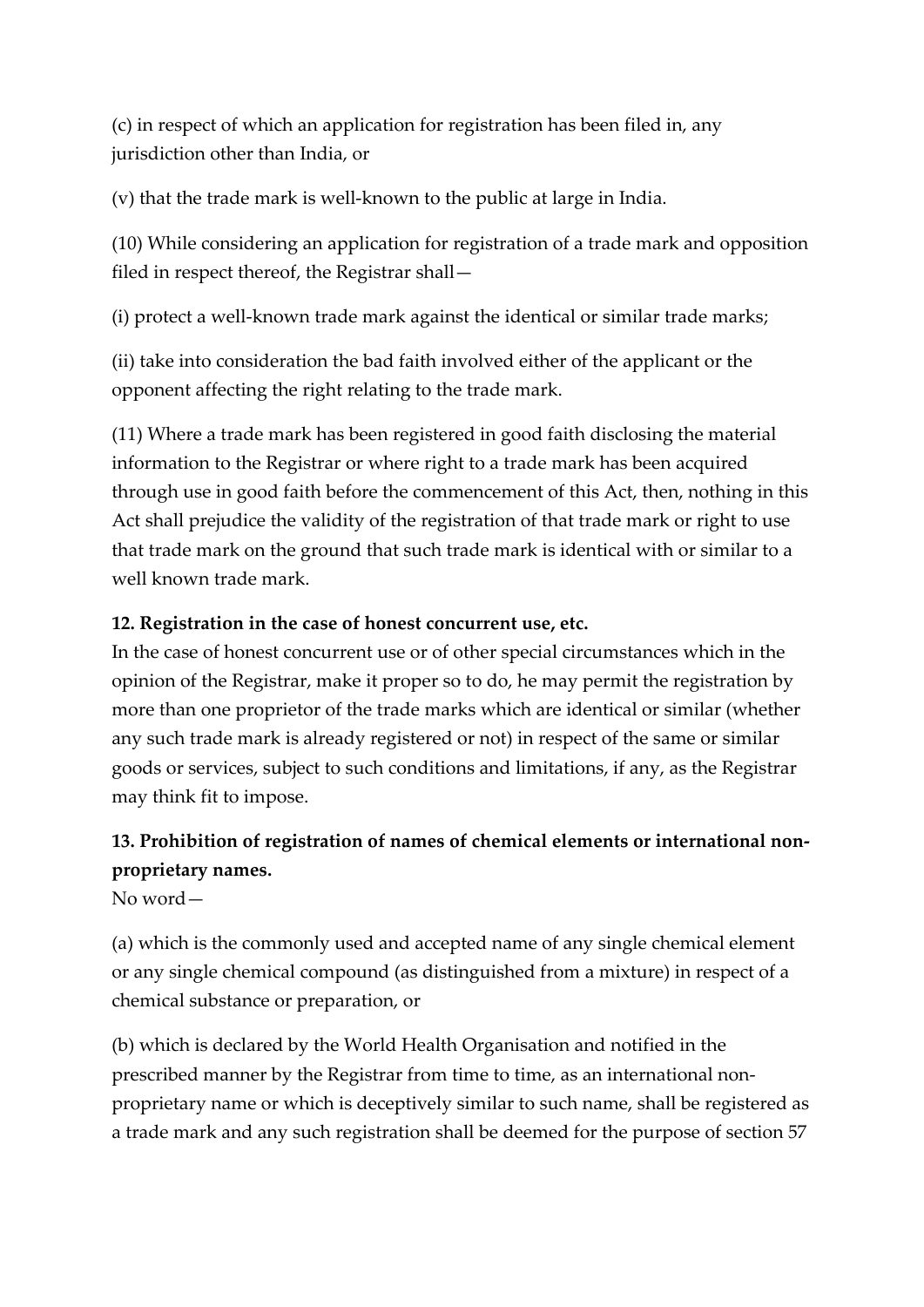to be an entry made in the register without sufficient cause or an entry wrongly remaining on the register, as the circumstances may require.

**14. Use of names and representations of living persons or persons recently dead.** Where an application is made for the registration of a trade mark which falsely suggests a connection with any living person, or a person whose death took place within twenty years prior to the date of application for registration of the trade mark, the Registrar may, before he proceeds with the application, require the applicant to furnish him with the consent in writing of such living person or, as the case may be, of the legal representative of the deceased person to the connection appearing on the trade mark, and may refuse to proceed with the application unless the applicant furnishes the Registrar with such consent.

### **15. Registration of parts of trade marks and of trade marks as a series.**

(1) Where the proprietor of a trade mark claims to be entitled to the exclusive use of any part thereof separately, he may apply to register the whole and the part as separate trade marks.

(2) Each such separate trade mark shall satisfy all the conditions applying to and have all the incidents of, an independent trade mark.

(3) Where a person claiming to be the proprietor of several trade marks in respect of the same or similar goods or services or description of goods or description of services, which, while resembling each other in the material particulars thereof, yet differ in respect of—

(a) statement of the goods or services in relation to which they are respectively used or proposed to be used; or

(b) statement of number, price, quality or names of places; or

(c) other matter of a non-distinctive character which does not substantially affect the identity of the trade mark; or

(d) colour;

seeks to register those trade marks, they may be registered as a series in one registration.

#### **16. Registration of trade marks as associated trade marks.**

(1) Where a trade mark which is registered, or is the subject of an application for registration, in respect of any goods or services is identical with another trade mark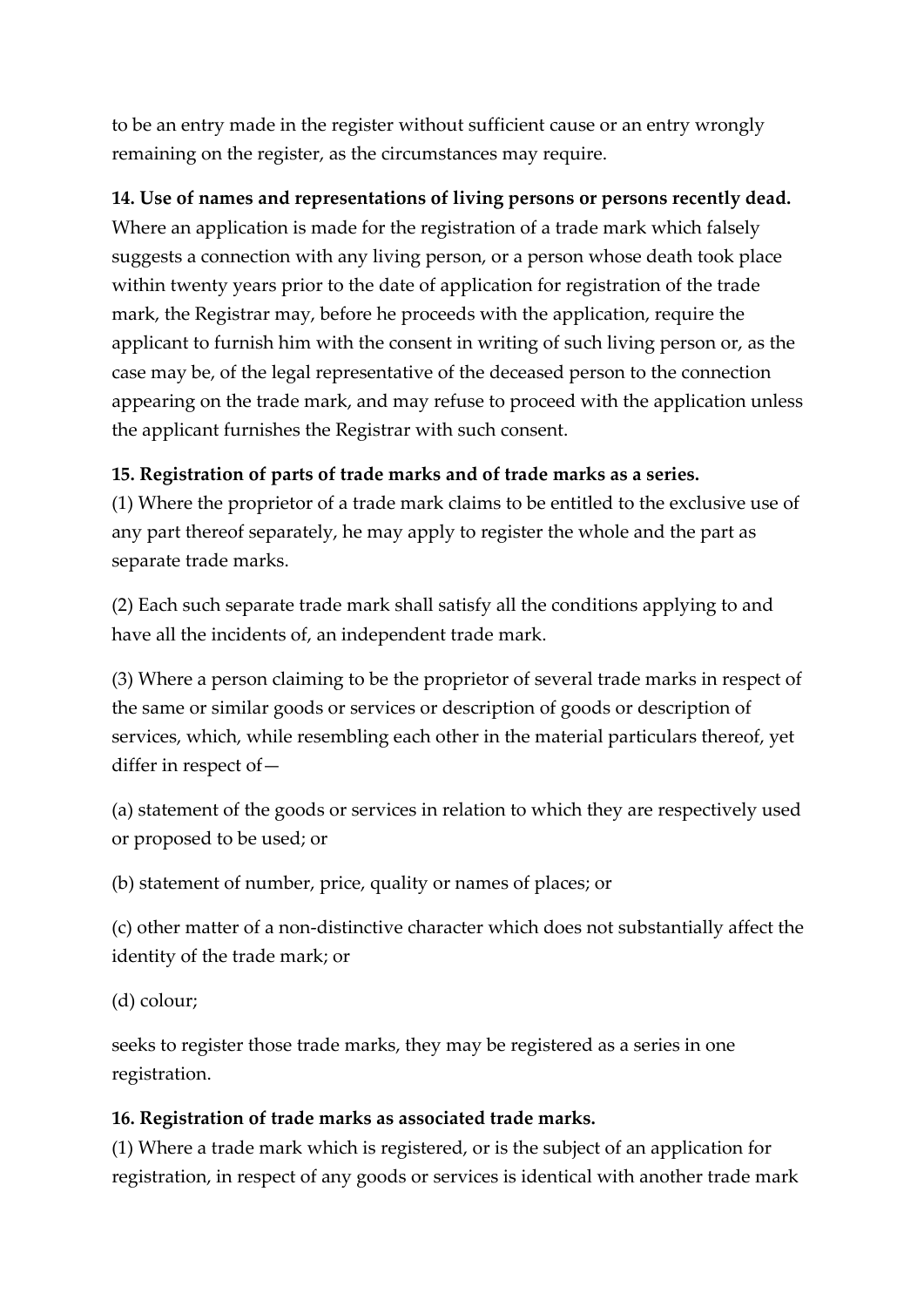which is registered, or is the subject of an application for registration, in the name of the same proprietor in respect of the same goods or description of goods or same services or description of services or so nearly resembles it as to be likely to deceive or cause confusion if used by a person other than the proprietor, the Registrar may, at any time, require that the trade marks shall be entered on the register as associated trade marks.

(2) Where there is an identity or near resemblance of marks that are registered, or are the subject of applications for registration in the name of the same proprietor, in respect of goods and in respect of services which are associated with those goods or goods of that description and with those services or services of that description, subsection (1) shall apply as it applies as where there is an identity or near resemblance of marks that are registered, or are the subject of applications for registration, in the name of the same proprietor in respect of the same goods or description of goods or same services or description of services.

(3) Where a trade mark and any part thereof are, in accordance with the provisions of sub-section (1) of section15, registered as separate trade marks in the name of the same proprietor, they shall be deemed to be, and shall be registered as, associated trade marks.

(4) All trade marks registered in accordance with the provisions of sub-section (3) of section 15 as a series in one registration shall be deemed to be, and shall be registered as, associated trade marks.

(5) On application made in the prescribed manner by the registered proprietor of two or more trade marks registered as associated trade marks, the Registrar may dissolve the association as respects any of them if he is satisfied that there would be no likelihood of deception or confusion being caused if that trade mark were used by any other person in relation to any of the goods or services or both in respect of which it is registered, and may amend the register accordingly.

### **17. Effect of registration of parts of a mark.**

(1) When a trade mark consists of several matters, its registration shall confer on the proprietor exclusive right to the use of the trade mark taken as a whole.

(2) Notwithstanding anything contained in sub-section (1), when a trade mark—

(a) contains any part—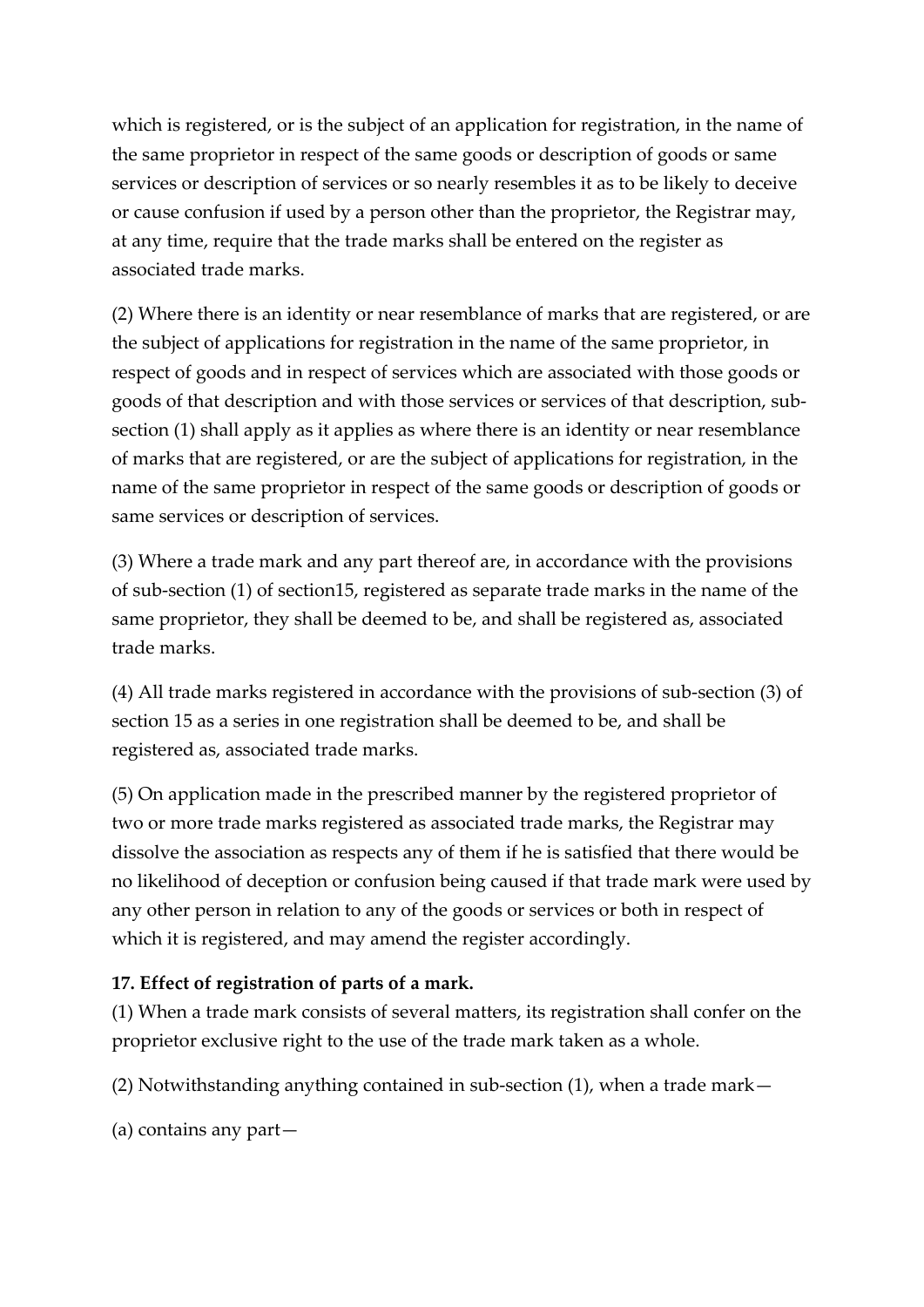(i) which is not the subject of a separate application by the proprietor for registration as a trade mark; or

(ii) which is not separately registered by the proprietor as a trade mark; or

(b) contains any matter which is common to the trade or is otherwise of a nondistinctive character, the registration thereof shall not confer any exclusive right in the matter forming only a part of the whole of the trade mark so registered.

# **CHAPTER 3 – PROCEDURE FOR AND DURATION OF REGISTRATION**

### **18. Application for registration.**

(1) Any person claiming to be the proprietor of a trade mark used or proposed to be used by him, who is desirous of registering it, shall apply in writing to the Registrar in the prescribed manner for the registration of his trade mark.

(2) A single application may be made for registration of a trade mark for different classes of goods and services and fee payable therefore shall be in respect of each such class of goods or services.

(3) Every application under sub-section (1) shall be filed in the office of the Trade Marks Registry within whose territorial limits the principal place of business in India of the applicant or in the case of joint applicants the principal place of business in India of the applicant whose name is first mentioned in the application as having a place of business in India, is situated:

Provided that where the applicant or any of the joint applicants does not carry on business in India, the application shall be filed in the Office of the Trade Marks Registry within whose territorial limits the place mentioned in the address for service in India as disclosed in the application, is situated.

(4) Subject to the provisions of this Act, the Registrar may refuse the application or may accept it absolutely or subject to such amendments, modifications, conditions or limitations, if any, as he may think fit.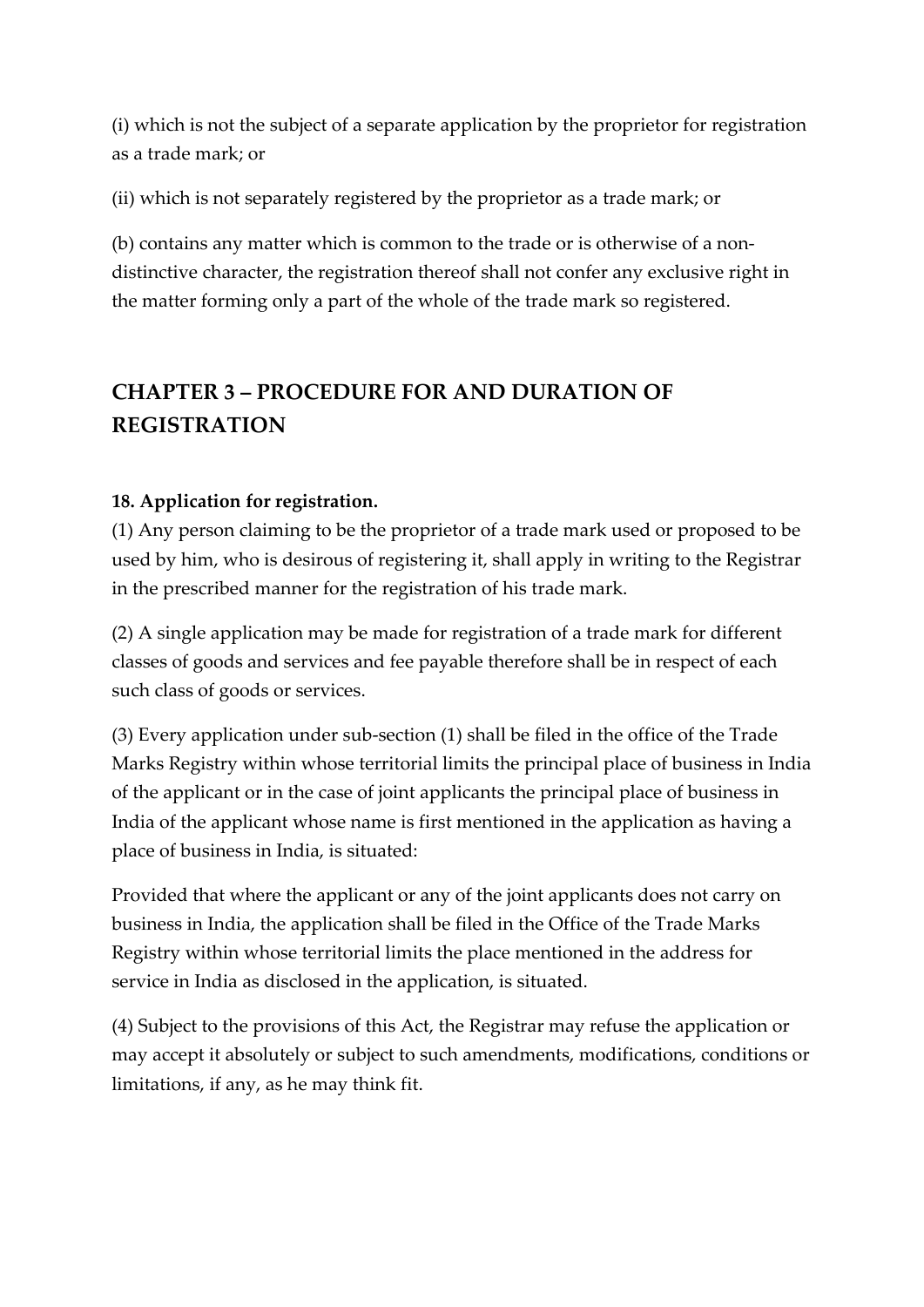(5) In the case of a refusal or conditional acceptance of an application, the Registrar shall record in writing the grounds for such refusal or conditional acceptance and the materials used by him in arriving at his decision.

### **19. Withdrawal of acceptance.**

Where, after the acceptance of an application for registration of a trade mark but before its registration, the Registrar is satisfied—

(a) that the application has been accepted in error; or

(b) that in the circumstances of the case the trade mark should not be registered or should be registered subject to conditions or limitations or to conditions additional to or different from the conditions or limitations subject to which the application has been accepted, the Registrar may, after hearing the applicant, if he so desires, withdraw the acceptance and proceed as if the application had not been accepted.

## **20. Advertisement of application.**

(1) When an application for registration of a trade mark has been accepted, whether absolutely or subject to conditions or limitations, the Registrar shall, as soon as may be after acceptance, cause the application as accepted together with the conditions or limitations, if any, subject to which it has been accepted, to be advertised in the prescribed manner.

Provided that the Registrar may cause the application to be advertised before acceptance if it relates to a trade mark to which sub-section (1) of section 9 and subsections (1) and (2) of section 11 apply, or in any other case where it appears to him that it is expedient by reason of any exceptional circumstances so to do.

(2) Where—

(a) an application has been advertised before acceptance under sub-section (1); or

(b) after advertisement of an application,—

(i) an error in the application has been corrected; or

(ii) the application has been permitted to be amended under section 22, the Registrar may in his discretion cause the application to be advertised again or in any case falling under clause (b) may, instead of causing the application to be advertised again, notify in the prescribed manner the correction or amendment made in the application.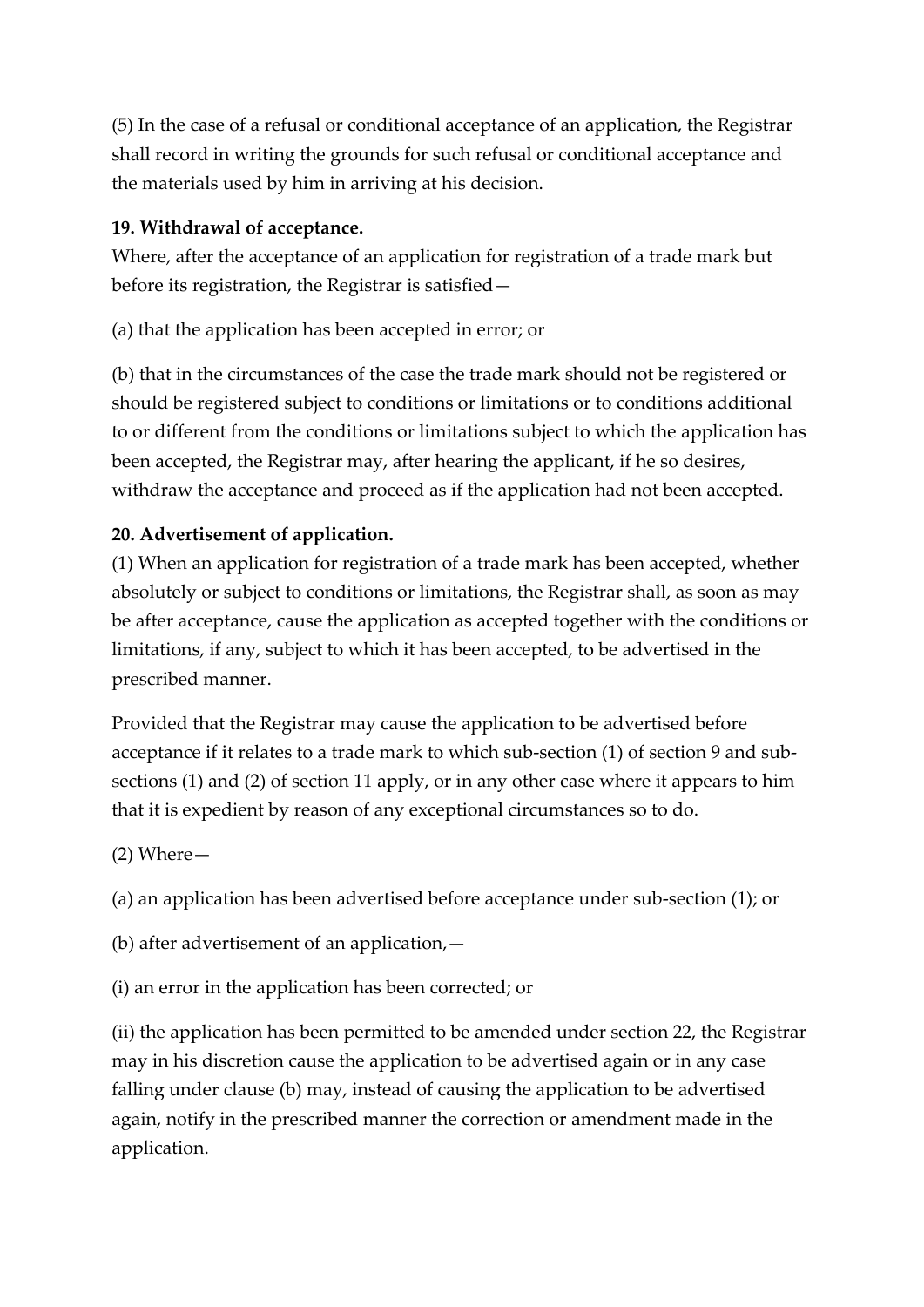### **21. Opposition to registration.**

(1) Any person may, within four months from the date of the advertisement or readvertisement of an application for registration, give notice in writing in the prescribed manner and on payment of such fee as may be prescribed, to the Registrar, of opposition to the registration.

(2) The Registrar shall serve a copy of the notice on the applicant for registration and, within two months from the receipt by the applicant of such copy of the notice of opposition, the applicant shall send to the Registrar in the prescribed manner a counter-statement of the grounds on which he relies for his application, and if he does not do so he shall be deemed to have abandoned his application.

(3) If the applicant sends such counter-statement, the Registrar shall serve a copy thereof on the person giving notice of opposition.

(4) Any evidence upon which the opponent and the applicant may rely shall be submitted in the prescribed manner and within the prescribed time to the Registrar, and the Registrar shall give an opportunity to them to be heard, if they so desire.

(5) The Registrar shall, after hearing the parties, if so required, and considering the evidence, decide whether and subject to what conditions or limitations, if any, the registration is to be permitted, and may take into account a ground of objection whether relied upon by the opponent or not.

(6) Where a person giving notice of opposition or an applicant sending a counterstatement after receipt of a copy of such notice neither resides nor carries on business in India, the Registrar may require him to give security for the costs of proceedings before him, and in default of such security being duly given, may treat the opposition or application, as the case may be, as abandoned.

(7) The Registrar may, on request, permit correction of any error in, or any amendment of, a notice of opposition or a counter-statement on such terms as he thinks just.

### **22. Correction and amendment.**

The Registrar may, on such terms as he thinks just, at any time, whether before or after acceptance of an application for registration under section 18, permit the correction of any error in or in connection with the application or permit an amendment of the application: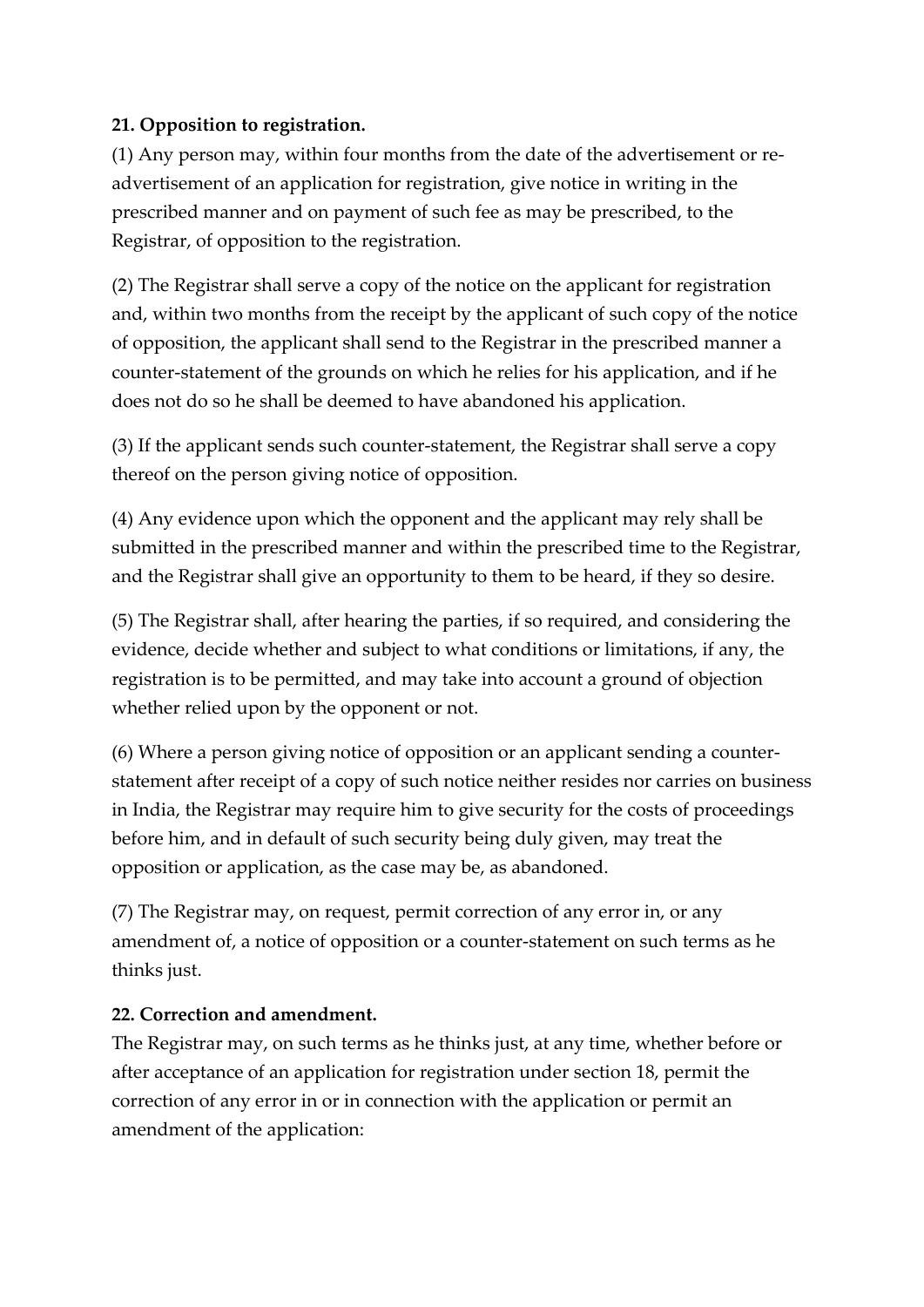Provided that if an amendment is made to a single application referred to in subsection (2) of section 18 involving division of such application into two or more applications, the date of making of the initial application shall be deemed to be the date of making of the divided application so divided.

#### **23. Registration.**

(1) Subject to the provisions of section 19, when an application for registration of a trade mark has been accepted and either—

(a) the application has not been opposed and the time for notice of opposition has expired; or

(b) the application has been opposed and the opposition has been decided in favour of the applicant, the Registrar shall, unless the Central Government otherwise directs, register the said trade mark "within eighteen months of the filing of the application and the trade mark when registered shall be registered as of the date of the making of the said application and that date shall, subject to the provisions of section 154, be deemed to be the date of registration.

(2) On the registration of a trade mark, the Registrar shall issue to the applicant a certificate in the prescribed form of the registration thereof, sealed with the seal of the Trade Marks Registry.

(3) Where registration of a trade mark is not completed within twelve months from the date of the application by reason of default on the part of the applicant, the Registrar may, after giving notice to the applicant in the prescribed manner, treat the application as abandoned unless it is completed within the time specified in that behalf in the notice.

(4) The Registrar may amend the register or a certificate of registration for the purpose of correcting a clerical error or an obvious mistake.

### **24. Jointly owned trade marks.**

(1) Save as provided in sub-section (2), nothing in this Act shall authorise the registration of two or more persons who use a trade mark independently, or propose so to use it, as joint proprietors thereof.

(2) Where the relations between two or more persons interested in a trade mark are such that no one of them is entitled as between himself and the other or others of them to use it except—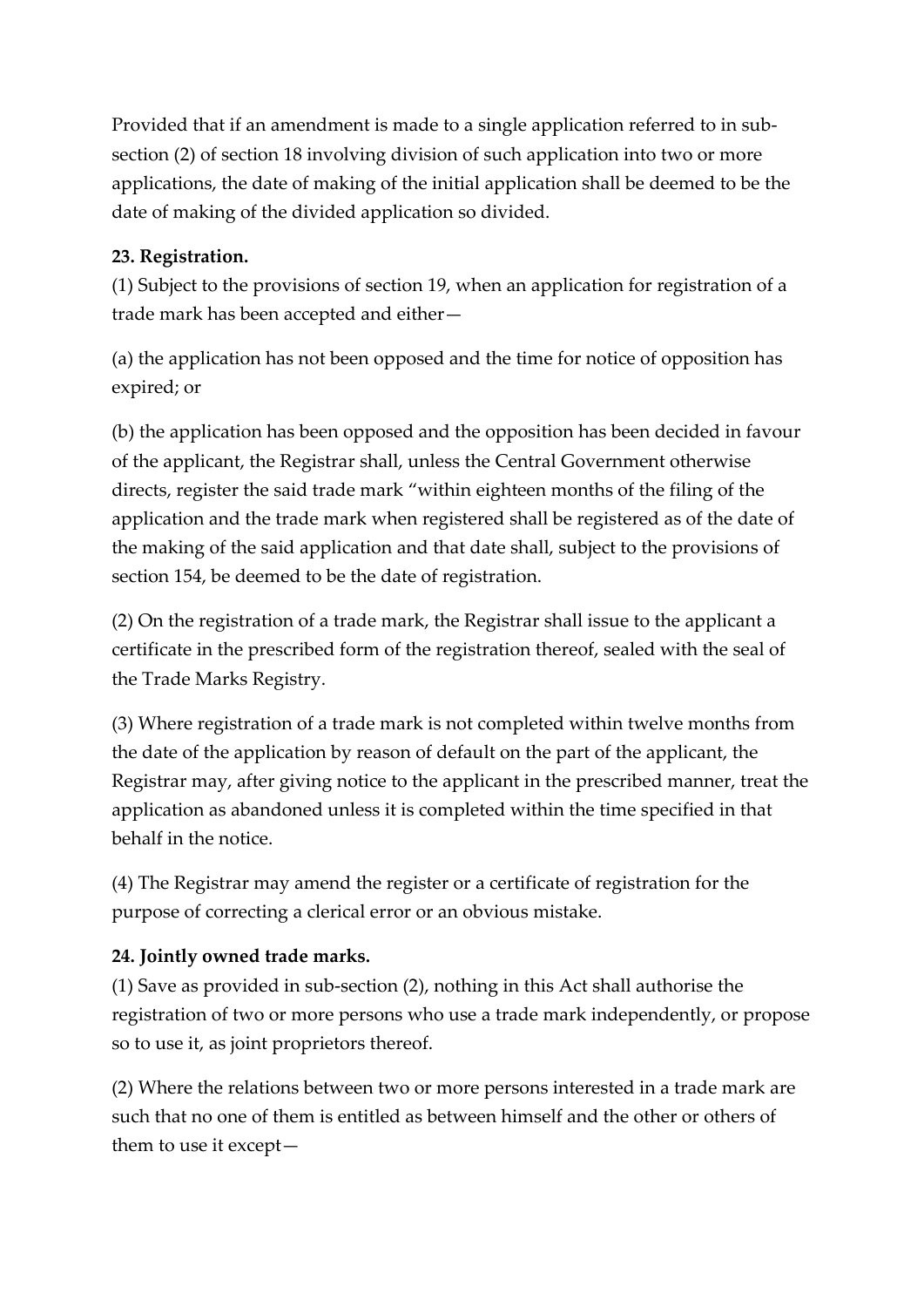#### (a) on behalf of both or all of them; or

(b) in relation to an article or service with which both or all of them are connected in the course of trade, those persons may be registered as joint proprietors of the trade mark, and this Act shall have effect in relation to any rights to the use of the trade mark vested in those persons as if those rights had been vested in a single person.

#### **25. Duration, renewal, removal and restoration of registration.**

(1) The registration of a trade mark, after the commencement of this Act, shall be for a period of ten years, but may be renewed from time to time in accordance with the provisions of this section.

(2) The Registrar shall, on application made by the registered proprietor of a trade mark in the prescribed manner and within the prescribed period and subject to payment of the prescribed fee, renew the registration of the trade mark for a period of ten years from the date of expiration of the original registration or of the last renewal of registration, as the case may be (which date is in this section referred to as the expiration of the last registration).

(3) At the prescribed time before the expiration of the last registration of a trade mark the Registrar shall send notice in the prescribed manner to the registered proprietor of the date of expiration and the conditions as to payment of fees and otherwise upon which a renewal of registration may be obtained, and, if at the expiration of the time prescribed in that behalf those conditions have not been duly complied with the Registrar may remove the trade mark from the register:

Provided that the Registrar shall not remove the trade mark from the register if an application is made in the prescribed form and the prescribed fee and surcharge is paid within six months from the expiration of the last registration of the trade mark and shall renew the registration of the trade mark for a period of ten years under sub-section (2).

(4) Where a trade mark has been removed from the register for non-payment of the prescribed fee, the Registrar shall, after six months and within one year from the expiration of the last registration of the trade mark, on receipt of an application in the prescribed form and on payment of the prescribed fee, if satisfied that it is just so to do, restore the trade mark to the register and renew the registration of the trade mark either generally or subject to such conditions or limitations as he thinks fit to impose, for a period of ten years from the expiration of the last registration.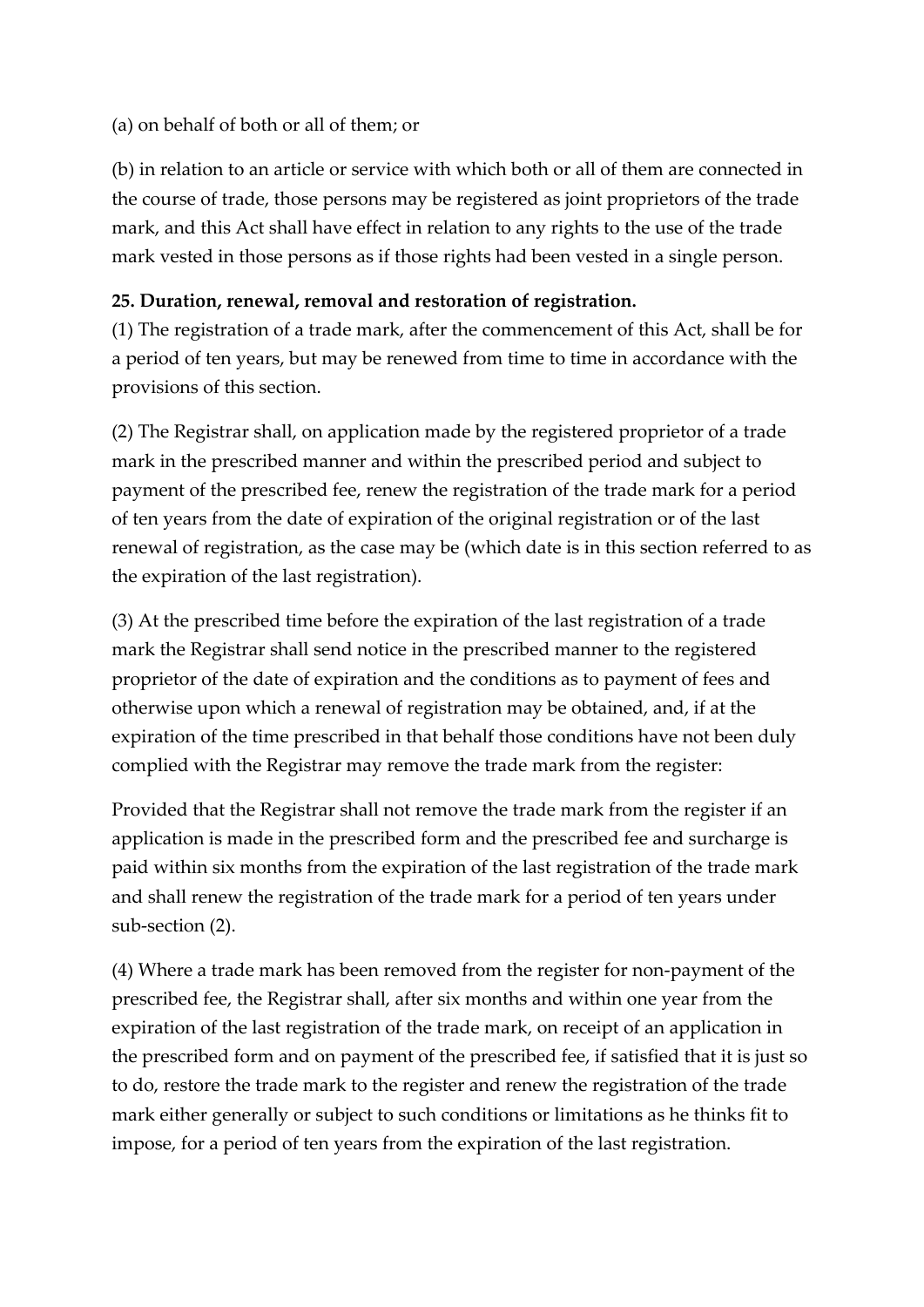#### **26. Effect of removal from register for failure to pay fee for renewal.**

Where a trade mark has been removed from the register for failure to pay the fee for renewal, it shall nevertheless, for the purpose of any application for the registration of another trade mark during one year, next after the date of the removal, be deemed to be a trade mark already on the register, unless the Registrar or the High Court, as the case may be, is satisfied either—

(a) that there has been no bona fide trade use of the trade mark which has been removed during the two years immediately preceding its removal; or

(b) that no deception or confusion would be likely to arise from the use of the trade mark which is the subject of the application for registration by reason of any previous use of the trade mark which has been removed.

# **CHAPTER 4 – EFFECT OF REGISTRATION**

#### **27. No action for infringement of unregistered trade mark.**

(1) No person shall be entitled to institute any proceeding to prevent, or to recover damages for, the infringement of an unregistered trade mark.

(2) Nothing in this Act shall be deemed to affect rights of action against any person for passing off goods or services as the goods of another person or as services provided by another person or the remedies in respect thereof.

### **28. Rights conferred by registration.**

(1) Subject to the other provisions of this Act, the registration of a trade mark shall, if valid, give to the registered proprietor of the trade mark the exclusive right to the use of the trade mark in relation to the goods or services in respect of which the trade mark is registered and to obtain relief in respect of infringement of the trade mark in the manner provided by this Act.

(2) The exclusive right to the use of a trade mark given under sub-section (1) shall be subject to any conditions and limitations to which the registration is subject.

(3) Where two or more persons are registered proprietors of trade marks, which are identical with or nearly resemble each other, the exclusive right to the use of any of those trade marks shall not (except so far as their respective rights are subject to any conditions or limitations entered on the register) be deemed to have been acquired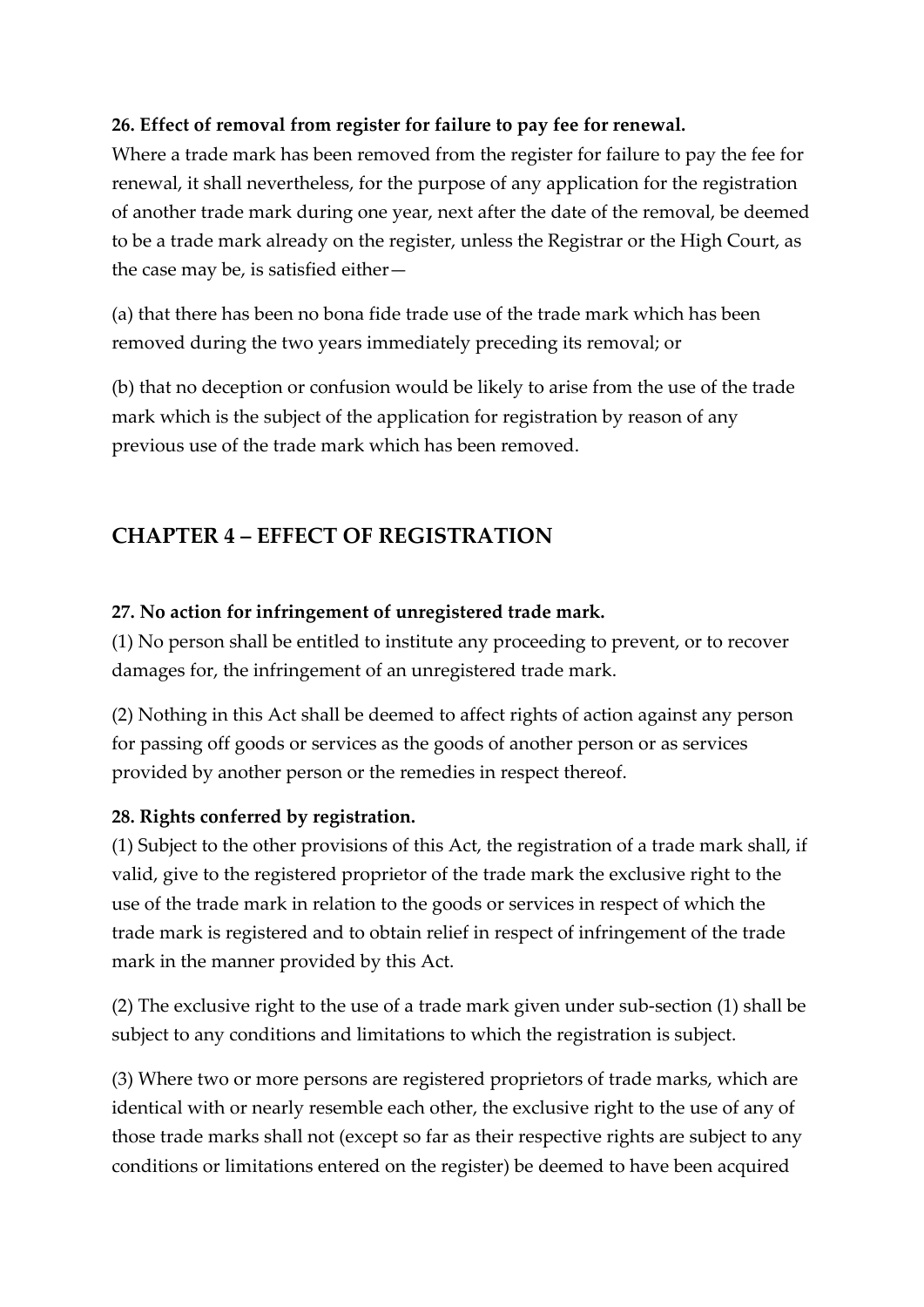by any one of those persons as against any other of those persons merely by registration of the trade marks but each of those persons has otherwise the same rights as against other persons (not being registered users using by way of permitted use) as he would have if he were the sole registered proprietor.

#### **29. Infringement of registered trade marks.**

(1) A registered trade mark is infringed by a person who, not being a registered proprietor or a person using by way of permitted use, uses in the course of trade, a mark which is identical with, or deceptively similar to, the trade mark in relation to goods or services in respect of which the trade mark is registered and in such manner as to render the use of the mark likely to be taken as being used as a trade mark.

(2) A registered trade mark is infringed by a person who, not being a registered proprietor or a person using by way of permitted use, uses in the course of trade, a mark which because of—

(a) its identity with the registered trade mark and the similarity of the goods or services covered by such registered trade mark; or

(b) its similarity to the registered trade mark and the identity or similarity of the goods or services covered by such registered trade mark; or

(c) its identity with the registered trade mark and the identity of the goods of services covered by such registered trade mark, is likely to cause confusion on the part of the public, or which is likely to have an association with the registered trade mark.

(3) In any case falling under clause (c) of sub-section (2), the court shall presume that it is likely to cause confusion on the part of the public.

(4) A registered trade mark is infringed by a person who, not being a registered proprietor or a person using by way of permitted use, uses in the course of trade, a mark which—

(a) is identical with or similar to the registered trade mark; and

(b) is used in relation to goods or services which are not similar to those for which the trade mark is registered; and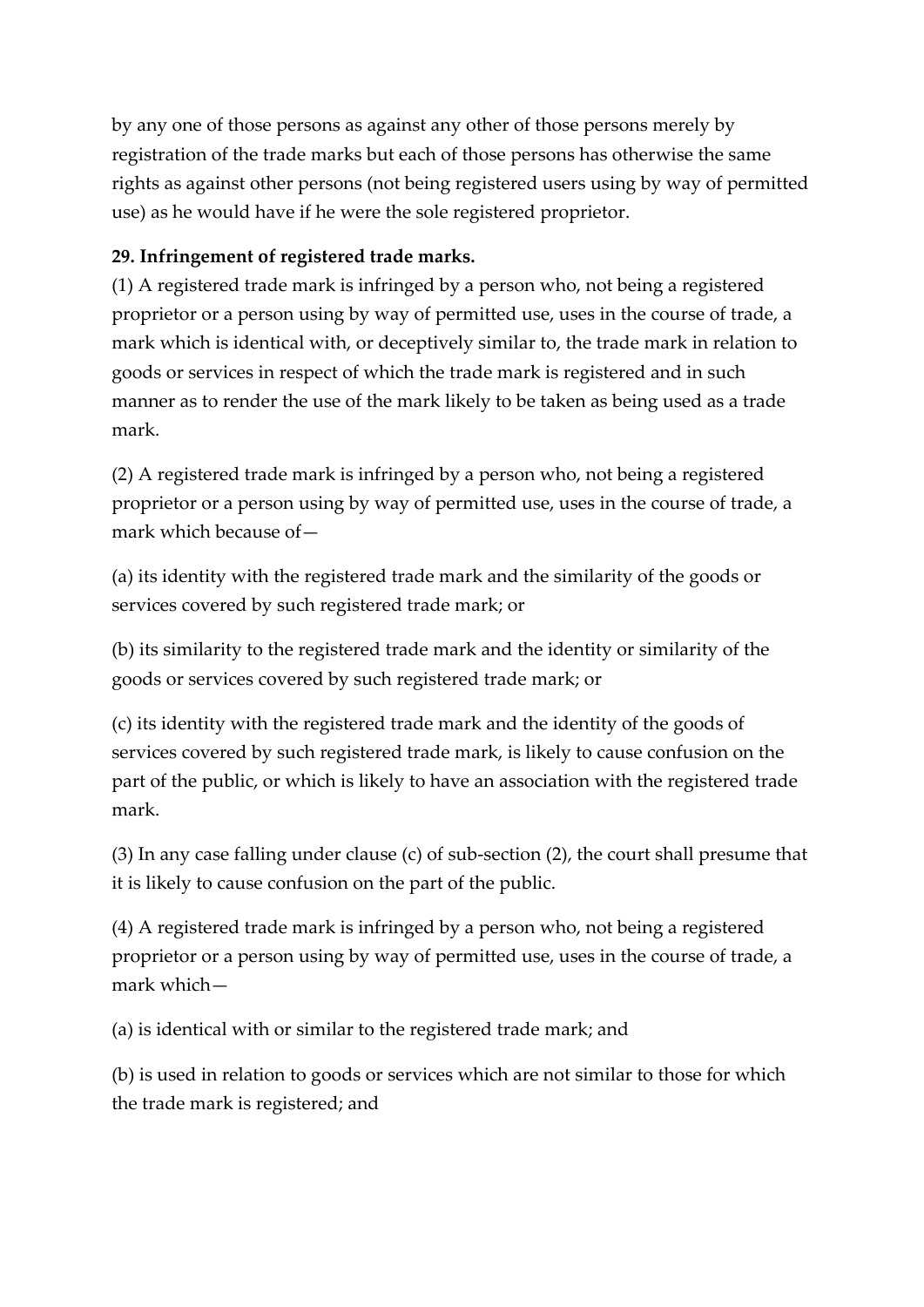(c) the registered trade mark has a reputation in India and the use of the mark without due cause takes unfair advantage of or is detrimental to, the distinctive character or repute of the registered trade mark.

(5) A registered trade mark is infringed by a person if he uses such registered trade mark, as his trade name or part of his trade name, or name of his business concern or part of the name, of his business concern dealing in goods or services in respect of which the trade mark registered.

(6) For the purposes of this section, a person uses a registered mark, if, in particular, he—

(a) affixes it to goods or the packaging thereof;

(b) offers or exposes goods for sale, puts them on the market, or stocks them for those purposes under the registered trade mark, or offers or supplies services under the registered trade mark;

(c) imports or exports goods under the mark; or

(d) uses the registered trade mark on business papers or in advertising.

(7) A registered trade mark is infringed by a person who applies such registered trade mark to a material intended to be used for labelling or packaging goods, as a business paper, or for advertising goods or services, provided such person, when he applied the mark, knew or had reason to believe that the application of the mark was not duly authorised by the proprietor or a licensee.

(8) A registered trade mark is infringed by any advertising of that trade mark if such advertising—

(a) Takes unfair advantage of and is contrary to honest practices in industrial or commercial matters; or

(b) is detrimental to its distinctive character; or

(c) is against the reputation of the trade mark.

(9) Where the distinctive elements of a registered trade mark consist of or include words, the trade mark may be infringed by the spoken use of those words as well as by their visual representation and reference in this section to the use of a mark shall be construed accordingly.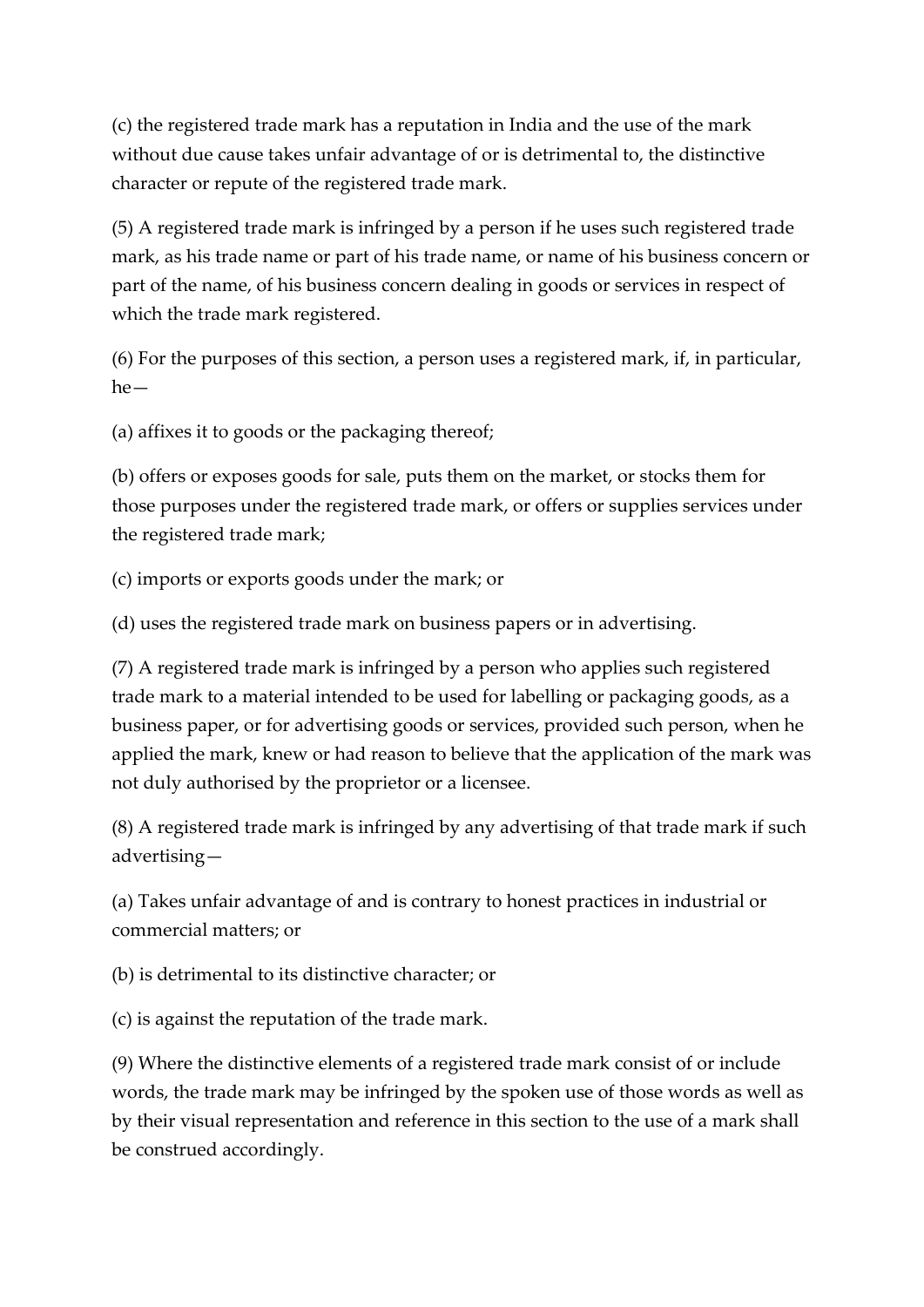### **30. Limits on effect of registered trade mark.**

(1) Nothing in section 29 shall be construed as preventing the use of a registered trade mark by any person for the purposes of identifying goods or services as those of the proprietor provided the use—

(a) is in accordance with honest practices in industrial or commercial matters, and

(b) is not such as to take unfair advantage of or be detrimental to the distinctive character or repute of the trade mark.

(2) A registered trade mark is not infringed where—

(a) the use in relation to goods or services indicates the kind, quality, quantity, intended purpose, value, geographical origin, the time of production of goods or of rendering of services or other characteristics of goods or services;

(b) a trade mark is registered subject to any conditions or limitations, the use of the trade mark in any manner in relation to goods to be sold or otherwise traded in, in any place, or in relation to goods to be exported to any market or in relation to services for use or available or acceptance in any place or country outside India or in any other circumstances, to which, having regard to those conditions or limitations, the registration does not extend;

(c) the use by a person of a trade mark—

(i) in relation to goods connected in the course of trade with the proprietor or a registered user of the trade mark if, as to those goods or a bulk or which they form part, the registered proprietor or the registered user conforming to the permitted use has applied the trade mark and has not subsequently removed or obliterated it, or has at any time expressly or impliedly consented to the use of the trade mark; or

(ii) in relation to services to which the proprietor of such mark or of a registered user conforming to the permitted use has applied the mark, where the purpose and effect of the use of the mark is to indicate, in accordance with the fact, that those services have been performed by the proprietor or a registered user of the mark;

(d) the use of a trade mark by a person in relation to goods adapted to form part of, or to be accessory to, other goods or services in relation to which the trade mark has been used without infringement of the right given by registration under this Act or might for the time being be so used, if the use of the trade mark is reasonably necessary in order to indicate that the goods or services are so adapted, and neither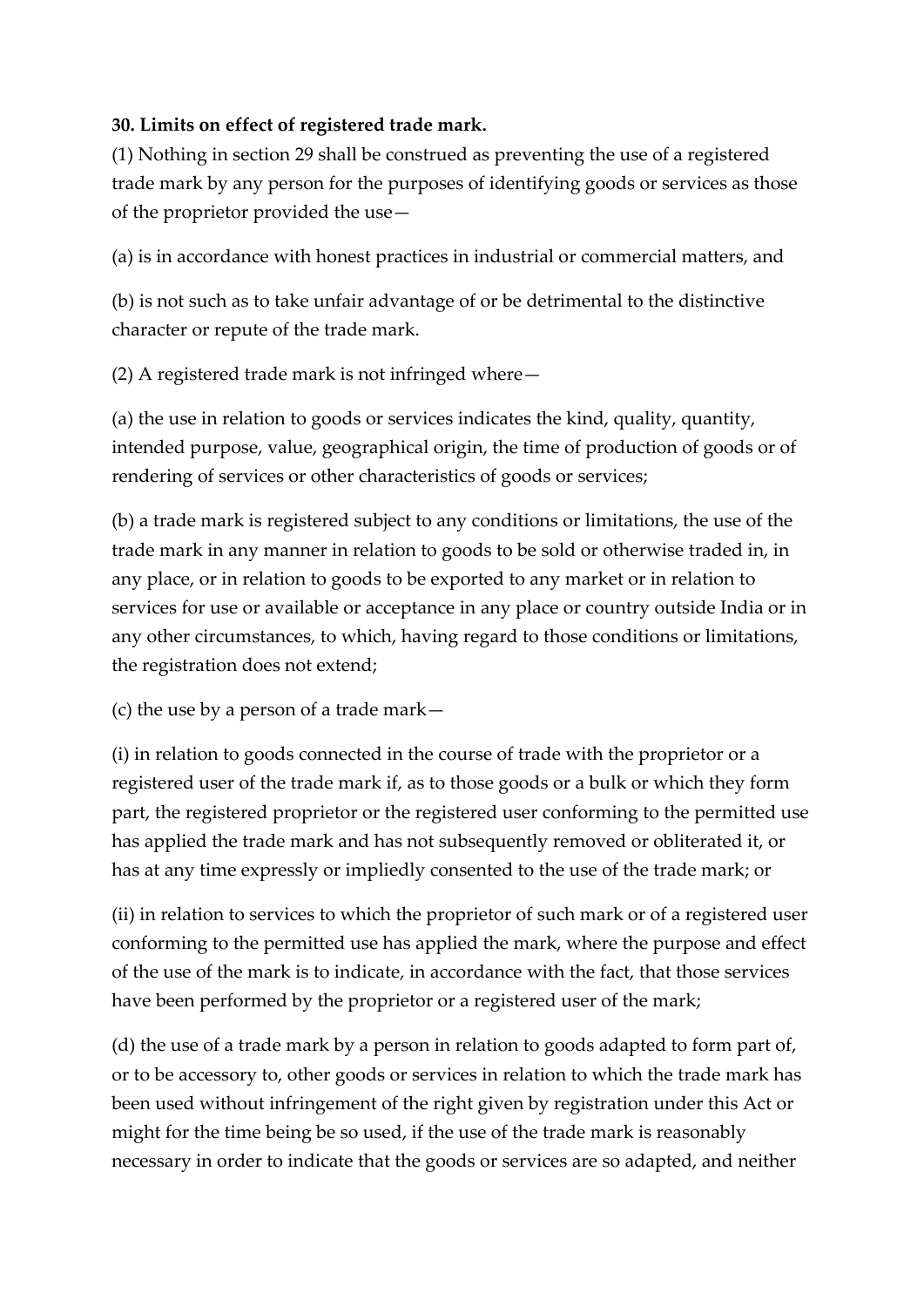the purpose nor the effect of the use of the trade mark is to indicate, otherwise than in accordance with the fact, a connection in the course of trade between any person and the goods or services, as the case may be;

(e) the use of a registered trade mark, being one of two or more trade marks registered under this Act which are identical or nearly resemble each other, in exercise of the right to the use of that trade mark given by registration under this Act.

(3) Where the goods bearing a registered trade mark are lawfully acquired by a person, the sale of the goods in the market or otherwise dealing in those goods by that person or by a person claiming under or through him is not infringement of a trade by reason only of—

(a) the registered trade mark having been assigned by the registered proprietor to some other person, after the acquisition of those goods; or

(b) the goods having been put on the market under the registered trade mark by the proprietor or with his consent.

(4) Sub-section (3) shall not apply where there exists legitimate reasons for the proprietor to oppose further dealings in the goods in particular, where the condition of the goods, has been changed or impaired after they have been put on the market.

# **31. Registration to be prima facie evidence of validity.**

(1) In all legal proceedings relating to a trade mark registered under this Act (including applications under section 57), the original registration of the trade mark and of all subsequent assignments and transmissions of the trade mark shall be prima facie evidence of the validity thereof;

(2) In all legal proceedings as aforesaid a registered trade mark shall not be held to be invalid on the ground that it was not a registrable trade mark under section 9 except upon evidence of distinctiveness and that such evidence was not submitted to the Registrar before registration, if it is proved that the trade mark had been so used by the registered proprietor or his predecessor in title as to have become distinctive at the date of registration.

### **32. Protection of registration on ground of distinctiveness in certain cases.**

Where a trade mark is registered in breach of sub-section (1) of section 9, it shall not be declared invalid if, in consequence of the use which has been made of it, it has after registration and before commencement of any legal proceedings challenging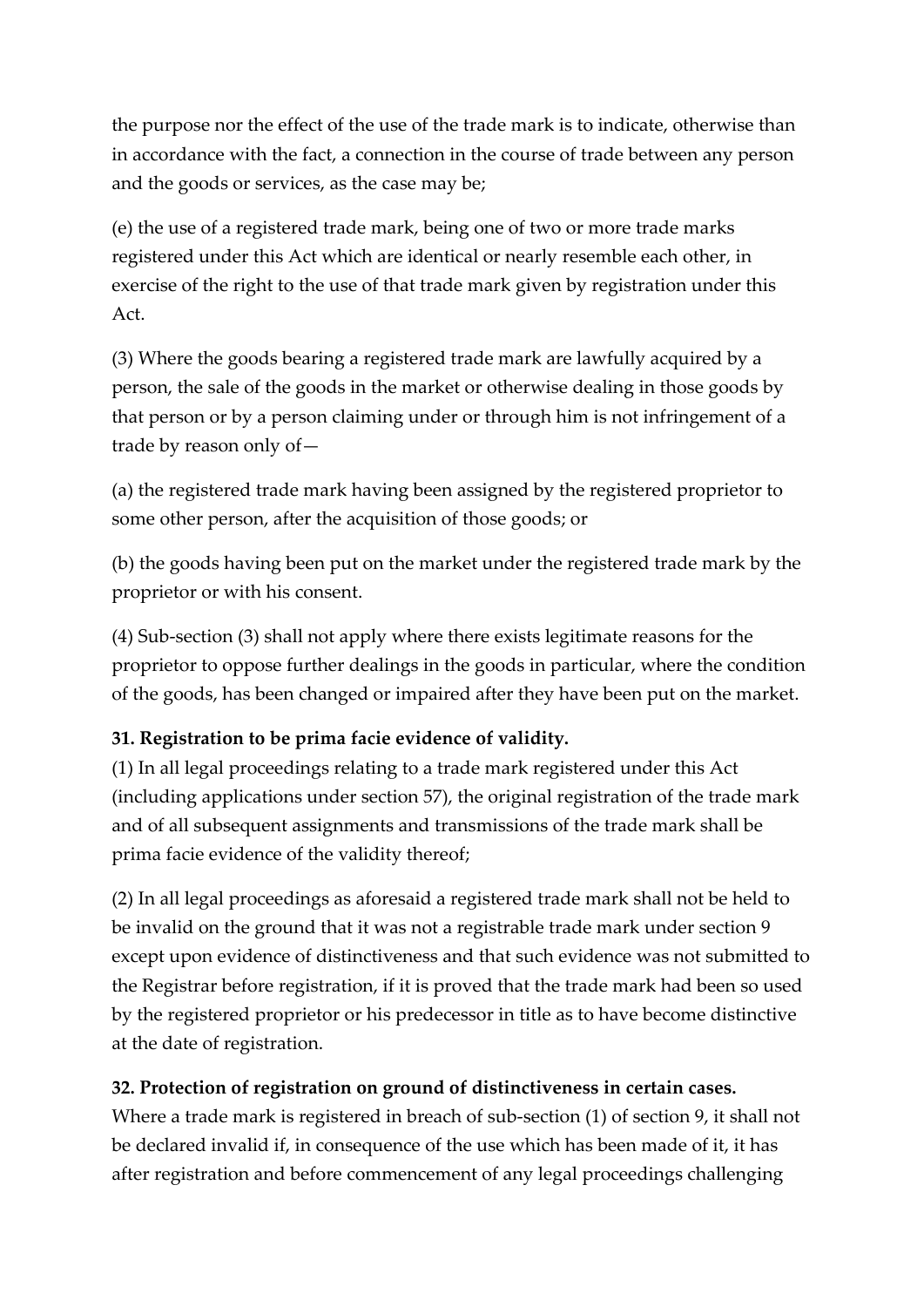the validity of such registration, acquired a distinctive character in relation to the goods or services for which it is registered.

#### **33. Effect of acquiescence.**

(1) Where the proprietor of an earlier trade mark has acquiesced for a continuous period of five years in the use of a registered trade mark , being aware of that use, he shall no longer be entitled on the basis of that earlier trade mark—

(a) to apply for a declaration that the registration of the later trade mark is invalid, or

(b) to oppose the use of the later trade mark in relation to the goods or services in relation to which it has been so used, unless the registration of the later trade mark was not applied in good faith.

(2) Where sub-section (1) applies, the proprietor of the later trade mark is not entitled to oppose the use of the earlier trade mark, or as the case may be, the exploitation of the earlier right, notwithstanding that the earlier trade mark may no longer be invoked against his later trade mark.

### **34. SAVING FOR VESTED RIGHTS.**

Nothing in this Act shall entitle the proprietor or a registered user of registered trade mark to interfere with or restrain the use by any person of a trade mark identical with or nearly resembling it in relation to goods or services in relation to which that person or a predecessor in title of his has continuously used that trade mark from a date prior—

(a) to the use of the first mentioned trade mark in relation to those goods or services be the proprietor or a predecessor in title of his; or

(b) to the date of registration of the first mentioned trade mark in respect of those goods or services in the name of the proprietor or a predecessor in title of his; whichever is the earlier, and the Registrar shall not refuse (on such use being proved) to register the second mentioned trade mark by reason only of the registration of the first mentioned trade mark.

### **35. Saving for use of name, address or description of goods or services.**

Nothing in this Act shall entitle the proprietor or a registered user of a registered trade mark to interfere with any bona fide use by a person of his own name or that of his place of business, or of the name, or of the name of the place of business, of any of his predecessors in business, or the use by any person of any bona fide description of the character or quality of his goods or services.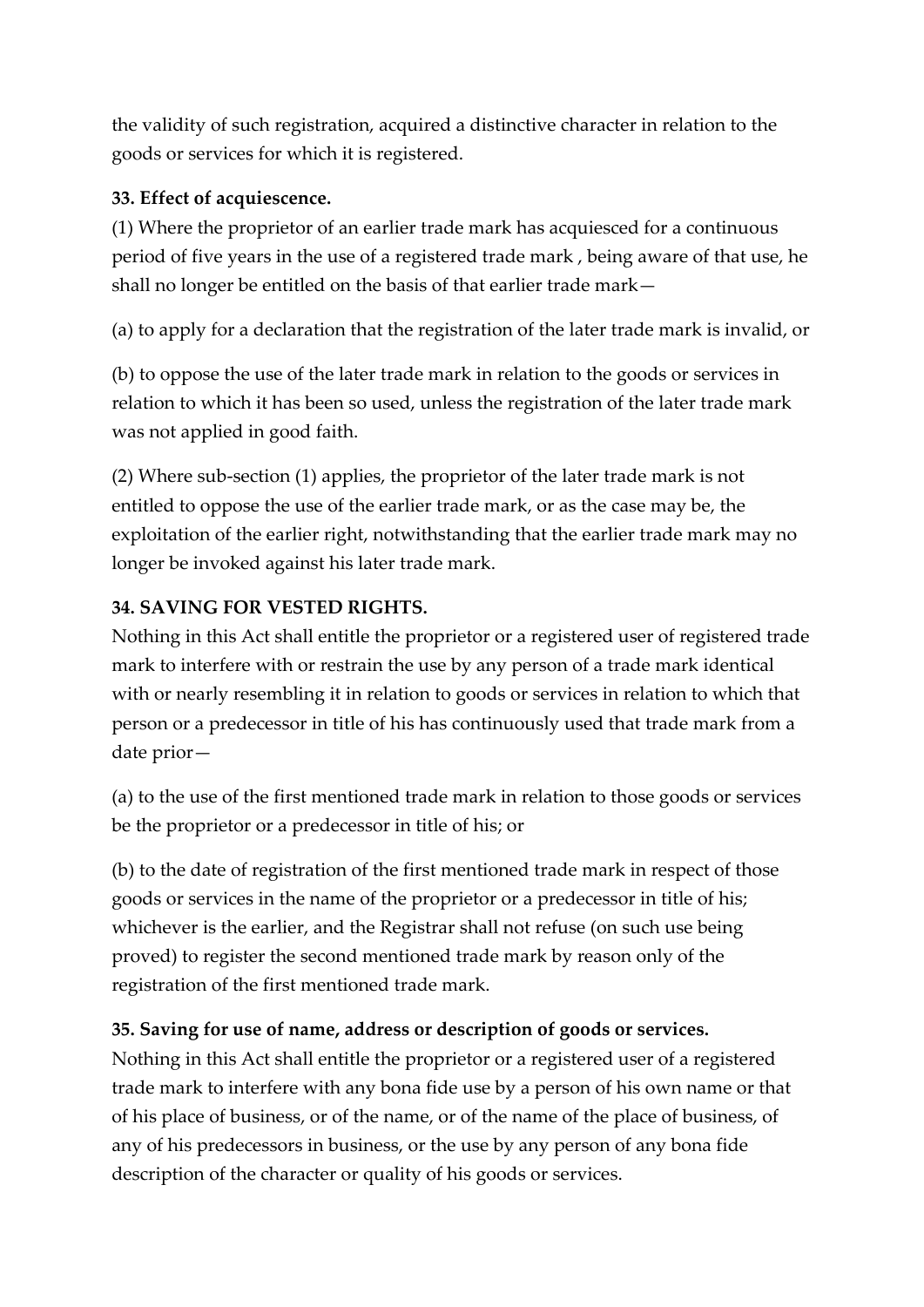# **36. Saving for words used as name or description ofan article or substance or service.**

(1) The registration of a trade mark shall not be deemed to have become invalid by reason only of any use after the date of the registration of any word or words which the trade mark contains or of which it consists as the name or description of an article or substance or service:

Provided that, if it is proved either—

(a) that there is a well known and established use of the said word as the name or description of the article or substance or service by a person or persons carrying on trade therein, not being use in relation to goods or services connected in the course of trade with the proprietor or a registered user of the trade mark or (in the case of a certification trade mark) in relation to goods or services certified by the proprietor; or

(b) that the article or substance was formerly manufactured under a patent that a period of two years or more after the cesser of the patent has elapsed and that the said word is the only practicable name or description of the article or substance, the provisions of sub-section (2) shall apply.

(2) Where the facts mentioned in clause (a) or clause (b) of the proviso to sub-section (1) are proved with respect to any words, then,  $-$ 

(a) for the purposes of any proceedings under section 57 if the trade mark consists solely of such words, the registration of the trade mark, so far as regards registration in respect of the article or substance in question or of any goods of the same description, or of the services or of any services of the same description, as the case requires, shall be deemed to be an entry wrongly remaining on the register;

(b) for the purposes of any other legal proceedings relating to the trade mark,-

(i) if the trade mark consists solely of such words, all rights of the proprietor under this Act or any other law to the use of the trade mark; or

(ii) if the trade mark contains such words and other matter, all such right of the proprietor to the use of such words, in relation to the article or substance or to any goods of the same description, or to the service or to any services of the same description, as the case requires, shall be deemed to have ceased on the date on which the use mentioned in clause (a) of the proviso to sub-section (1) first became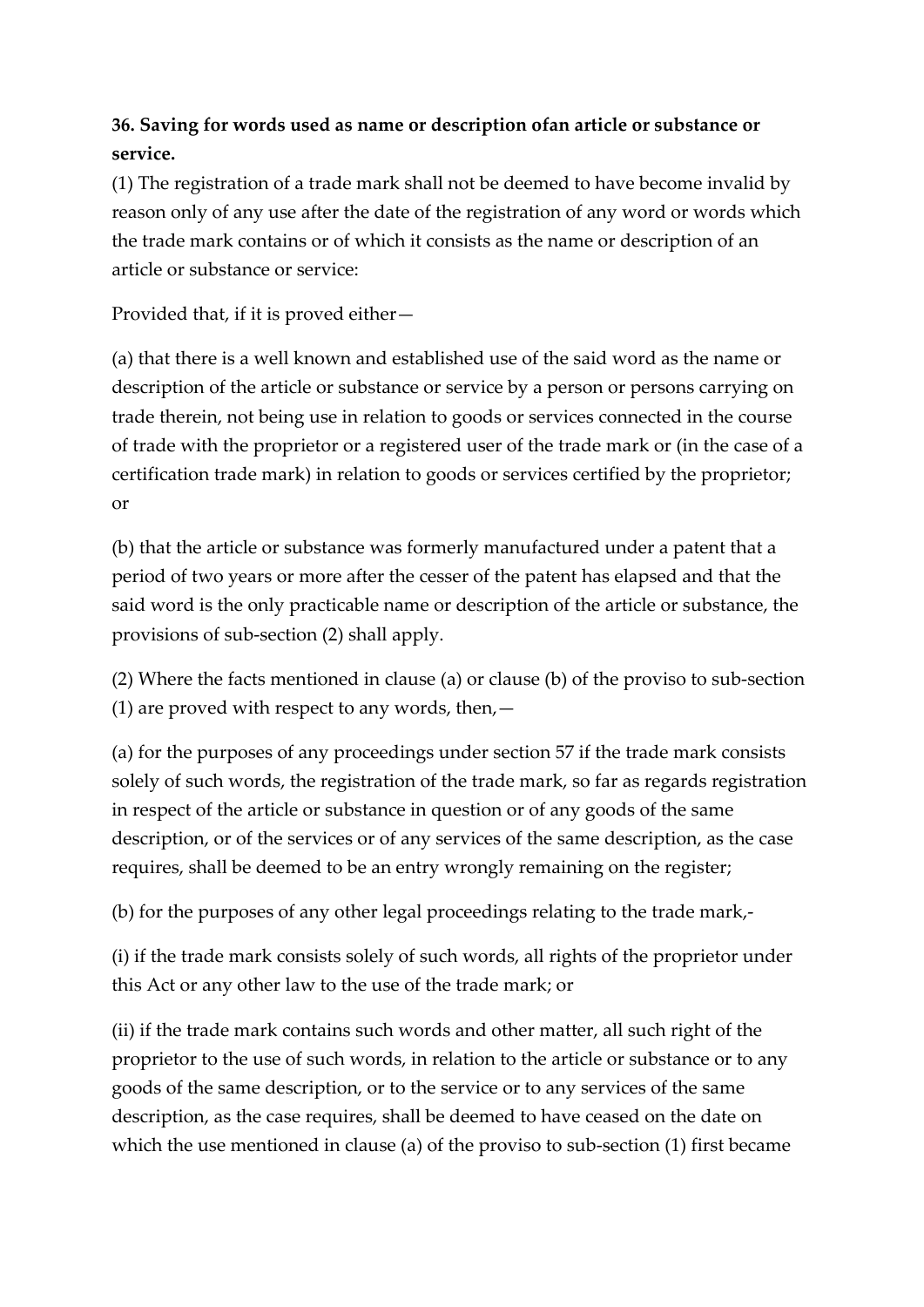well known and established or at the expiration of the period of two years mentioned in clause (b) of the said proviso.

# **CHAPTER 4A - SPECIAL PROVISIONS RELATING TO PROTECTION OF TRADE MARKS THROUGH INTERNATIONAL REGISTRATION UNDER THE MADRID PROTOCOL**

# **36a. Application of act in case of international registration under madrid protocol.—**

The provisions of this Chapter shall apply to international applications and international registrations under the Madrid Protocol.

#### **36b. Definitions.—**

In this Chapter, unless the context otherwise requires,—

(a) "application", in relation to a Contracting State or a Contracting Organisation, means an application made by a person who is a citizen of, or is domiciled in, or has a real and effective industrial or commercial establishment in, that Contracting State or a State which is a member of that Contracting Organisation, as the case may be.

Explanation.—For the purposes of this clause, "real and effective industrial or commercial establishment" means and includes any establishment where some bona fide industrial or commercial activity takes place and need not necessarily be the principal place of business;

(b) "basic application" means an application for the registration of a trade mark filed under section 18 and which is used as a basis for applying for an international registration;

(c) "basic registration" means the registration of a trade mark under section 23 and which is used as a basis for applying for an international registration;

(d) "Common Regulations" means the Regulations concerning the implementation of the Madrid Protocol;

(e) "Contracting Organisation" means a Contracting Party that is an intergovernmental organisation;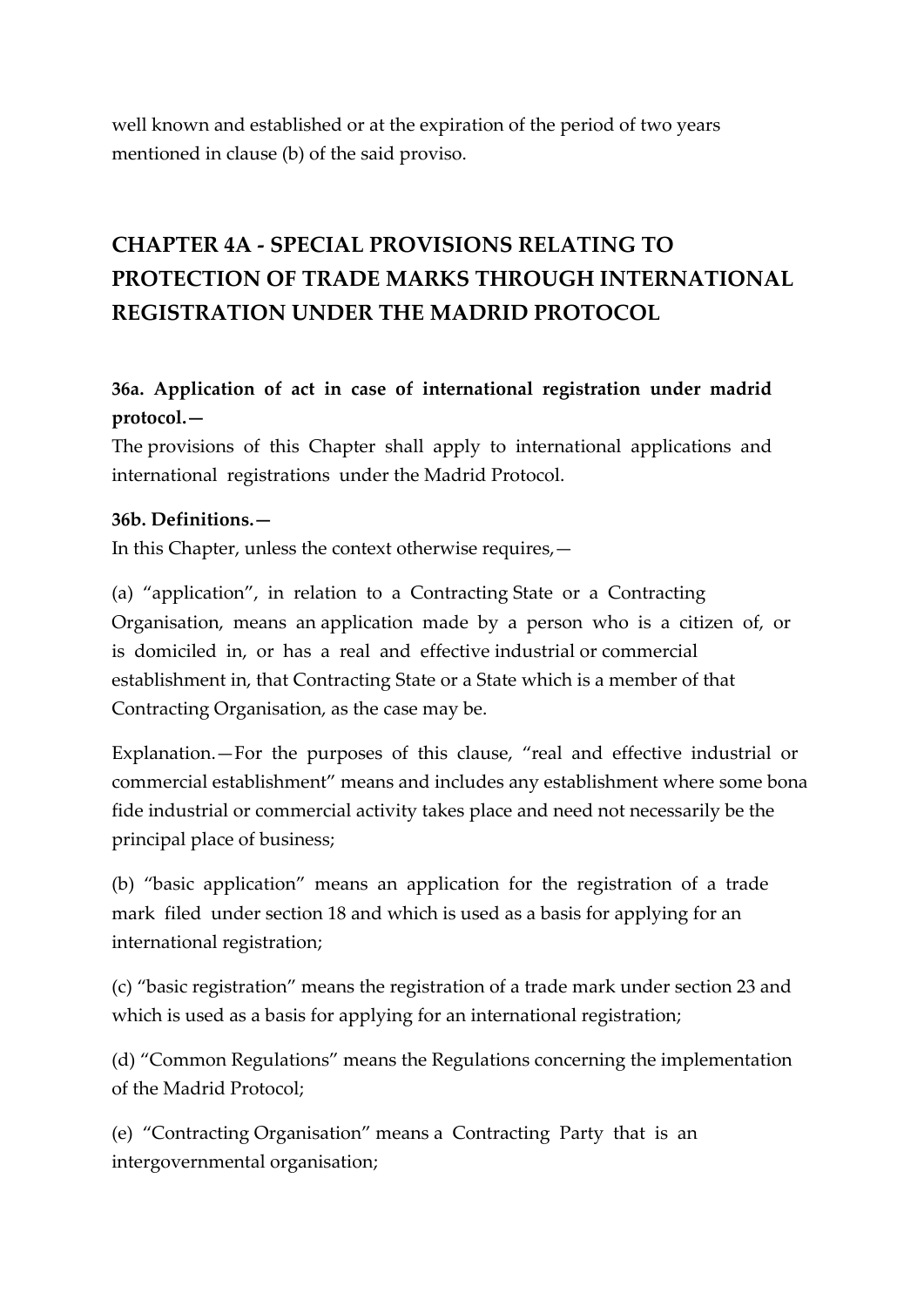(f) "Contracting Party" means a Contracting State or Contracting Organisation party to the Madrid Protocol;

(g) "Contracting State" means a country party to the Madrid Protocol;

(h) "international application" means an application for international registration or for extension of the protection resulting from an international registration to any Contracting Party made under the Madrid Protocol;

(i) "International Bureau" means the International Bureau of the World Intellectual Property Organisation;

(j) "international registration" means the registration of a trade mark in the register of the International Bureau effected under the Madrid Protocol;

(k) "Madrid Agreement" means the Madrid Agreement Concerning the International Registration of Marks adopted at Madrid on the 14th day of April, 1891, as subsequently revised and amended;

(l) "Madrid Protocol" means the Protocol relating to the Madrid Agreement Concerning the International Registration of Marks adopted at Madrid on the 27th day of June, 1989, as amended from time to time.

**36c. Trade marks registry to deal with international applications.—** Notwithstanding anything contained in sub-section (3) of section 5, an international application shall be dealt with by the head office of the Trade Marks Registry or such branch office of the Registry, as the Central Government may, by notification in the Official Gazette, specify.

### **36d. International application originating from india.—**

(1) Where an application for the registration of a trade mark has been made under section 18 or a trade mark has been registered under section 23, the applicant or the registered proprietor may make an international application on the form prescribed by the Common Regulations for international registration of that trade mark.

(2) A person holding an international registration may make an international application on the form prescribed by the Common Regulations for extension of the protection resulting from such registration to any other Contracting Party.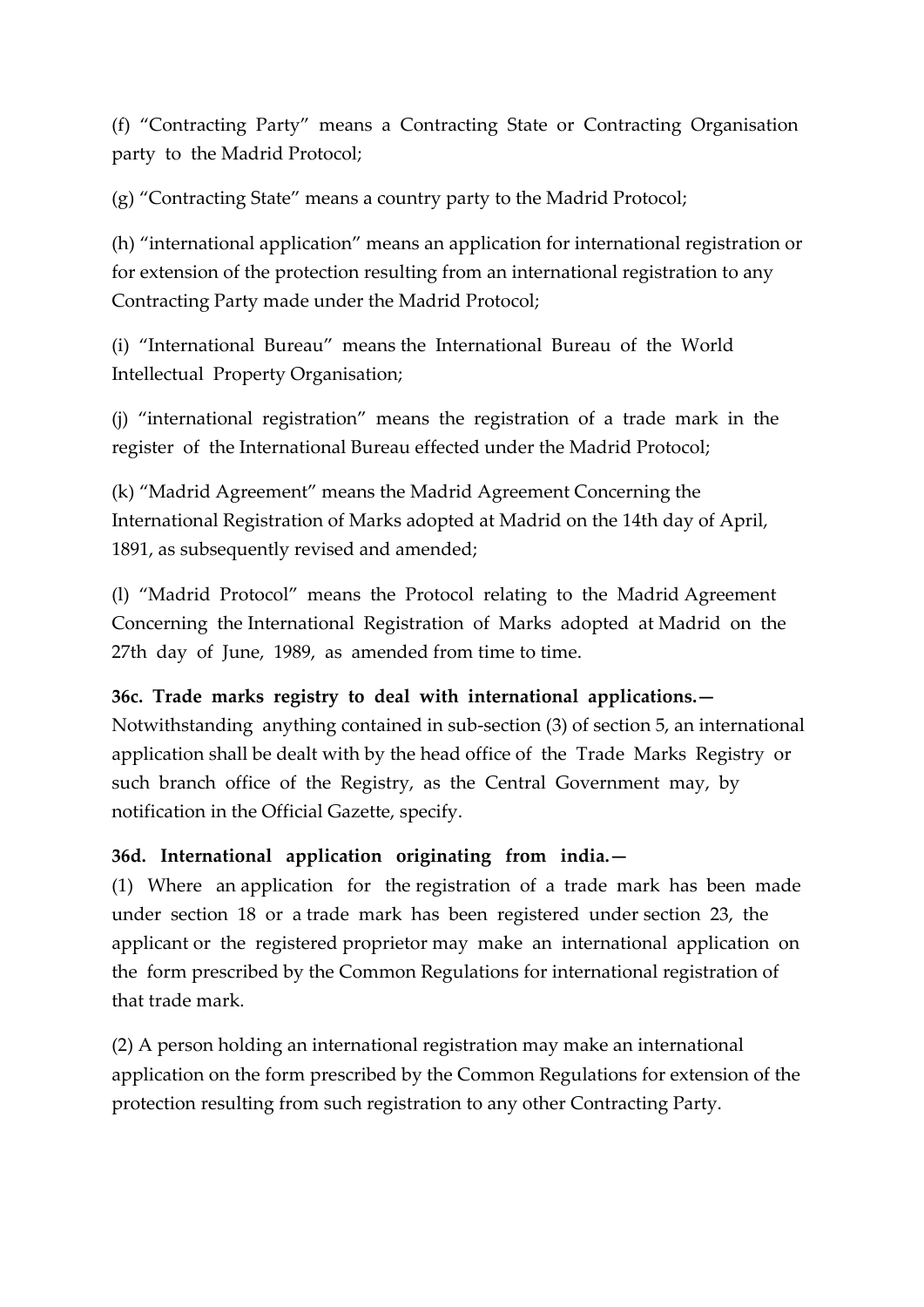(3) An international application under sub-section (1) or sub-section (2) shall designate the Contracting Parties where the protection resulting from the international registration is required.

(4) The Registrar shall certify in the prescribed manner that the particulars appearing in the international application correspond to the particulars appearing, at the time of the certification, in the application under section 18 or the registration under section 23, and shall indicate the date and number of that application or the date and number of that registration as well as the date and number of the application from which that registration resulted, as the case may be, and shall within the prescribed period, forward the international application to the International Bureau for registration, also indicating the date of the international application.

(5) Where at any time before the expiry of a period of five years of an international registration, whether such registration has been transferred to another person or not, the application under section 18 or the registration under section 23,as the case may be, has been withdrawn or cancelled or has expired or has been finally refused in respect of all or some of the goods or services listed in the international registration, the protection resulting from such international registration shall cease to have effect:

Provided that where an appeal is made against the decision of registration and an action requesting for withdrawal of application or an opposition to the application has been initiated before the expiry of the period of five years of an international registration, any final decision resulting into withdrawal, cancellation, expiration or refusal shall be deemed to have taken place before the expiry of five years of the international registration.

(6) The Registrar shall, during the period of five years beginning with the date of international registration, transmit to the International Bureau every information referred to in sub-section (5).

(7) The Registrar shall notify the International Bureau the cancellation to be effected to an international registration keeping in view the current status of the basic application or the basic registration, as the case may be.

#### **36e. International registrations where india has been designated.—**

(1) The Registrar shall, after receipt of an advice from the International Bureau about any international registration where India has been designated, keep a record of the particulars of that international registration in the prescribed manner.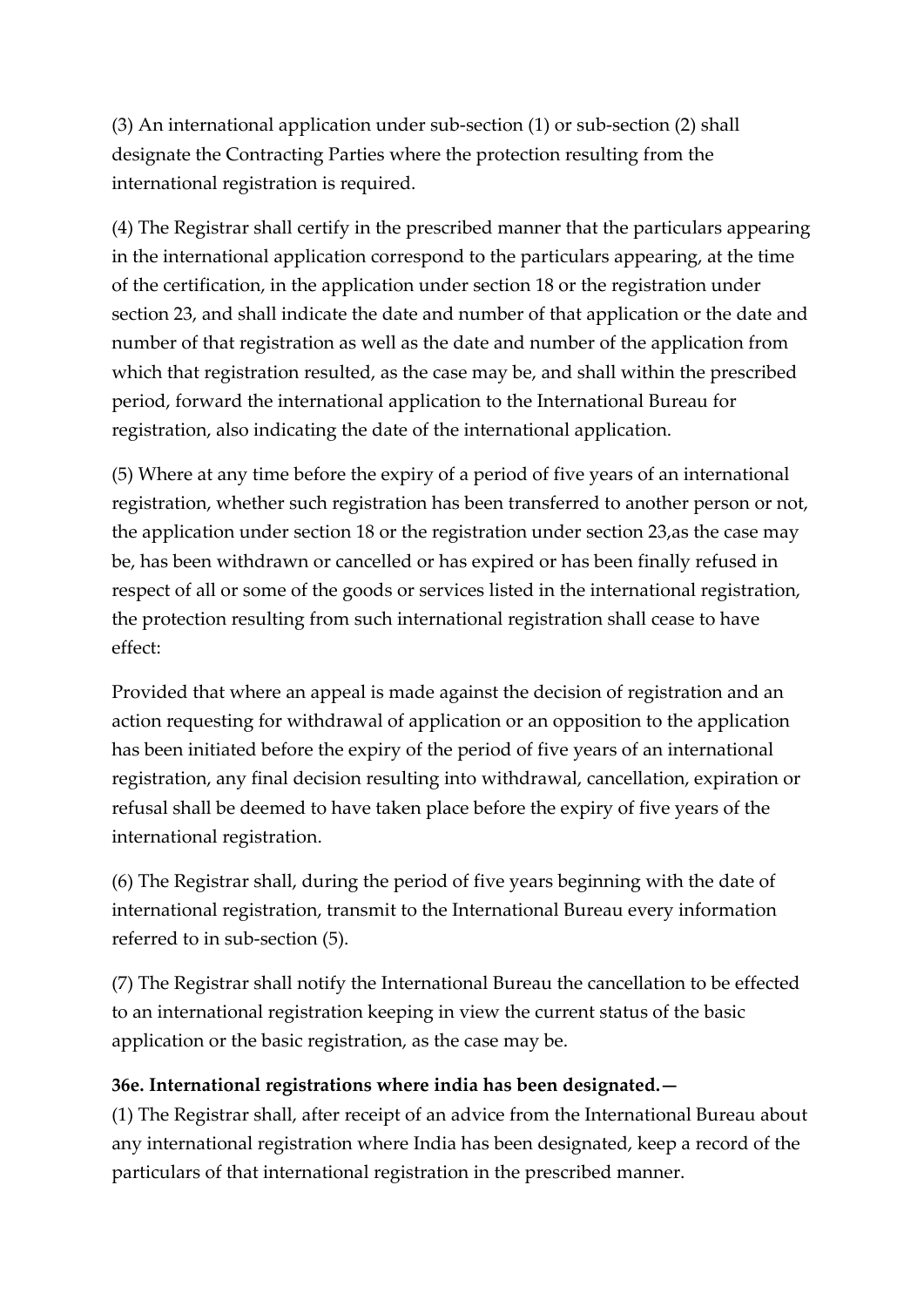(2) Where, after recording the particulars of any international registration referred to in sub-section (1), the Registrar is satisfied that in the circumstances of the case the protection of trade mark in India should not be granted or such protection should be granted subject to conditions or limitations or to conditions additional to or different from the conditions or limitations subject to which the international registration has been accepted, he may, after hearing the applicant if he so desires, refuse grant of protection and inform the International Bureau in the prescribed manner within eighteen months from the date on which the advice referred to in sub-section(1) was received.

(3) Where the Registrar finds nothing in the particulars of an international registration to refuse grant of protection under sub-section (2), he shall within the prescribed period cause such international registration to be advertised in the prescribed manner.

(4) The provisions of sections 9 to 21 (both inclusive), 63 and 74 shall apply mutatis mutandis in relation to an international registration as if such international registration was an application for registration of a trade mark under section 18.

(5) When the protection of an international registration has not been opposed and the time for notice of opposition has expired, the Registrar shall within a period of eighteen months of the receipt of advice under sub-section (1) notify the International Bureau its acceptance of extension of protection of the trade mark under such international registration and, in case the Registrar fails to notify the International Bureau, it shall be deemed that the protection has been extended to the trade mark.

(6) Where a registered proprietor of a trade mark makes an international registration of that trade mark and designates India, the international registration from the date of the registration shall be deemed to replace the registration held in India without prejudice to any right acquired under such previously held registration and the Registrar shall, upon request by the applicant, make necessary entry in the register referred to in sub-section (1) of section 6.

(7) A holder of international registration of a trade mark who designates India and who has not been extended protection in India shall have the same remedy which is available to any person making an application for the registration of a trademark under section 18 and which has not resulted in registration under section 23.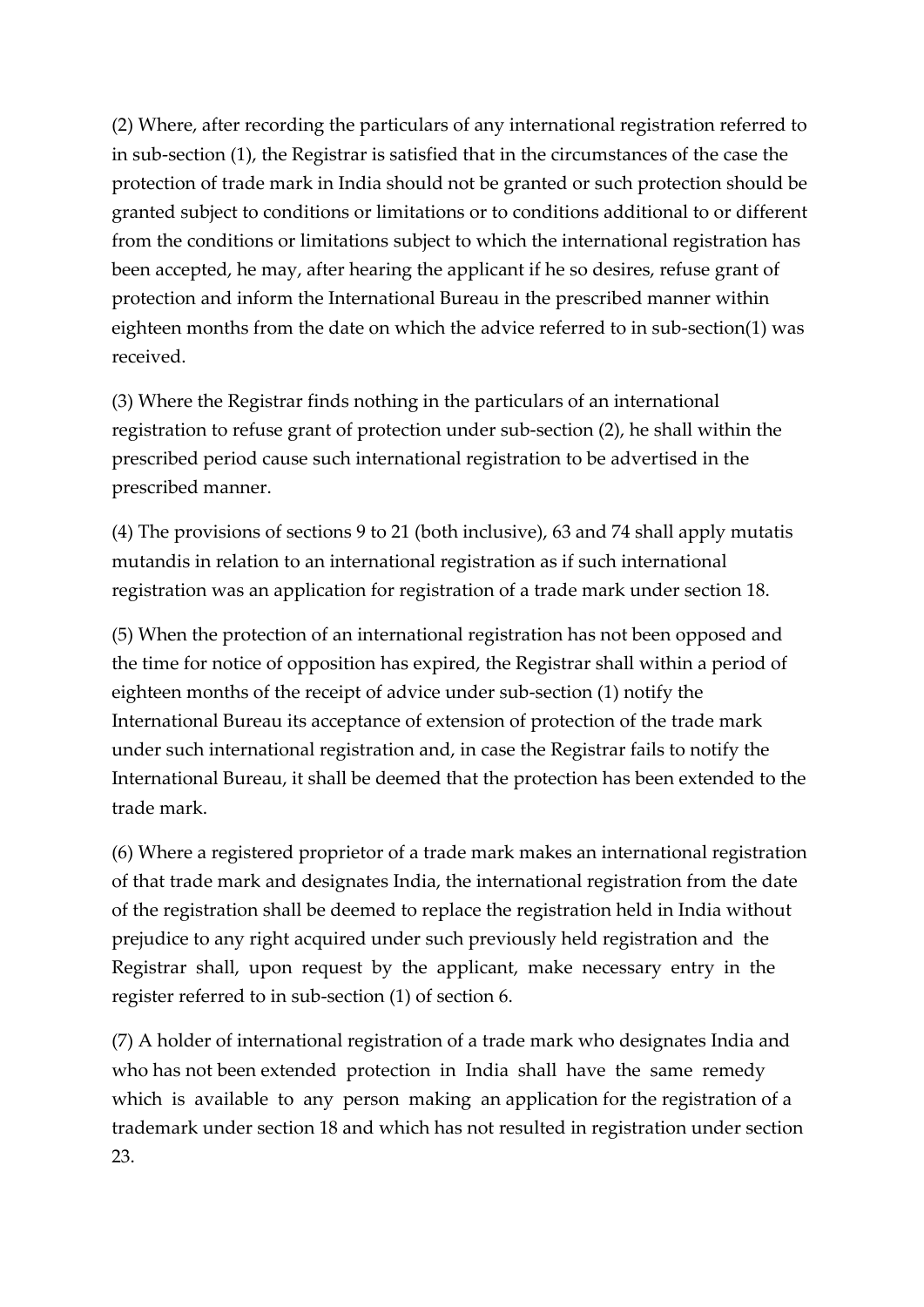(8) Where at any time before the expiry of a period of five years of an international registration, whether such registration has been transferred to another person or not, the related basic application or, as the case may be, the basic registration in a Contracting Party other than India has been withdrawn or cancelled or has expired or has been finally refused in respect of all or some of the goods or services listed in the international registration, the protection resulting from such international registration in India shall cease to have effect.

### **36f. Effects of international registrations.—**

(1) From the date of the international registration of a trade mark where India has been designated or the date of the recording in the register of the International Bureau about the extension of the protection resulting from an international registration of a trade mark to India, the protection of the trade mark in India shall be the same as if the trade mark had been registered in India.

(2) The indication of classes of goods and services given by the applicant shall not bind the Registrar with regard to the determination of the scope of the protection of the trade mark.

#### **36g. Duration and renewal of international registration.—**

(1) The international registration of a trade mark at the International Bureau shall be for a period of ten years and may be renewed for a period of ten years from the expiry of the preceding period.

(2) Subject to payment of a surcharge prescribed by the rules, a grace period of six months shall be allowed for renewal of the international registration.

# **CHAPTER 5 – ASSIGNMENT AND TRANSMISSION**

#### **37. Power of registered proprietor to assign and give receipts.**

The person for the time being entered in the register as proprietor of a trade mark shall, subject to the provisions of this Act and to any rights appearing from the register to be vested in any other person, have power to assign the trade mark, and to give effectual receipts for any consideration for such assignment.

### **38. Assignability and transmissibility of registered trade marks.**

Notwithstanding anything in any other law to the contrary, a registered trade mark shall, subject to the provisions of this Chapter, be assignable and transmissible,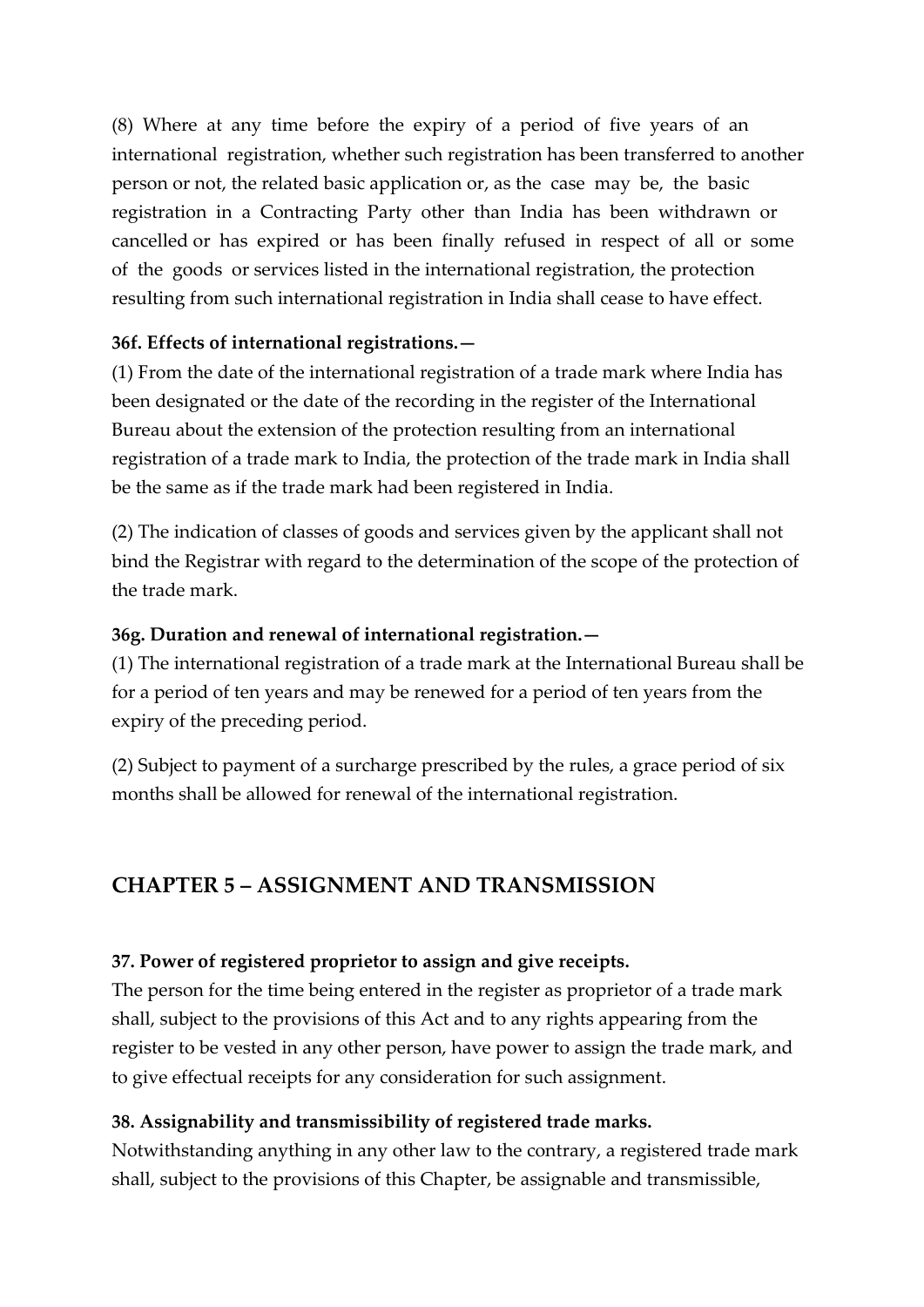whether with or without the goodwill of the business concerned and in respect either of all the goods or services in respect of which the trade mark is registered or of some only of those goods or services.

#### **39. Assignability and transmissibility of unregistered trade marks.**

An unregistered trade mark may be assigned or transmitted with or without the goodwill of the business concerned.

# **40. Restriction on assignment or transmission where multiple exclusive rights would be created.**

(1) Notwithstanding anything in section 38 and 39, a trade mark shall not be assignable or transmissible in a case in which as a result of the assignment or transmission there would in the circumstances subsist, whether under this Act or any other law, exclusive rights in more than one of the persons concerned to the use, in relation to—

- (a) same goods or services;
- (b) same description of goods or services;

(c) goods or services or description of goods or services which are associated with each other, of trade marks nearly resembling each other or of identical trade mark, if having regard to the similarity of the goods and services and to the similarity of the trade marks, the use of the trade marks in exercise of those rights would be likely to deceive or cause confusion:

Provided that an assignment or transmission shall not be deemed to be invalid under this sub-section if the exclusive rights subsisting as a result thereof in the persons concerned respectively are, having regard to limitations imposed thereon, such as not to be exercisable by two or more of those persons in relation to goods to be sold, or otherwise traded in, within India otherwise than for export therefrom, or in relation to goods to be exported to the same market outside India or in relation to services for use at any place in India or any place outside India in relation to services available for acceptance in India.

(2) The proprietor of a registered trade mark who proposes to assign it may submit to the Registrar in the prescribed manner a statement of case setting out the circumstances and the Registrar may issue to him a certificate stating whether, having regard to the similarity of the goods or services and of the trade marks referred to in the case, the proposed assignment would or would not be invalid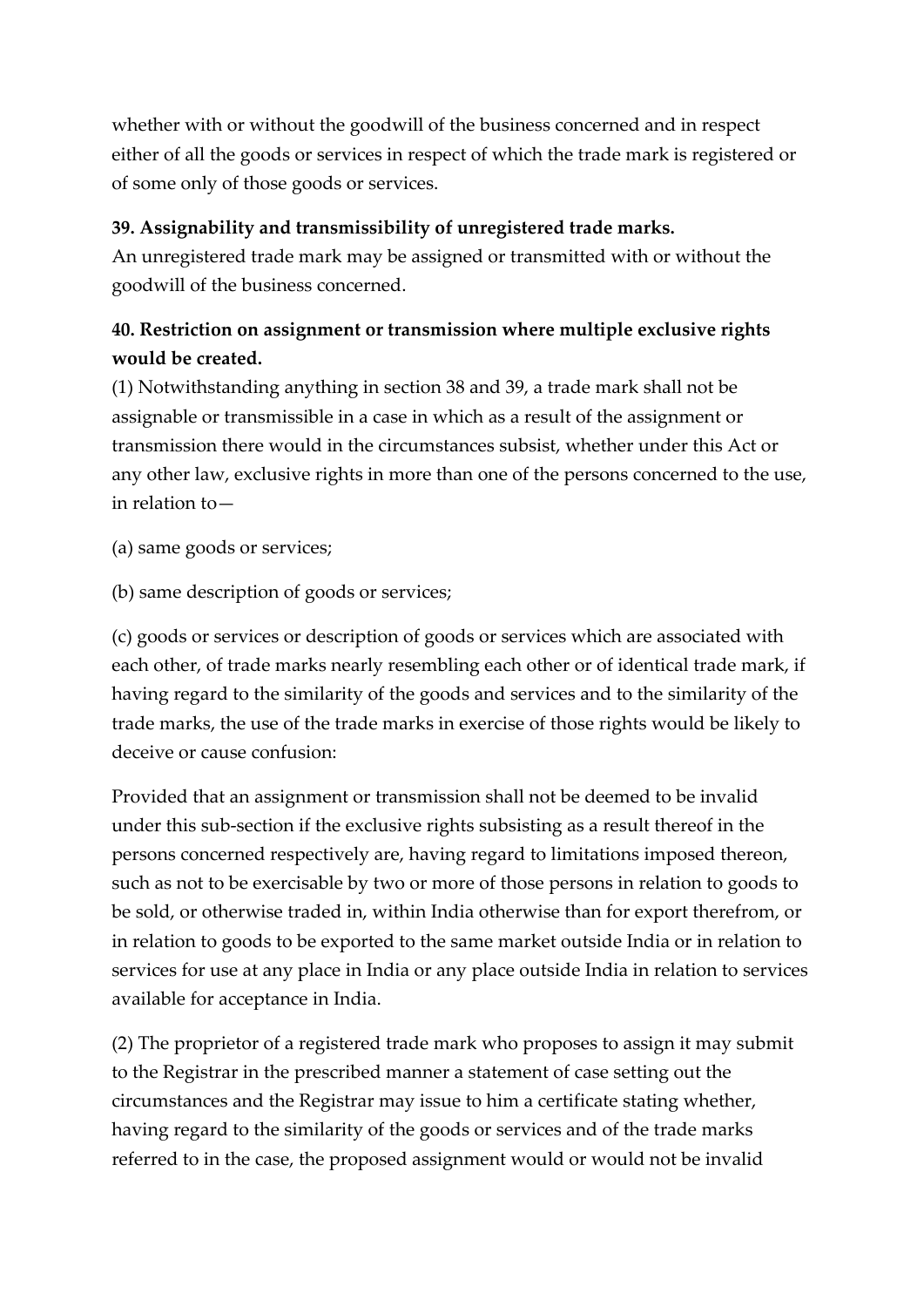under sub-section (1), and a certificate so issued shall, subject to appeal and unless it is shown that the certificate was obtained by fraud or misrepresentation, be conclusive as to the validity or invalidity under sub-section (1) of the assignment in so far as such validity or invalidity depends upon the facts set out in the case, but, as regards a certificate in favour of validity, only if application for the registration under section 45 of the title of the person becoming entitled is made within six months from the date on which the certificate is issued.

# **41. Restriction on assignment or transmission when exclusive rights would be created in different parts of india.**

Notwithstanding anything in sections 38 and 39, a trade mark shall not be assignable or transmissible in a case in which as a result of the assignment or transmission there would in the circumstances subsist, whether under this Act or any other law—

(a) an exclusive right in one of the persons concerned, to the use of the trade mark limited to use in relation to goods to be sold or otherwise traded in, in any place in India, or in relation to services for use, or services available for acceptance in any place in India; and

(b) an exclusive right in another of these persons concerned, to the use of a trade mark nearly resembling the first mentioned trade mark or of an identical trade mark in relation to—

(i) the same goods or services; or

(ii) the same description of goods or services; or

(iii) services which are associated with those goods or goods of that description or goods which are associated with those services or services of that description, limited to use in relation to goods to be sold or otherwise traded in, or services for use, or available for acceptance, in any other place in India:

Provided that in any such case, on application in the prescribed manner by the proprietor of a trade mark who proposes to assign it, or by a person who claims that a registered trade mark has been transmitted to him or to a predecessor in title of his since the commencement of this Act, the Registrar, if he is satisfied that in all the circumstances the use of the trade mark in exercise of the said rights would not be contrary to the public interest may approve the assignment or transmission, and an assignment or transmission so approved shall not, unless it is shown that the approval was obtained by fraud or misrepresentation, be deemed to be invalid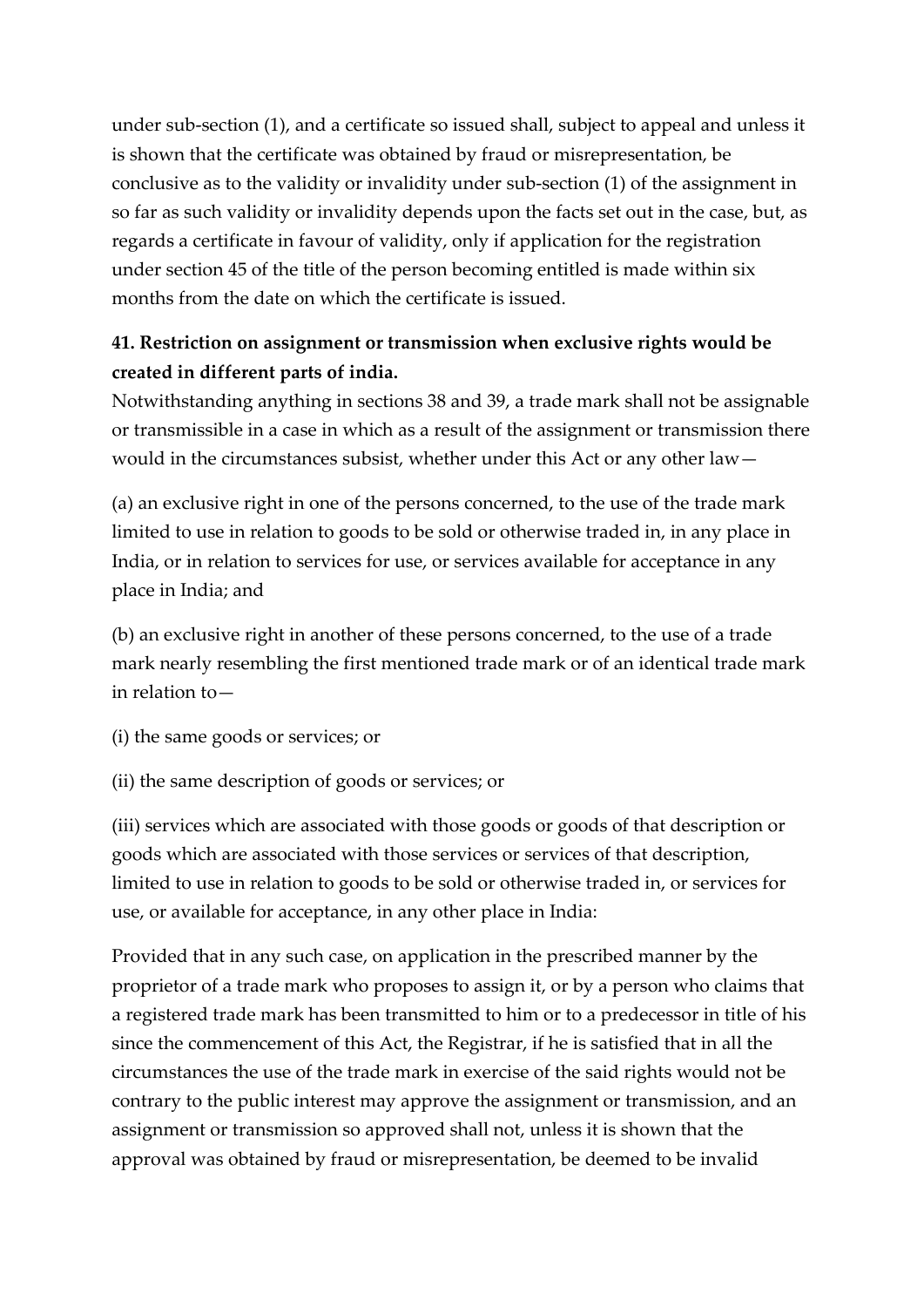under this section or section 40 if application for the registration under section 45 of the title of the person becoming entitled is made within six months from the date on which the approval is given or, in the case of a transmission, was made before that date.

# **42. Conditions for assignment otherwise than in connection with the goodwill of a business.**

Where an assignment of a trade mark, whether registered or unregistered is made otherwise than in connection with the goodwill of the business in which the mark has been or is used, the assignment shall not take effect unless the assignee, not later than the expiration of six months from the date on which the assignment is made or within such extended period, if any, not exceeding three months in the aggregate, as the Registrar may allow, applies to the Registrar for directions with respect to the advertisement of the assignment, and advertises it in such form and manner and within such period as the Registrar may direct.

Explanation—For the purposes of this Section, an assignment of a trade mark of the following description shall not be deemed to be an assignment made otherwise than in connection with the goodwill of the business in which the mark is used, namely:—

(a) an assignment of a trade mark in respect only of some of the goods or services for which the trade mark is registered accompanied by the transfer of the goodwill of the business concerned in those goods or services only; or

(b) an assignment of a trade mark which is used in relation to goods exported from India or in relation to services for use outside India if the assignment is accompanied by the transfer of the goodwill of the export business only.

### **43. Assignability and transmissibility of certification trade marks.**

A certification trade mark shall not be assignable or transmissible otherwise than with the consent of the Registrar, for which the application shall be made in writing in the prescribed manner.

#### **44. Assignability and transmissibility or associated trade marks.**

Associated trade marks shall be assignable and transmissible only as a whole and not separately, but, subject to the provisions of this Act, they shall, for all other purposes, be deemed to have been registered as separate trade marks.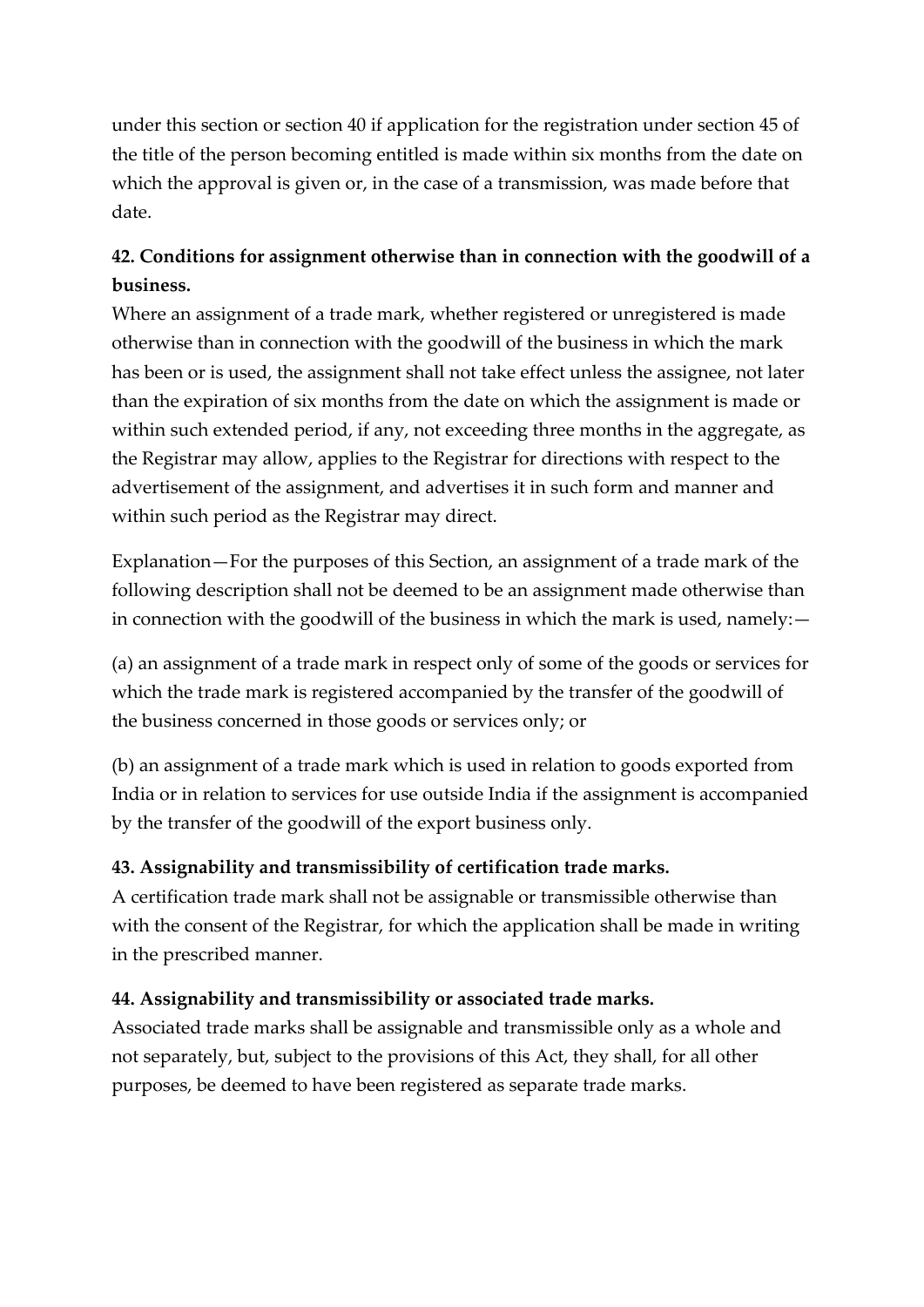#### **45. Registration of assignments and transmissions.**

(1) Where a person becomes entitled by assignment or transmission to a registered trade mark, he shall apply in the prescribed manner to the Registrar to register his title, and the Registrar shall, on receipt of the application, register him as the proprietor of the trade mark in respect of the goods or services in respect of which the assignment or transmission has effect, and shall cause particulars of such assignment or transmission to be entered on the register.

(2) The Registrar may require the applicant to furnish evidence or further evidence in proof of title only where there is a reasonable doubt about the veracity of any statement or any document furnished.

(3) Where the validity of an assignment or transmission is in dispute between the parties, the Registrar may refuse to register the assignment or transmission until the rights of the parties have been determined by a competent court and in all other cases the Registrar shall dispose of the application within the prescribed period.

(4) Until an application under sub-section (1) has been filed, the assignment or transmission shall be ineffective against a person acquiring a conflicting interest in or under the registered trade mark without the knowledge of assignment or transmission.

# **CHAPTER 6 – USE OF TRADE MARKS AND REGISTERED USERS**

#### **46. Proposed use of trade mark by company to be formed etc.**

(1) No application for the registration of a trade mark in respect of any goods or services shall be refused nor shall permission for such registration be withheld, on the ground only that it appears that the applicant does not use or propose to use the trade mark if the Registrar is satisfied that—

(a) a company is about to be formed and registered under the Companies Act, 1956 and that the applicant intends to assign the trade mark to that company with a view to the use thereof in relation to those goods or services by the company, or

(b) the proprietor intends it to be used by a person, as a registered user after the registration of the trade mark.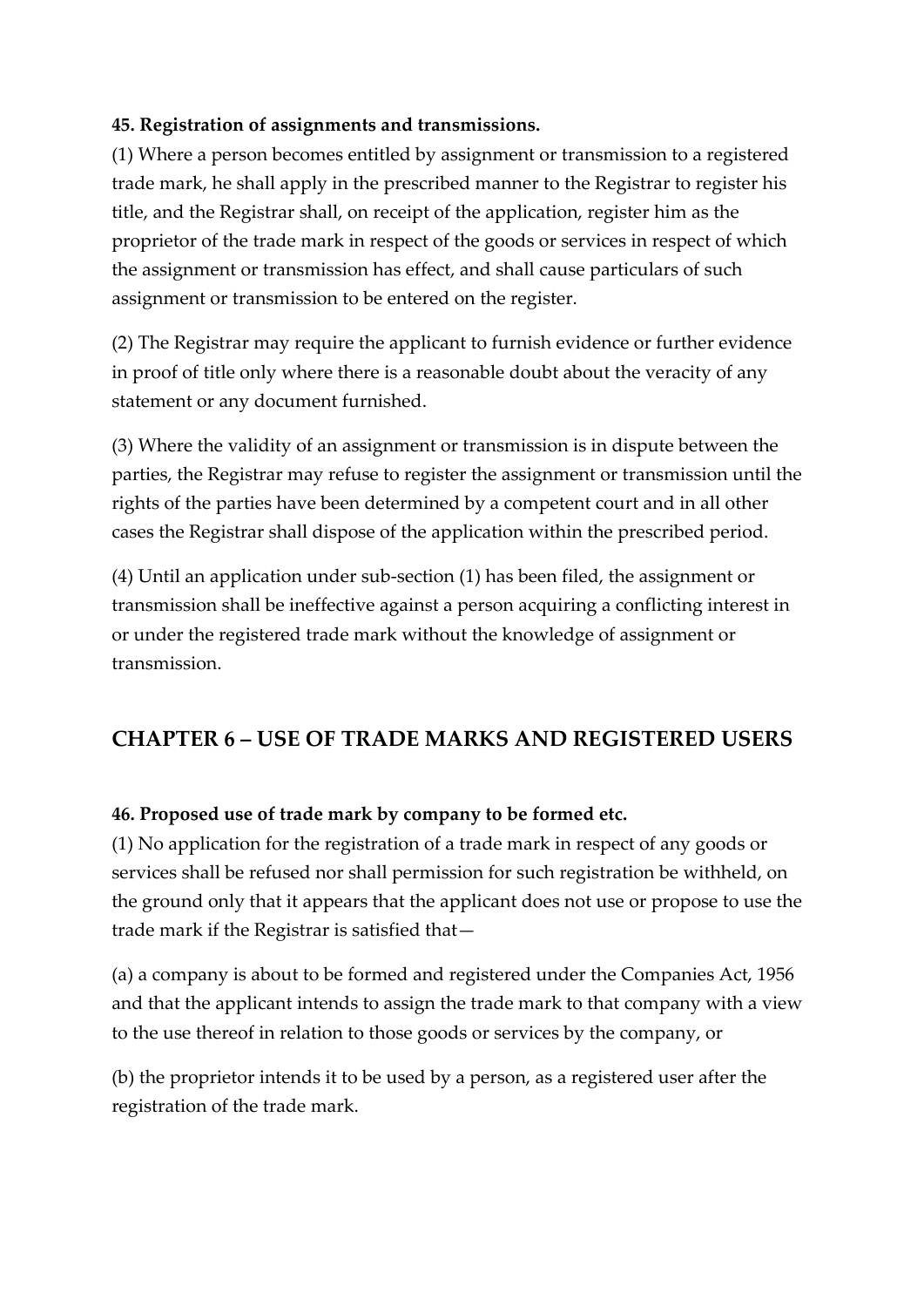(2) The provisions of section 47 shall have effect, in relation to a trade mark registered under the powers conferred by this sub-section, as if for the reference, in clause (a) of sub-section (1) of that section, to the intention on the part of an applicant for registration that a trade mark should be used by him there were substituted a reference to the intention on his part that it should be used by the company or registered user concerned.

(3) The Registrar or the High Court, as the case may be, may, in a case to which subsection (1) applies, require the applicant to give security for the costs of any proceedings relating to any opposition or appeal, and in default of such security being duly given, may treat the application as abandoned.

(4) Where in a case to which sub-section(1) applies, a trade mark in respect of any goods or services is registered in the name of an applicant who, relies on intention to assign the trade mark to a company, then, unless within such period as may be prescribed or within such further period not exceeding six months as the Registrar may, on application being made to him in the prescribed manner, allow, the company has been registered as the proprietor of the trade mark in respect of those goods or services, the registration shall cease to have effect in respect thereof at the expiration of that period and the Registrar shall amend the register accordingly.

## **47. Removal from register and imposition of limitations on ground of non use.**

(1) A registered trade mark may be taken off the register in respect of the goods or services in respect of which it is registered on application made in the prescribed manner to the Registrar or the High Court by any person aggrieved on the ground either—

(a) that the trade mark was registered without any bona fide intention on the part of the applicant for registration that it should be used in relation to those goods or services by him or, in a case to which the provisions of section 46 apply, by the company concerned or the registered user, as the case may be, and that there has, in fact, been no bona fide use of the trade mark in relation to those goods or services by any proprietor thereof for the time being up to a date three months before the date of the application; or

(b) that up to a date three months before the date of the application, a continuous period of five years from the date on which the trade mark is actually entered in the register or longer had elapsed during which the trade mark was registered and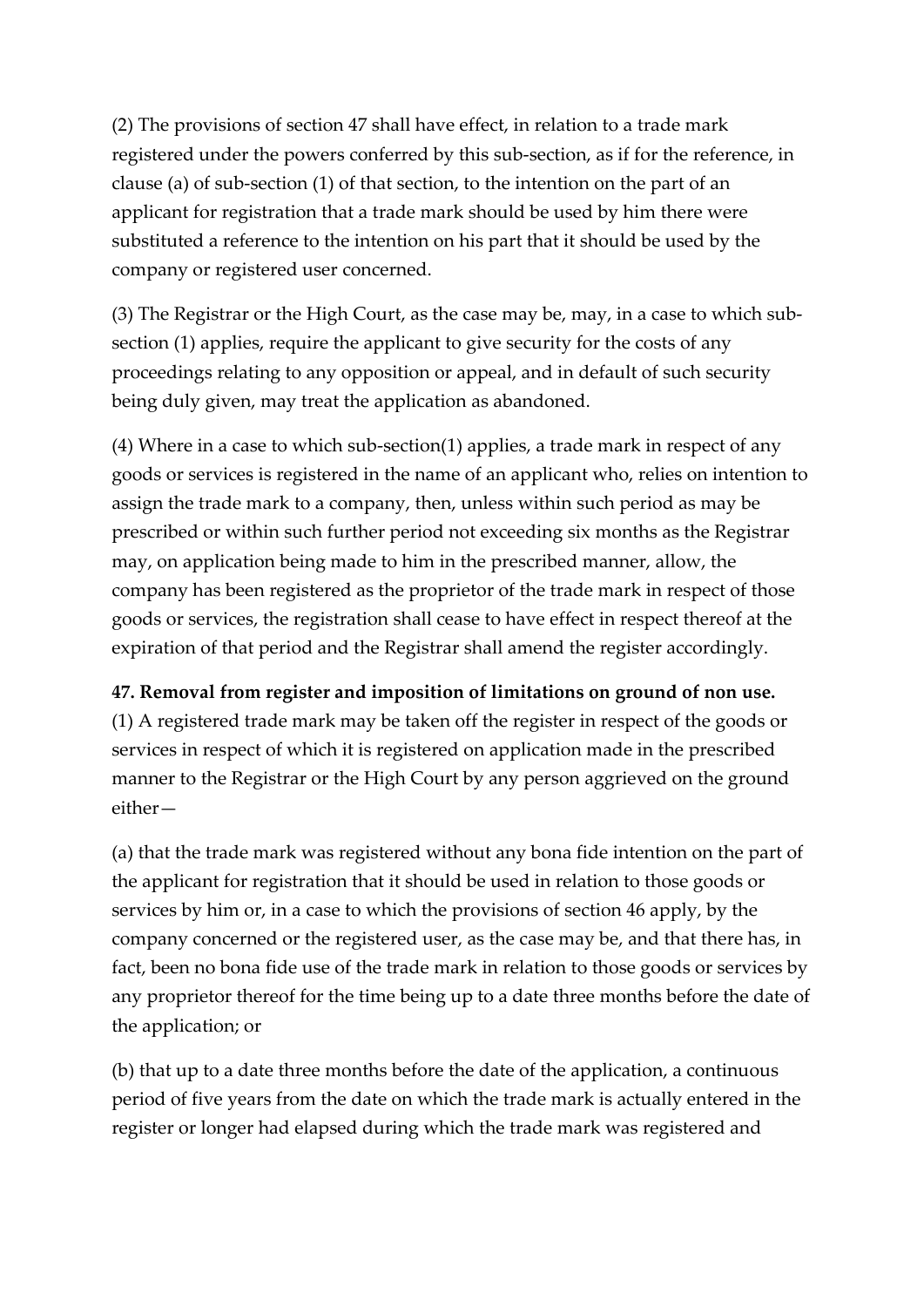during which there was no bona fide use thereof in relation to those goods or services by any proprietor thereof for the time being:

Provided that except where the applicant has been permitted under section 12 to register an identical or nearly resembling trade mark in respect of the goods or services in question, or where the Registrar or the High Court, as the case may be, is of opinion that he might properly be permitted so to register such a trade mark, the Registrar or the High Court, as the case may be, may refuse an application under clause (a) or clause (b) in relation to any goods or services, if it is shown that there has been, before the relevant date or during the relevant period, as the case may be, bona fide use of the trade mark by any proprietor thereof for the time being in relation to—

(i) goods or services of the same description, or

(ii) goods or services associated with those goods or services of that description being goods or services, as the case may be, in respect of which that trade mark is registered.

(2) Where in relation to any goods or services in respect of which a trade mark is registered—

(a) the circumstances referred to in clause (b) of sub-section (1) are shown to exist so far as regards non-use of the trade mark in relation to goods to be sold, or otherwise traded in a particular place in India (otherwise than for export from India), or in relation to goods to be exported to a particular market outside India; or in relation to services for use or available for acceptance in a particular place in India or for use in a particular market outside India; and

(b) a person has been permitted under section 12 to register an identical or nearly resembling trade mark in respect of those goods, under a registration extending to use in relation to goods to be so sold, or otherwise traded in, or in relation to goods to be so exported, or in relation to services for use or available for acceptance in that place or for use in that country, or the Registrar or the High Court, as the case may be, is of opinion that he might properly be permitted so to register such a trade mark, on application by that person in the prescribed manner to the High Court or to the Registrar, the Registrar or the High Court, as the case may be, may impose on the registration of the first mentioned trade mark such limitations as it thinks proper for securing that that registration shall cease to extend to such use.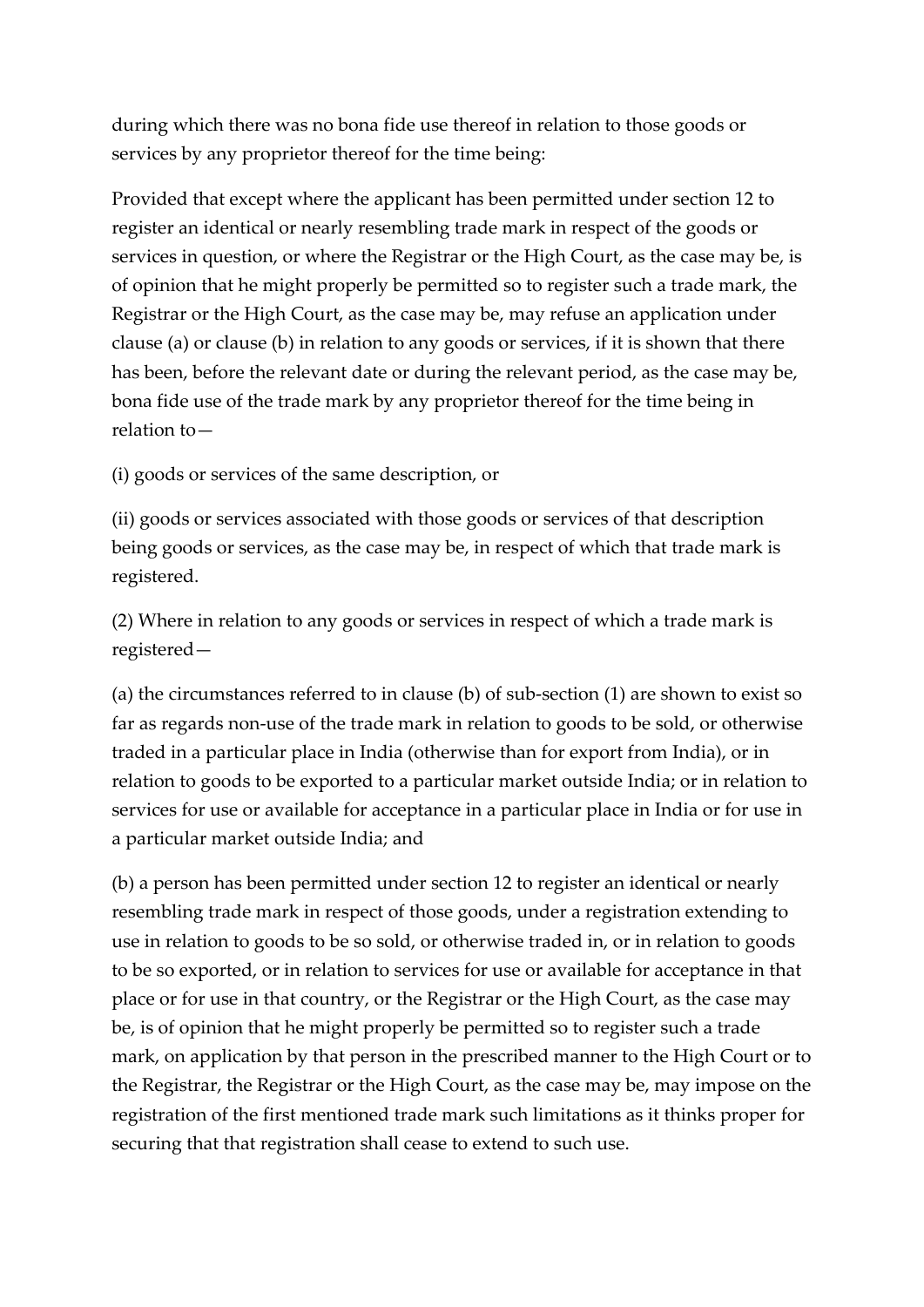(3) As applicant shall not be entitled to rely for the purpose of clause (b) of subsection (1) or for the purposes of sub-section (2) on any non-use of a trade mark which is shown to have been due to special circumstances in the trade, which includes restrictions on the use of the trade mark in India imposed by any law or regulation and not to any intention to abandon or not to use the trade mark in relation to goods or services to which the application relates.

## **48. Registered user.**

(1) Subject to the provisions of section 49, a person other than the registered proprietor of a trade mark may be registered as a registered user thereof in respect of any or all of the goods or services in respect of which the trade mark is registered.

(2) The permitted use of a trade mark shall be deemed to be used by the proprietor thereof, and shall be deemed not to be used by a person other than the proprietor, for the purposes of section 47 or for any other purpose for which such use is material under this Act or any other law.

## **49. Registration as registered user.**

(1) Where it is proposed that a person should be registered as a registered user of a trade mark, the registered proprietor and the proposed registered user shall jointly apply in writing to the Registrar in the prescribed manner, and every such application shall be accompanied by—

(a) the agreement in writing or a duly authenticated copy thereof, entered into between the registered proprietor and the proposed registered user with respect to the permitted use of the trade mark; and

(b) an affidavit made by the registered proprietor or by some person authorised to the satisfaction of the Registrar to act on his behalf,—

(i) giving particulars of the relationship, existing or proposed, between the registered proprietor and the proposed registered user, including particulars showing the degree of control by the proprietor over the permitted use which their relationship will confer and whether it is a term of their relationship that the proposed registered user shall be the sole registered user or that there shall be any other restriction as to persons for whose registration as registered users application may be made;

(ii) stating the goods or services in respect of which registration is proposed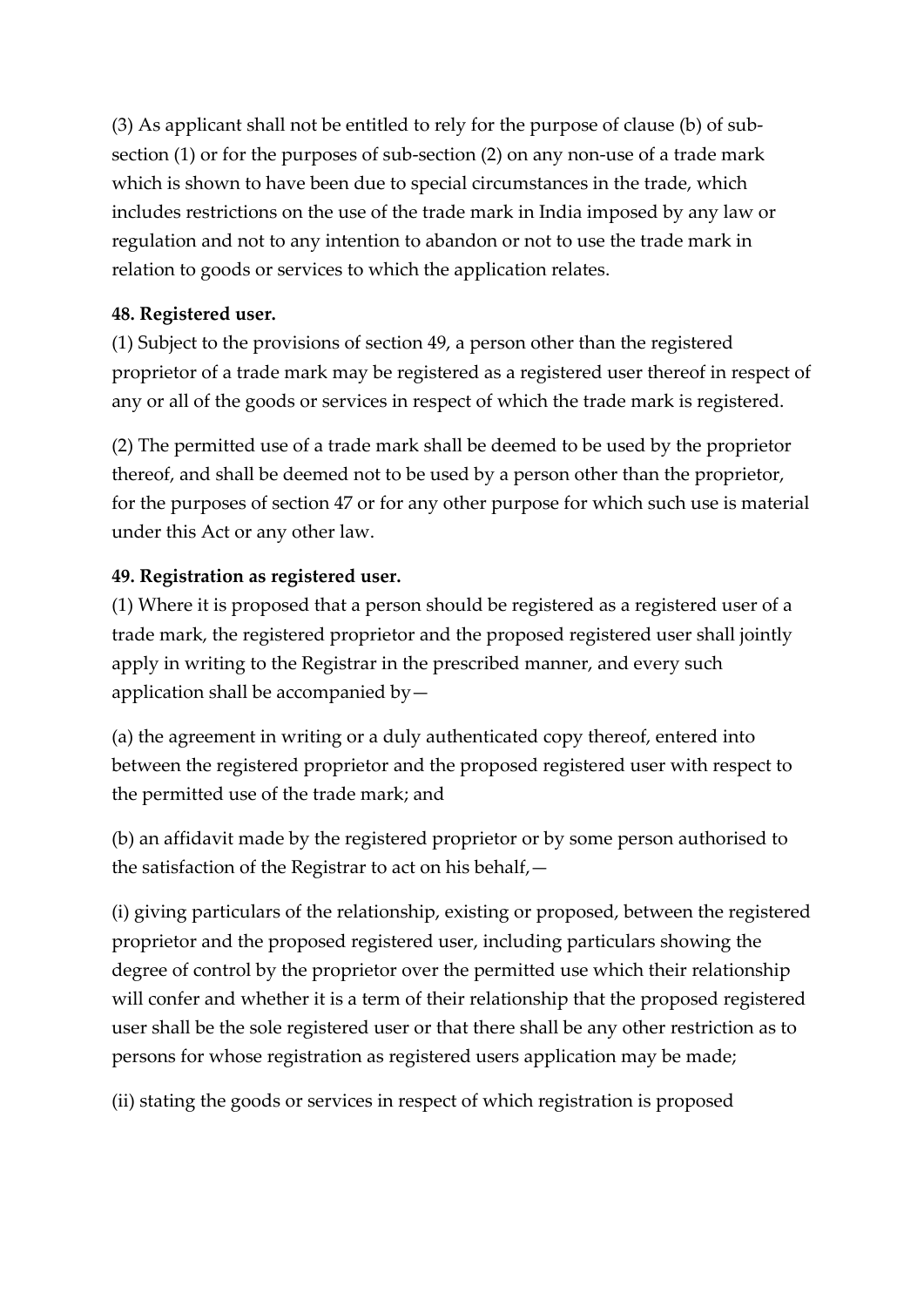(iii) stating the conditions or restrictions, if any, proposed with respect to the characteristics of the goods or services, to the mode or place of permitted use, or to any other matter;

(iv) stating whether the permitted use is to be for a period or without limit of period, and, if for a period, the duration thereof, and

(c) such further documents or other evidence as may be required by the Registrar or as may be prescribed.

(2) When the requirements of sub-section (1) have been complied with, the Registrar shall register the proposed registered user in respect of the goods or services as to which he is so satisfied.

(3) The Registrar shall issue notice in the prescribed manner of the registration of a person as a registered user, to other registered users of the trade mark, if any.

(4) The Registrar shall, if so requested by the applicant, take steps for securing that information given for the purposes of an application under this section (other than matters entered in the register) is not disclosed to rivals in trade.

# **50. Power of registrar for variation or cancellation of registration as registered user.**

(1) Without prejudice to the provisions of section 57, the registration of a person as registered user—

(a) may be varied by the Registrar as regards the goods or services in respect of which it has effect on the application in writing in the prescribed manner of the registered proprietor of the trade mark;

(b) may be cancelled by the Registrar on the application in writing in the prescribed manner of the registered proprietor or of the registered user or of any other registered user of the trade mark;

(c) may be cancelled by the Registrar on the application in writing in the prescribed manner of any person on any of the following grounds, namely: -

(i) that the registered user has used the trade mark otherwise than in accordance with the agreement under clause (a) of sub-section (1) of section 49 or in such way as to cause or to be likely to cause, deception or confusion;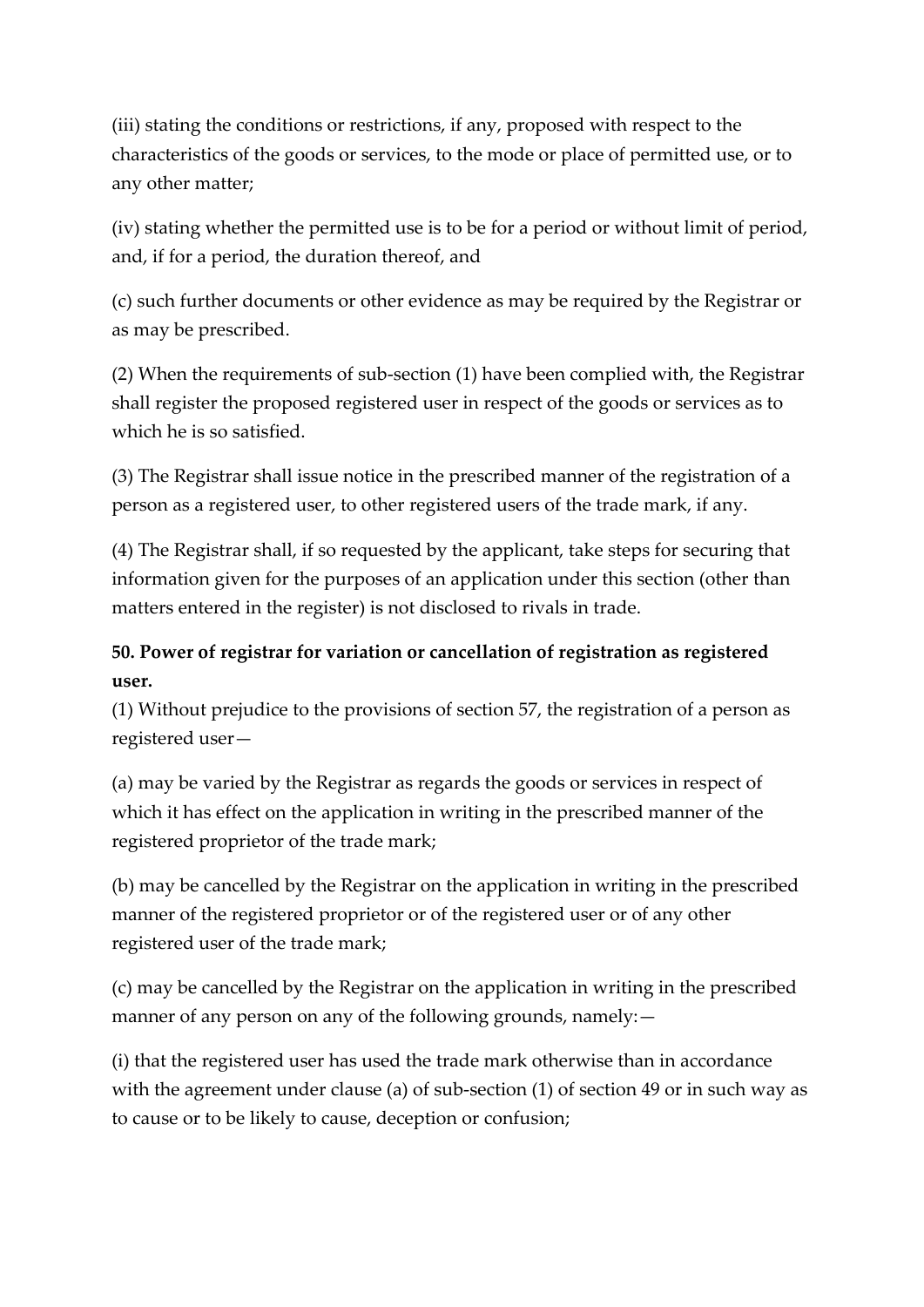(ii) that the proprietor or the registered user misrepresented, or failed to disclose, some fact material to the application for registration which if accurately represented or disclosed would not have justified the registration of the registered user;

(iii) that the circumstances have changed since the date of registration in such a way that at the date of such application for cancellation they would not have justified registration of the registered user;

(iv) that the registration ought not to have been effected having regard to rights vested in the applicant by virtue of a contract in the performance of which he is interested;

(d) may be cancelled by the Registrar on his own motion or on the application in writing in the prescribed manner by any person, on the ground that any stipulation in the agreement between the registered proprietor and the registered user regarding the quality of the goods or services in relation to which the trade mark is to be used is either not being enforced or is not being complied with;

(e) may be cancelled by the Registrar in respect of any goods or services in relation to which the trade mark is no longer registered.

(2) The Registrar shall issue notice in the prescribed manner in respect of every application under this section to the registered proprietor and each registered user (not being the applicant) of the trade mark.

(3) The procedure for cancelling a registration shall be such as may be prescribed;

Provided that before cancelling of registration, the registered proprietor shall be given a reasonable opportunity of being heard.

# **51. Power of registrar to call for information relating to agreement in respect of registered users.**

(1) The Registrar may at any time during the continuance of the registration of the registered user, by notice in writing, require the registered proprietor to confirm to him within one month that the agreement filed under clause (a) of sub-section (1) of section 49 continues to be in force.

(2) If the registered proprietor fails to furnish the confirmation within one month as required under sub-section (1), the registered user shall cease to be the registered user on the day immediately after the expiry of the said period and the Registrar shall notify the same.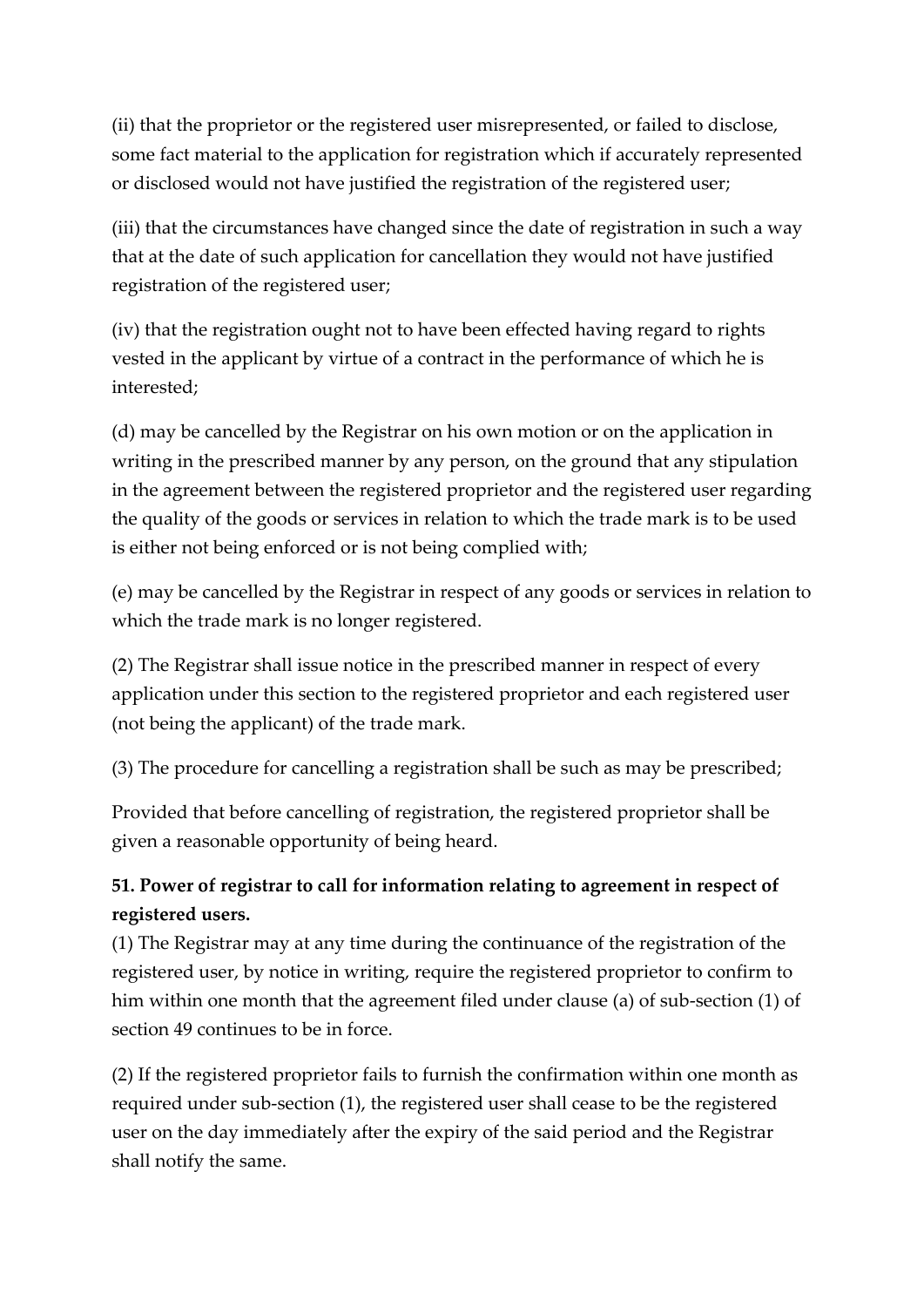# **52. Right of registered user to take proceedings against infringement.**

(1) Subject to any agreement subsisting between the parties, a registered user may institute proceedings for infringement in his own name as if he were the registered proprietor, making the registered proprietor a defendant and the rights and obligations of such registered user in such case being concurrent with those of the registered proprietor.

(2) Notwithstanding anything contained in any other law, a registered proprietor so added as defendant shall not be liable for any costs unless he enters an appearance and takes part in the proceedings.

## **53. No right of permitted user to take proceeding against infringement.**

A person referred to in sub-clause (ii) of clause (r) of sub-section (1) of section 2 shall have no right to institute any proceeding for any infringement.

## **54. Registered user not to have right of assignment of transmission.**

Nothing in this Act shall confer on a registered user of a trade mark any assignable or transmissible right to the use thereof.

Explanation I.—The right of a registered user of a trade mark shall not be deemed to have been assigned or transmitted within the meaning of this section in the following cases, namely:—

(a) where the registered user being an individual enters into a partnership with any other person for carrying on the business concerned; but in any such case the firm may use the trade mark, if otherwise in force, only for so long as the registered user is a member of the firm;

(b) where the registered user being a firm subsequently undergoes a change in its constitution; but in any case the reconstituted firm may use the trade mark, if otherwise in force, only for so long as any partner of the original firm at the time of its registration as registered user, continues to be a partner of the reconstituted firm.

Explanation II.—For the purposes of Explanation I, "firm" has the same meaning as in the Indian Partnership Act, 1932.(9 of 1932)

# **55. User of one of associated or substantially identical trade marks equivalent to use of another.**

(1) Where under the provisions of this Act, use of a registered trade mark is required to be proved for any purpose, the Registrar or the High Court, as the case may be, may, if and, so far as it shall think right, accept use of a registered associated trade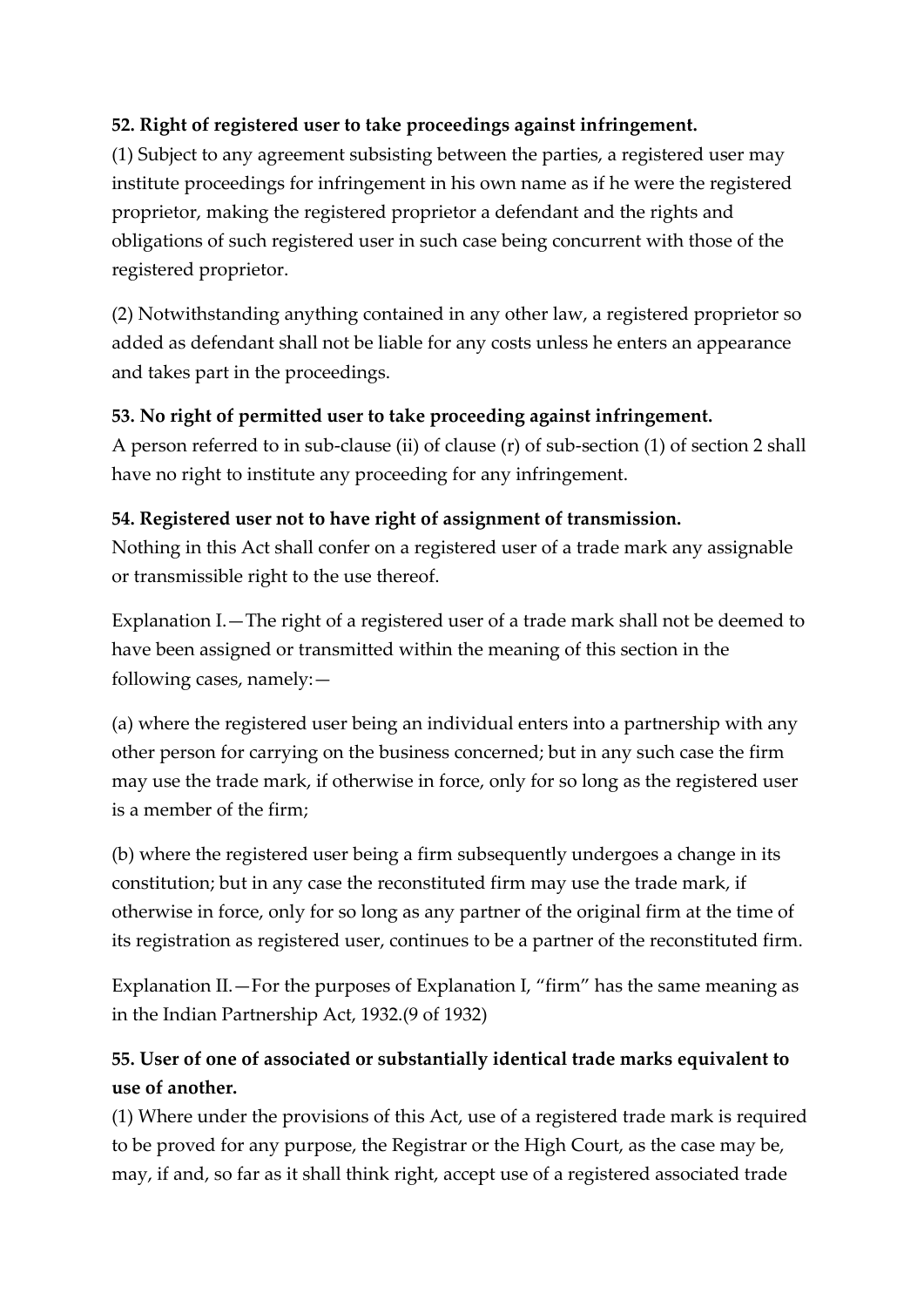mark, or of the trade mark with additions or alterations not substantially affecting its identity, as an equivalent for the use required to be proved.

(2) The use of the whole of a registered trade mark shall, for the purpose of this Act, be deemed to be also use of any trade mark being a part thereof and registered in accordance with sub-section (1) of section 15 in the name of the same proprietor.

(3) Notwithstanding anything in section 32, the use of part of the registered trade mark in sub-section (2) shall not be conclusive as to its evidence of distinctiveness for any purpose under this Act.

# **56. Use of trade mark for export trade and use when form of trade connection changes.**

(1) The application in India of trade mark to goods to be exported from India or in relation to services for use outside India and any other act done in India in relation to goods to be so exported or services so rendered outside India which, if done in relation to goods to be sold or services provided or otherwise traded in within India would constitute use of a trade mark therein, shall be deemed to constitute use of the trade mark in relation to those goods or services for any purpose for which such use is material under this Act or any other law.

(2) The use of a registered trade mark in relation to goods or services between which and the person using the mark any form of connection in the course of trade subsists shall not be deemed to be likely to cause deception or confusion on the ground only that the mark has been or is used in relation to goods or services between which and the said person or a predecessor in title of that person a different form of connection in the course of trade subsisted or subsists.

# **CHAPTER 7 – RECTIFICATION AND CORRECTION OF THE REGISTER**

### **57. Power to cancel or vary registration and to rectify the register.**

(1) On application made in the prescribed manner to the High Court or to the Registrar by any person aggrieved, the Registrar or the High Court, as the case may be, may make such order as it may think fit for cancelling or varying the registration of a trade mark on the ground of any contravention, or failure to observe a condition entered on the register in relation thereto.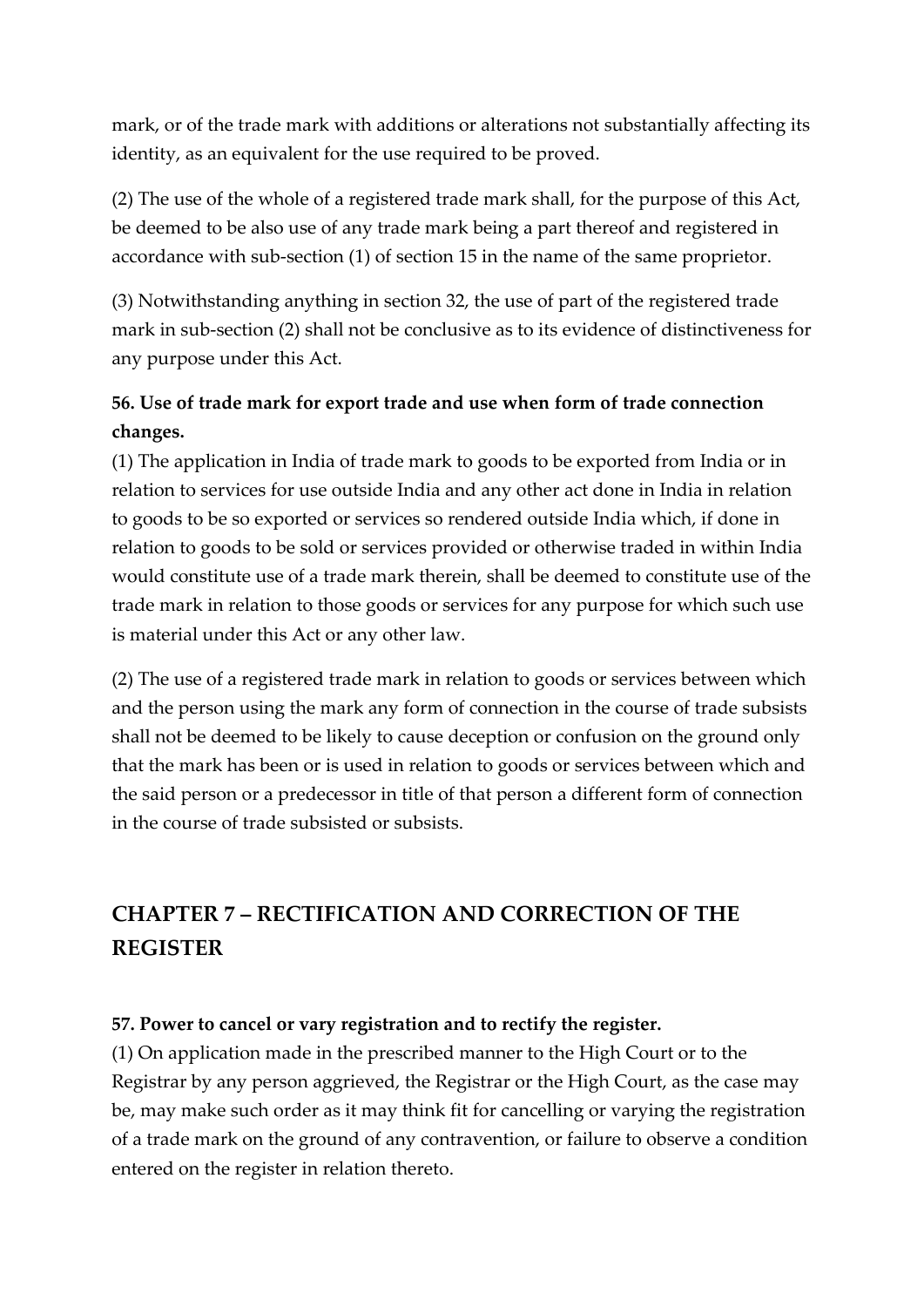(2) Any person aggrieved by the absence or omission from the register of any entry, or by any entry made in the register without sufficient cause, or by any entry wrongly remaining on the register, or by any error or defect in any entry in the register, may apply in the prescribed manner to the High Court or to the Registrar, and the Registrar or the High Court, as the case may be, may make such order for making, expunging or varying the entry as it may think fit.

(3) The Registrar or the High Court, as the case may be, may in any proceeding under this section decide any question that may be necessary or expedient to decide in connection with the rectification of the register.

(4) The Registrar or the High Court, as the case may be, of its own motion, may, after giving notice in the prescribed manner to the parties concerned and after giving them an opportunity of being heard, make any order referred to in sub-section (1) or sub-section (2).

(5) Any order of the High Court rectifying the register shall direct that notice of the rectification shall be served upon the Registrar in the prescribed manner who shall upon receipt of such notice rectify the register accordingly.

## **58. Correction of register**

(1) The Registrar may, on application made in the prescribed manner by the registered proprietor,—

(a) correct any error in the name, address or description of the registered proprietor of a trade mark, or any other entry relating to the trade mark;

(b) enter any change in the name, address or description of the person who is registered as proprietor of a trade mark;

(c) cancel the entry of a trade mark on the register;

(d) strike out any goods or classes of goods or services from those in respect of which a trade mark is registered, and may make any consequential amendment or alteration in the certificate of registration, and for that purpose, may require the certificate of registration to be produced to him.

(2) The Registrar may, on application made in the prescribed manner by a registered user of a trade mark, and after notice to the registered proprietor, correct any error, or enter any change, in the name, address or description of the registered user.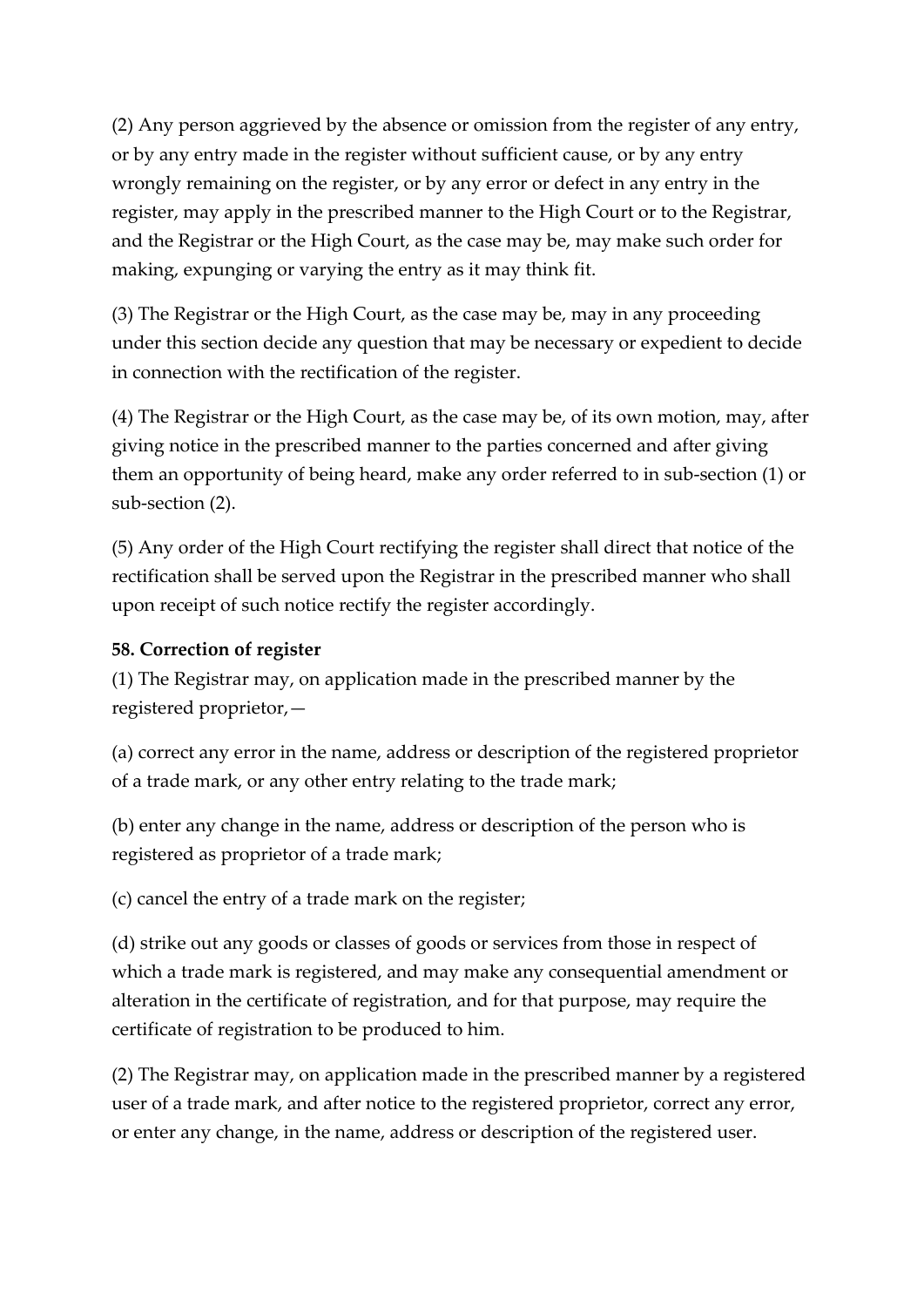## **59. Alteration of registered trade marks.**

(1) The registered proprietor of a trade mark may apply in the prescribed manner to the Registrar for leave to add to or alter the trade mark in any manner not substantially affecting the identity thereof, and the Registrar may refuse leave or may grant it on such terms and subject to such limitations as he may think fit.

(2) The Registrar may cause an application under this section to be advertised in the prescribed manner in any case where it appears to him that it is expedient so to do, and where he does so, if within the prescribed time from the date of the advertisement any person gives notice to the Registrar in the prescribed manner of opposition to the application, the Registrar shall, after hearing the parties if so required, decide the matter.

(3) Where leave is granted under this section, the trade mark as altered shall be advertised in the prescribed manner, unless the application has already been advertised under sub-section(2).

# **60. Adaptation of entries in register to amended or substituted classification of goods or services.**

(1) The Registrar shall not make any amendment of the register which would have the effect of adding any goods or classes of goods or services to those in respect of which a trade mark is registered (whether in one or more classes) immediately before the amendment is to be made or of antedating the registration of a trade mark in respect of any goods or services:

Provided that this sub-section, shall not apply when the Registrar is satisfied that compliance therewith would involve undue complexity and that the addition or antedating, as the case may be, would not affect any substantial quantity of goods or services and would not substantially prejudice the rights of any person.

(2) A proposal so to amend the register shall be brought to the notice of the registered proprietor of the trade mark affected and advertised in the prescribed manner, and may be opposed before the Registrar by any person aggrieved on the ground that the proposed amendment contravenes the provisions of sub-section (1).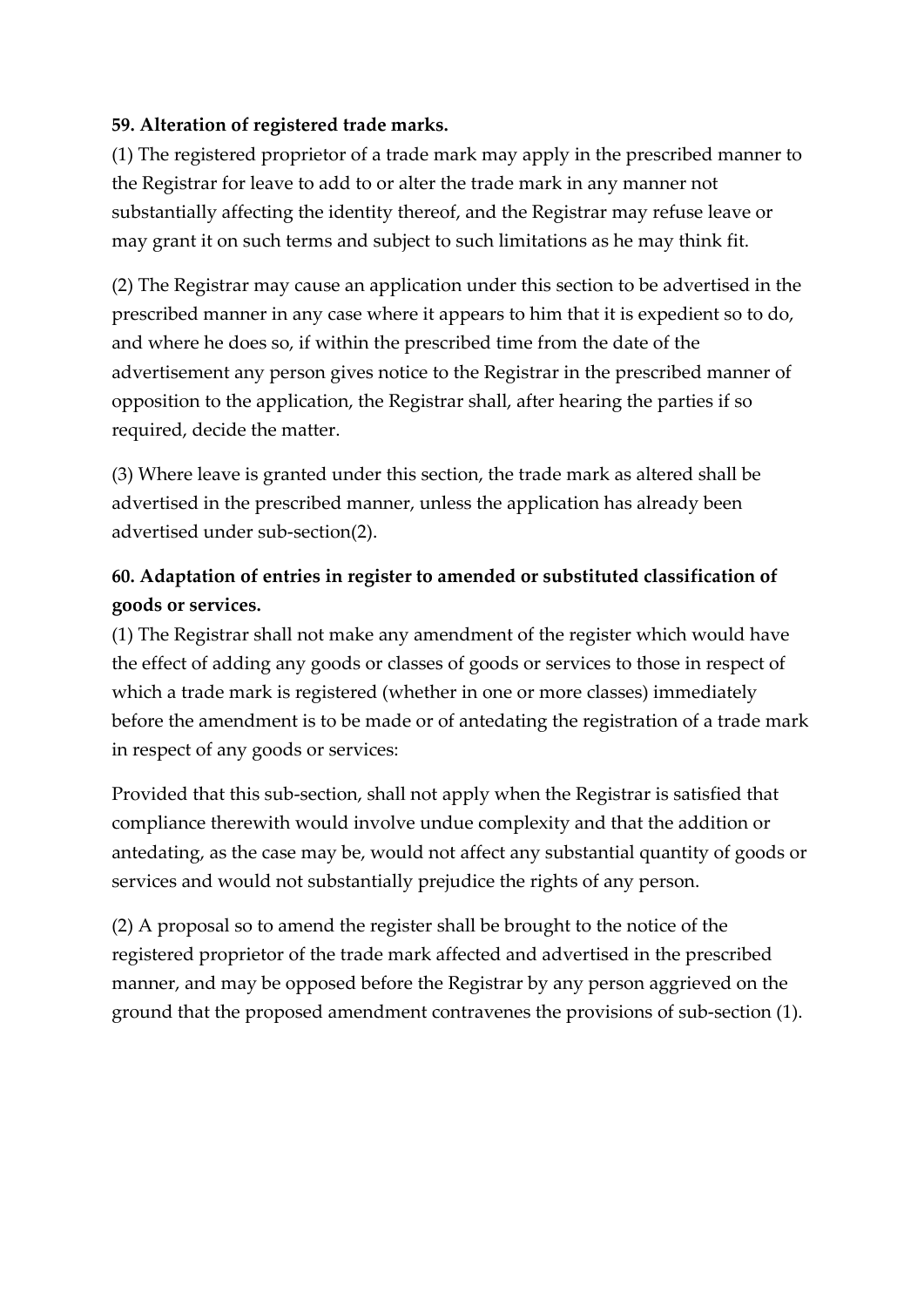# **CHAPTER 8 – COLLECTIVE MARKS**

### **61. Special provisions for collective marks**.

(1) The provisions of this Act shall apply to collective marks subject to the provisions contained in this Chapter.

(2) In relation to a collective mark the reference to clause (zb) of sub-section (1) of section 2 to distinguishing the goods or services of one person from those of others shall be construed as a reference to distinguishing the goods or services of members of an association of persons which is the proprietor of the mark from those of others.

## **62. Collective mark not to be misleading as to character or significance.**

A collective mark shall not be registered if it is likely to deceive or cause confusion on the part of public in particular if it is likely to be taken to be something other than a collective mark, and in such case the Registrar may require that a mark in respect of which application is made for registration comprise some indication that it is a collective mark.

# **63. Application to be accompanied by regulations governing use of collective marks.**

(1) An application for registration of a collective mark shall be accompanied by the regulations governing the use of such collective mark.

(2) The regulations referred to in sub-section (1) shall specify the persons authorised to use the mark, the conditions of membership of the association and, the conditions of use of the mark, including any sanctions against misuse and such other matters as may be prescribed.

## **64. Acceptance of application and regulations by registrar.**

If it appears to the Registrar that the requirements for registration are satisfied, he shall accept the application together with the regulations, either unconditionally or subject to such conditions including amendments of the said regulations, if any, as he may deem fit or refuse to accept it and if accepted shall notify the regulations.

## **65. Regulations to be open to inspection.**

The regulations referred to in sub-section (1) of section 63 shall be open to public inspection in the same way as the register as provided in section 148.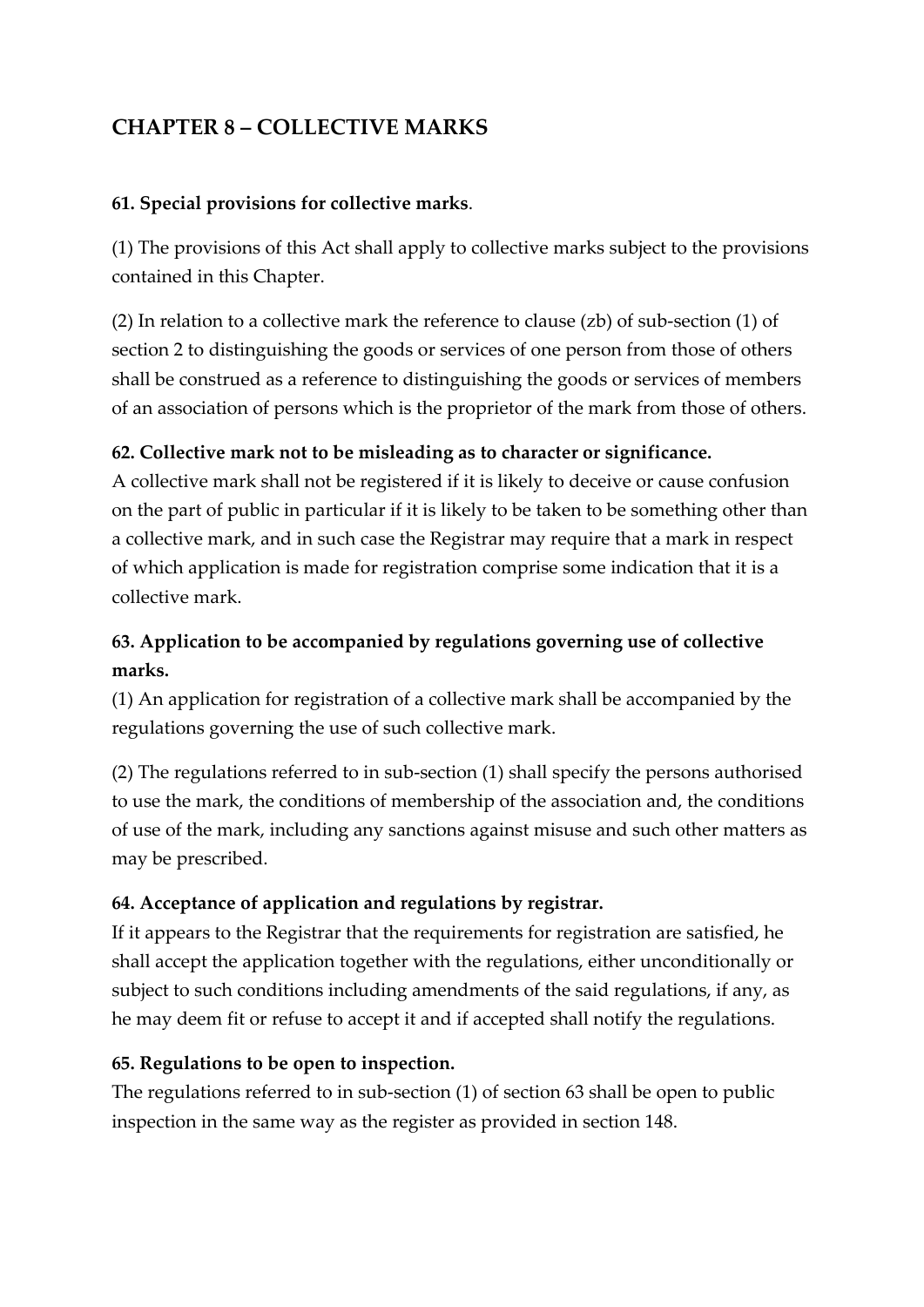## **66. Amendment of regulations.**

Any amendment of regulations referred to in sub-section (1) of section 63 shall not be effective unless the amended regulations are filed with the Registrar, and accepted and published by him in accordance with section 64.

## **67. Infringement proceedings by registered proprietor of collective mark.**

In a suit for infringement instituted by the registered proprietor of a collective mark as plaintiff the court shall take into account any loss suffered or likely to be suffered by authorised users and may give such directions as it thinks fit as to the extent to which the plaintiff shall hold the proceeds of any pecuniary remedy on behalf of such authorised users.

## **68. Additional grounds for removal of registration of collective mark.**

The registration of a collective mark may also be removed from the register on the ground—

(a) That the manner in which the collective mark has been used by the proprietor or authorised user has caused it to become liable to mislead the public as a collective mark; or

(b) That the proprietor has failed to observe, or to secure the observance of the regulations governing the use of the mark.

Explanation I.—For the purposes of this Chapter, unless the context otherwise requires, "authorised user" means a member of an association authorised to use the registered collective mark of the association.

Explanation II.—For the purposes of this Act, use of a collective mark by an authorised user referred to in Explanation I shall be deemed to be the use by the registered proprietor thereof.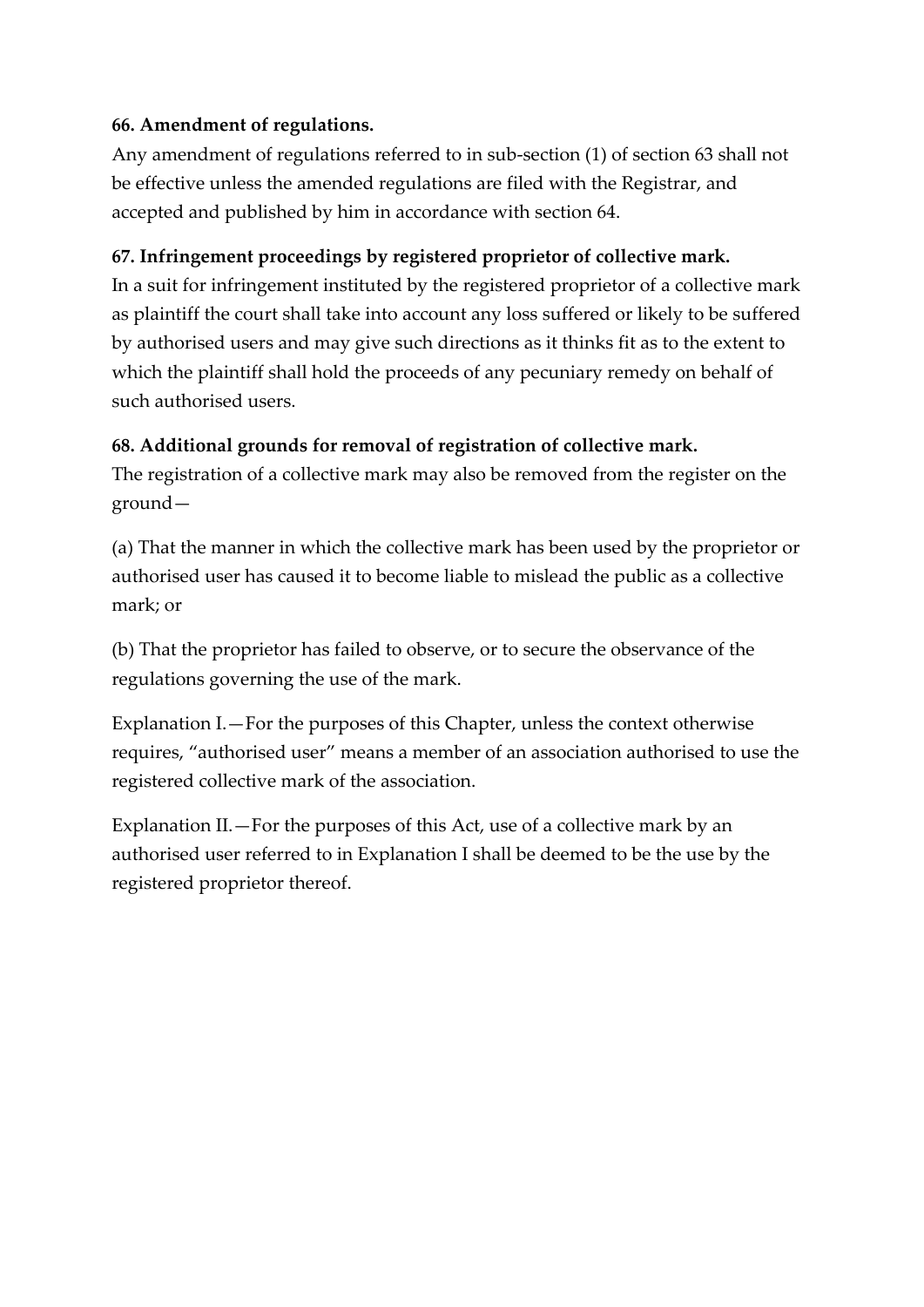# **CHAPTER 9 – CERTIFICATION TRADE MARKS**

### **69. Certain provisions of this act not applicable to certification trade marks.**

The following provisions of this Act shall not apply to certification trade marks, that is to say,—

(a) clauses (a) and (c) of sub-section (1) of section 9;

(b) sections 18, 20 and 21, except as expressly applied by this Chapter;

(c) sections 28, 29, 30, 41, 42, 47, 48, 49, 50, 52, 54 and sub-section (2) of section 56;

(d) chapter XII, except section 107.

## **70. Registration of certification trade marks.**

A mark shall not be registrable as a certification trade mark in the name of a person who carries on a trade in goods of the kind certified or a trade of the provision of services of the kind certified.

## **71. Applications for registration of certification trade marks.**

(1) An application for the registration of a mark as a certification trade mark shall be made to the Registrar in the prescribed manner by the person proposed to be registered as the proprietor thereof, and accompanied by a draft of the regulations to be deposited under section 74.

(2) Subject to the provisions of section 70, the provisions 18, 19 and 22 shall apply in relation to an application under this section as they apply in relation to an application under section 18, subject to the modification that references therein to acceptance of an application shall be construed as references to authorisation to proceed with an application.

(3) In dealing under the said provisions with an application under this section, the Registrar or the High Court, as the case may be, shall have regard to the like considerations, so far as relevant, as if the application were applications under section 18 and to any other considerations relevant to applications under this section, including the desirability of securing that a certification trade mark shall comprise some indication that it is a certification trade mark.

## **72. Consideration of application for registration by registrar.**

(1) The Registrar shall consider the application made under section 71 with regard to the following matters, namely:—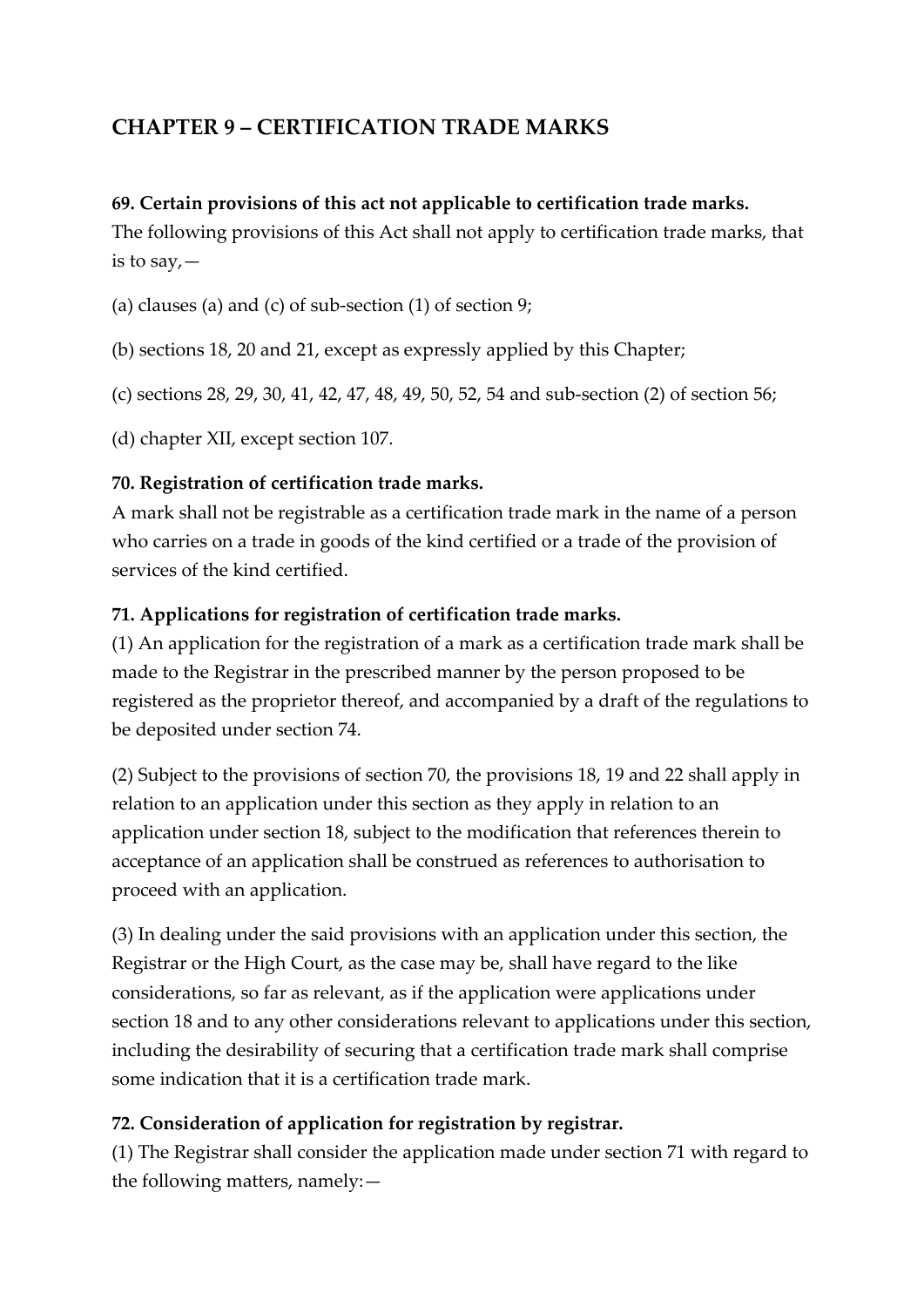(a) whether the applicant is competent to certify the goods in respect of which the mark is to be registered;

(b) whether the draft of the regulations to be filed under section 74 is satisfactory;

(c) whether in all the circumstances the registration applied for would be to the public advantage, and may either—

(i) refuse the application; or

(ii) accept the application and approve the said draft of the regulations either without modification and unconditionally or subject to any conditions or limitations, or to any amendments or modifications of the application or of the regulations, which he thinks requisite having regard to any of the said matters.

(2) Except in the case of acceptance and approval without modification and unconditionally, the Registrar shall not decide any matter under sub-section (1) without giving the applicant an opportunity of being heard.

## **73. Opposition to registration of certification trade marks.**

When an application has been accepted, the Registrar shall, as soon as may be thereafter, cause the application as accepted to be advertised in the prescribed manner, and the provisions of section 21 shall apply in relation to the registration of the mark as they apply in relation to an application under section 18.

## **74. Filing of regulations governing use of a certification trade mark.**

(1) There shall be filed at the Trade Marks Registry in respect of every mark registered as a certification trade mark regulations for governing the use thereof, which shall include provisions as to the cases in which the proprietor is to certify goods or services and to authorise the use of the certification trade mark, and may contain any other provisions which the Registrar may by general or special order, require or permit to be inserted therein (including provisions conferring a right of appeal to the Registrar against any refusal of the proprietor to certify goods or to authorise the use of the certification trade mark in accordance with the regulations); and regulations so filed shall be open to inspection in like manner as the register as provided in section 148.

(2) The regulations so filed may, on the application of the registered proprietor, be altered by the Registrar.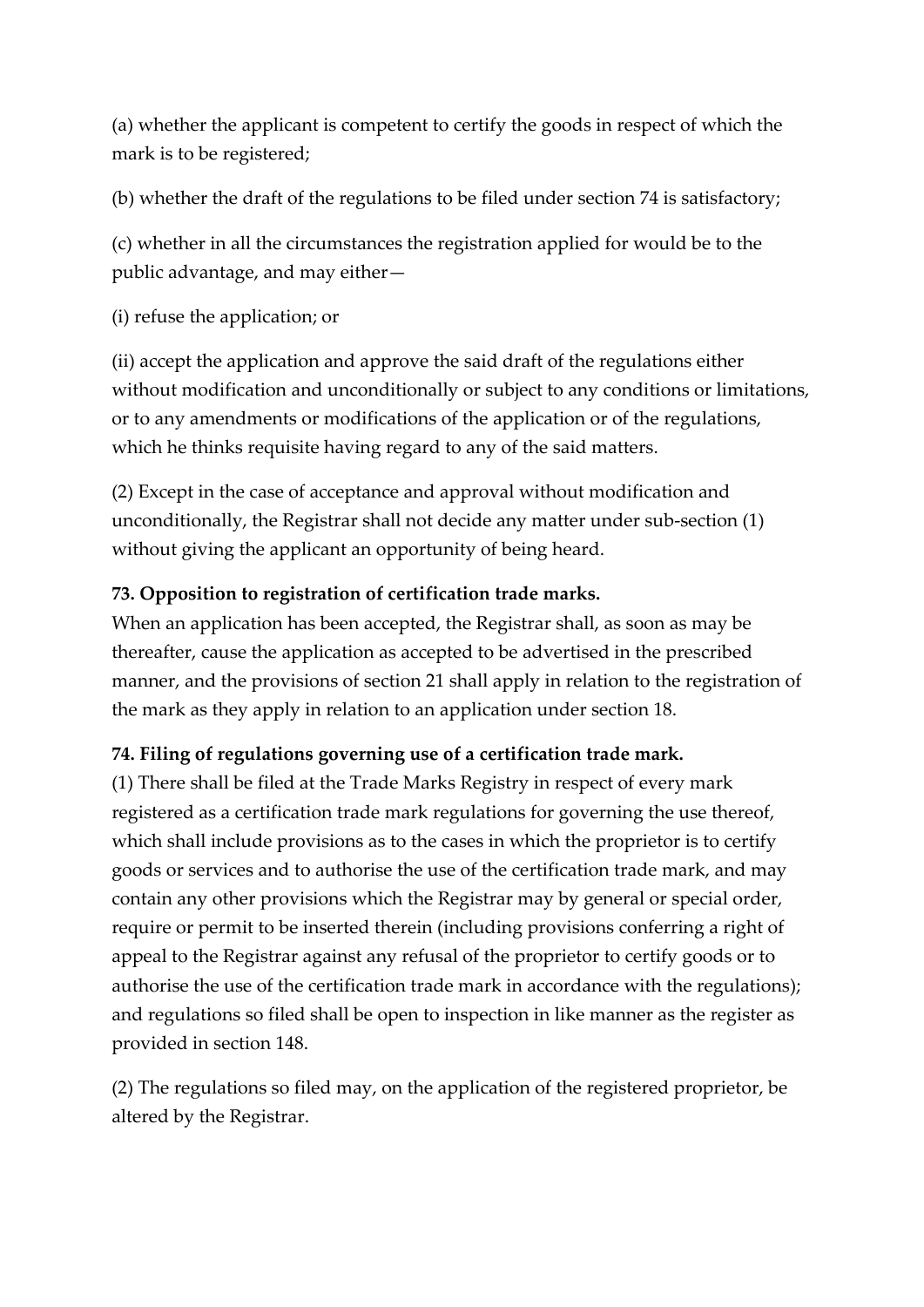(3) The Registrar may cause such application to be advertised in any case where it appears to him expedient so to do, and where he does so, if within the time specified in the advertisement any person gives notice of opposition to the application, the Registrar shall not decide the matter without giving the parties an opportunity of being heard.

### **75. Infringement of certification trade marks.**

The right conferred by section 78 is infringed by any person who, not being the registered proprietor of the certification trade mark or a person authorised by him in that behalf under the regulations filed under section 74, using it in accordance therewith, uses in the course of trade, a mark, which is identical with, or deceptively similar to the certification trade mark in relation to any goods or services in respect of which it is registered, and in such manner as to render the use of the mark likely to be taken as being a use as a trade mark.

### **76. Acts not constituting infringement of certification trade marks.**

(1) Notwithstanding anything contained in this Act, the following acts do not constitute an infringement of the right to the use of a registered certification trade mark—

(a) where a certification trade mark is registered subject to any conditions or limitations entered on the register, the use of any such mark in any mode, in relation to goods to be sold or otherwise traded in any place, or in relation to goods to be exported to any market or in relation to services for use or available for acceptance in any place, country or territory or in any other circumstances, to which having regard to any such limitations, the registration does not extend;

(b) the use of a certification trade mark in relation to goods or services certified by the proprietor of the mark if, as to those goods or services or a bulk of which they form part, the proprietor or another in accordance with his authorisation under the relevant regulations has applied the mark and has not subsequently removed or obliterated it, or the proprietor has at any time expressly or impliedly consented to the use of the mark;

(c) the use of a certification trade mark in relation to goods or services adapted to form part of, or to be accessory to, other goods in relation to which the mark has been used without infringement of the right given as aforesaid or might for the time being be so used, if the use of the mark is reasonably necessary in order to indicate that the goods or services are so adapted and neither the purpose nor the effect of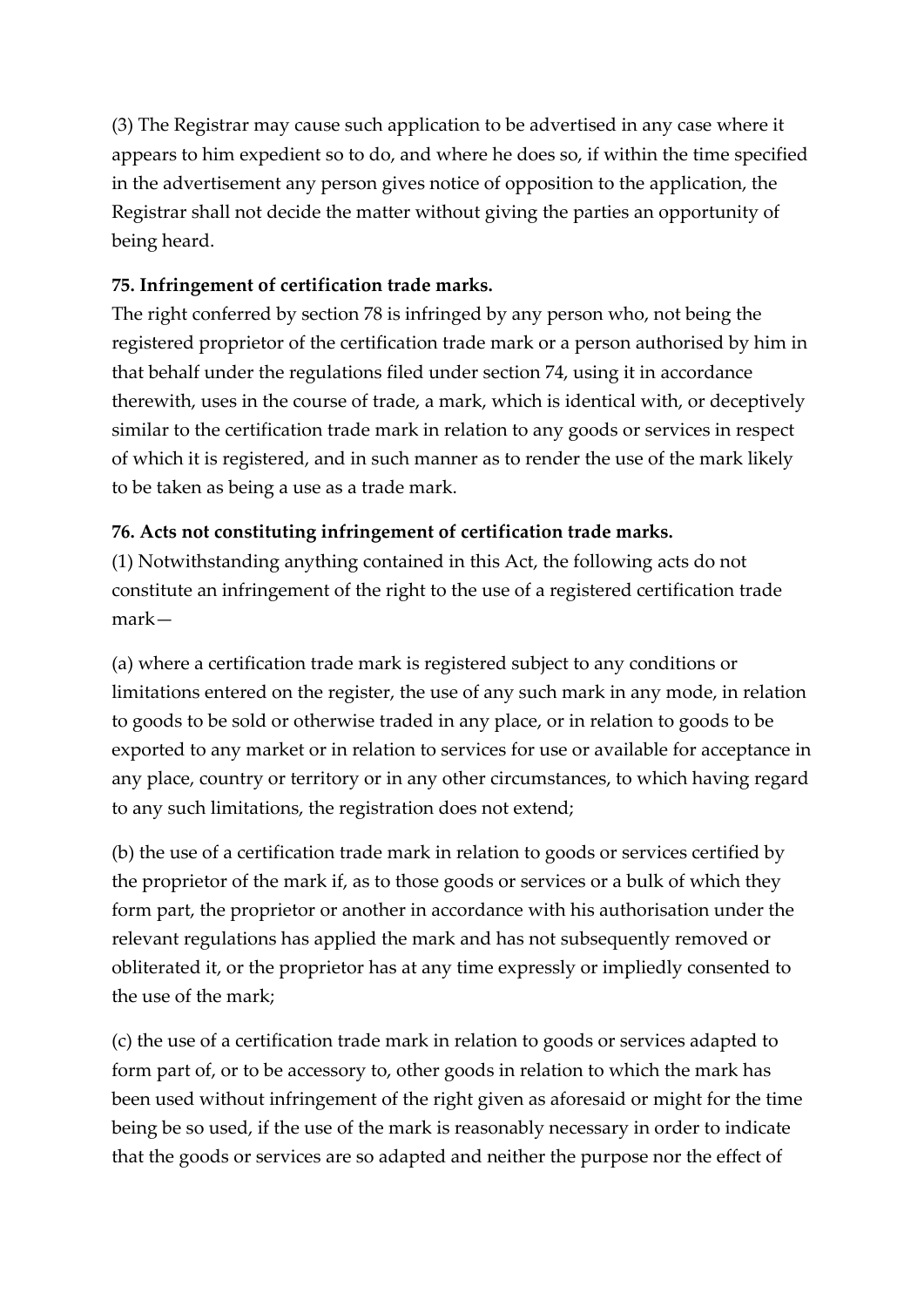the use of the mark is to indicate otherwise than in accordance with the fact that the goods or services are certified by the proprietor.

(2) Clause (b) of sub-section (1) shall not apply to the case of use consisting of the application of a certification trade mark to goods or services, notwithstanding that they are such goods or services as are mentioned in that clause if such application is contrary to the regulations referred to in that clause.

(3) Where a certification trade mark is one of two or more trade marks registered under this Act, which are identical or nearly resemble each other, the use of any of those trade marks in exercise of the right to the use of that trade mark given by registration, shall not be deemed to be an infringement of the right so given to the use of any other of those trade marks.

# **77. Cancellation or varying of registration of certification trademarks.**

The Registrar may, on the application in the prescribed manner of any person aggrieved and after giving the proprietor an opportunity of opposing the application, make such order as he thinks fit for expunging or varying any entry in the register to a certification trade mark, or for varying the regulations, on any of the following grounds, namely:—

(a) That the proprietor is no longer competent, in the case of any of the goods or services in respect of which the mark is registered, to certify those goods or services;

(b) That the proprietor has failed to observe any provisions of the regulations to be observed on his part;

(c) That it is no longer to the public advantage that the mark should remain registered;

(d) That it is requisite for the public advantage that if the mark remains registered, the regulations should be varied.

# **78. Rights conferred by registration of certification trade marks.**

(1) Subject to the provisions of sections 34, 35 and 76, the registration of a person as a proprietor of certification trade mark in respect of any goods or services, shall, if valid, give to that person the exclusive right to the use of the mark in relation to those goods or services.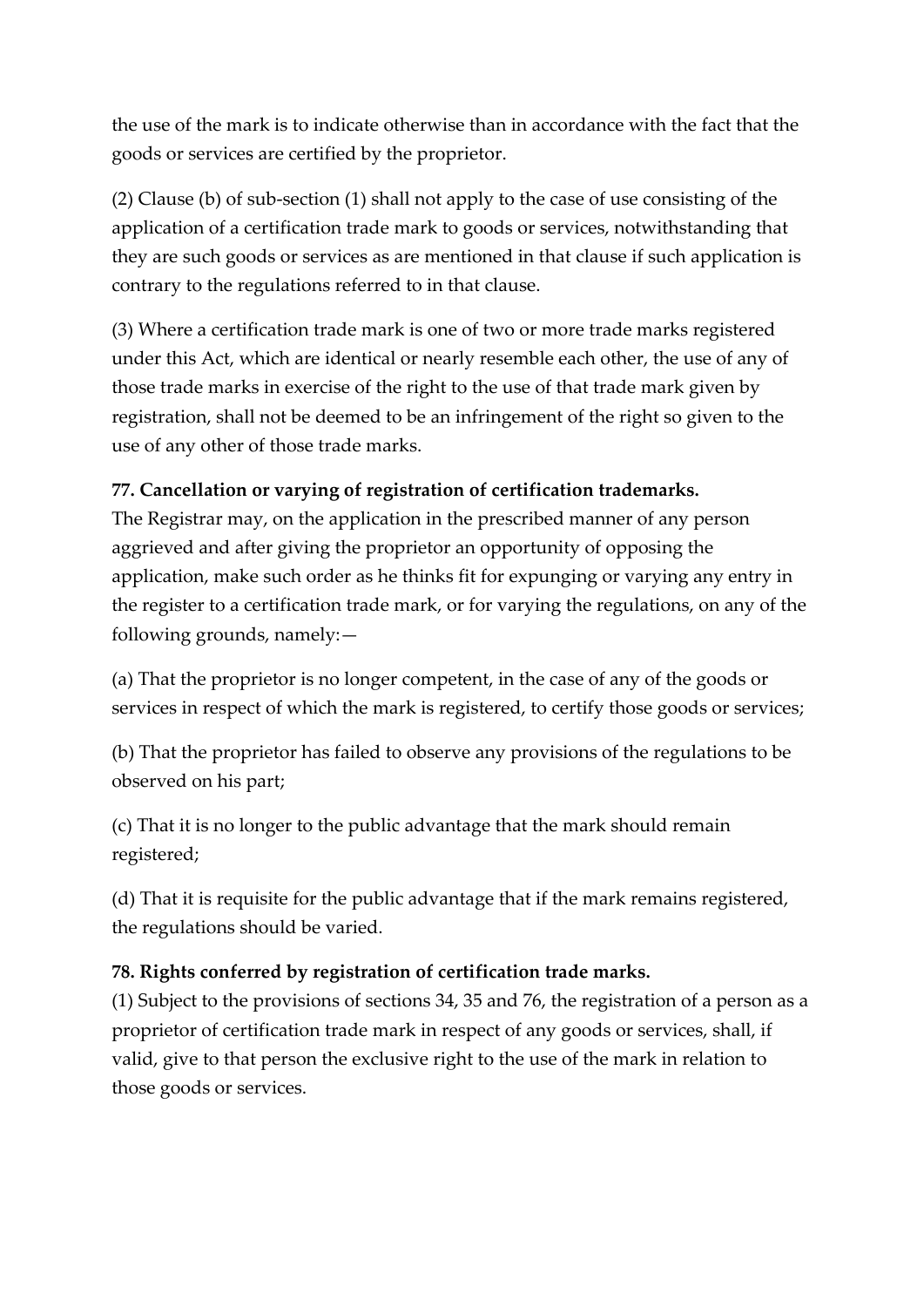(2) The exclusive right to the use of a certification trademark given under sub-section (1) shall be subject to any conditions and limitations to which the registration is subject.

# **CHAPTER 10 – SPECIAL PROVISIONS FOR TEXTILE GOODS**  *[Omitted]*

**79. Textile goods.** *[Omitted]*

**80. Restriction on registration of textile goods.** *[Omitted]*

**81. Stamping of piece goods, cotton yam and thread.** *[Omitted]*

**82. Determination of character of textile goods by sampling.** *[Omitted]*

# **CHAPTER 11 – APPEALS**

## **83. Establishment of appellate board.**

*[Omitted by the Tribunals Reforms (Rationalisation and Conditions of Service) Ordinance, 2021.]*

## **84. Composition of appellate board.**

*[Omitted by the Tribunals Reforms (Rationalisation and Conditions of Service) Ordinance, 2021.]*

## **85. Qualifications for appointment as chairman, vice chairman, or other members.**

*[Omitted by the Tribunals Reforms (Rationalisation and Conditions of Service) Ordinance, 2021.]*

## **86. Term of office of chairman, vice chairman and other members.**

*[Omitted by the Tribunals Reforms (Rationalisation and Conditions of Service) Ordinance, 2021.]*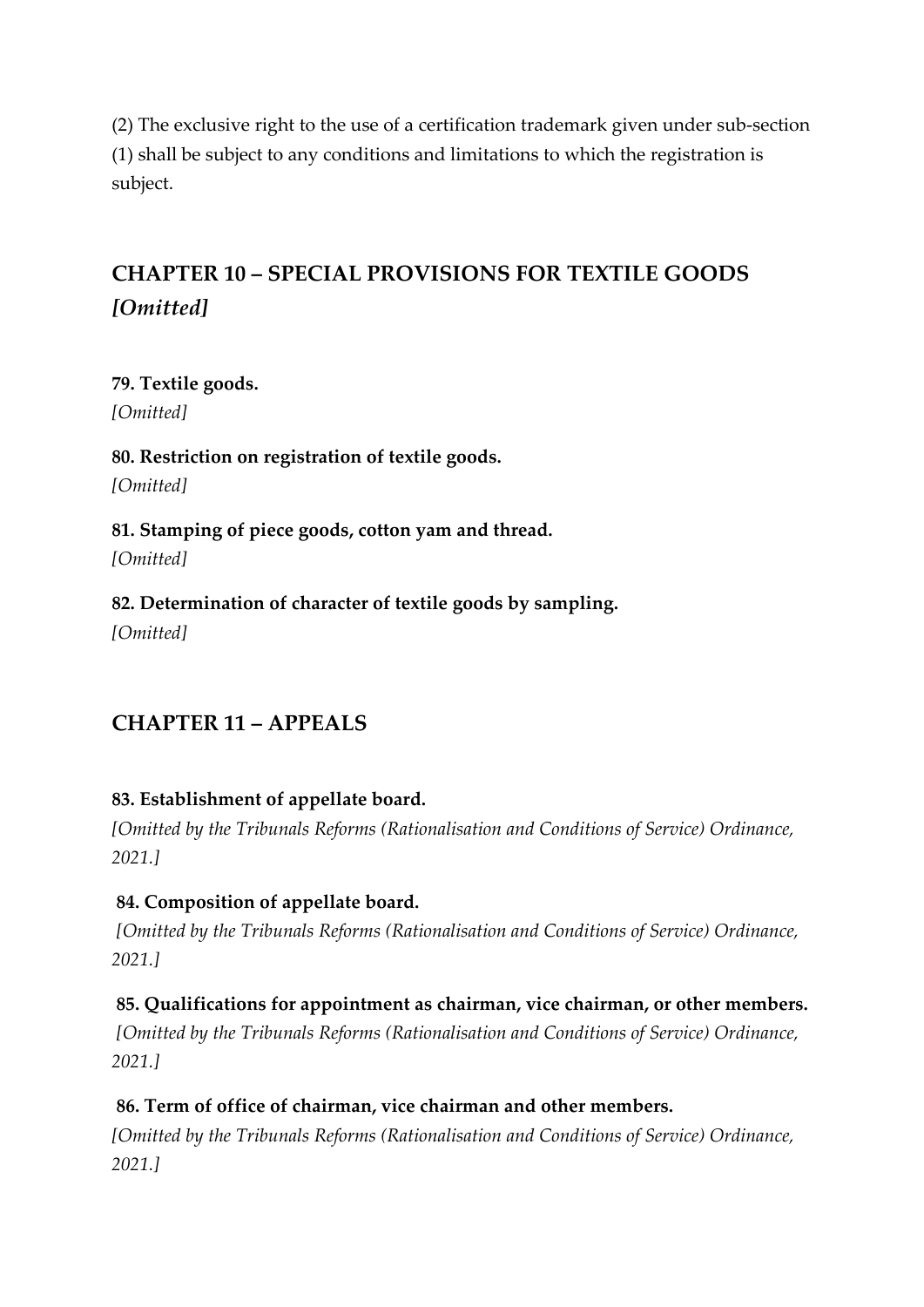# **87. Vice-chairman or senior-most member to act as chairman or discharge his functions in certain circumstances.**

*[Omitted by the Tribunals Reforms (Rationalisation and Conditions of Service) Ordinance, 2021.]*

# **88. Salaries, allowances and other terms and conditions of service of chairman, vice chairman and other members.**

*[Omitted by the Tribunals Reforms (Rationalisation and Conditions of Service) Ordinance, 2021.]*

# **89. Resignation and removal.**

*[Omitted by the Tribunals Reforms (Rationalisation and Conditions of Service) Ordinance, 2021.]*

# **89a. Qualifications, terms and conditions of service of chairperson, vicechairperson and member.**

*[Omitted by the Tribunals Reforms (Rationalisation and Conditions of Service) Ordinance, 2021.]*

# **90. Staff of appellate board.**

*[Omitted by the Tribunals Reforms (Rationalisation and Conditions of Service) Ordinance, 2021.]*

# **91. Appeals to high court.**

(1) Any person aggrieved by an order or decision of the Registrar under this Act, or the rules made thereunder may prefer an appeal to the High Court within three months from the date on which the order or decision sought to be appealed against is communicated to such person preferring the appeal.

(2) No appeal shall be admitted if it is preferred after the expiry of the period specified under sub-section (1):

Provided that an appeal may be admitted after the expiry of the period specified therefore, if the appellant satisfies the High Court that he had sufficient cause for not preferring the appeal within the specified period.

(3) An appeal to the High Court shall be in the prescribed form and shall be verified in the prescribed manner and shall be accompanied by a copy of the order or decision appealed against and by such fees as may be prescribed.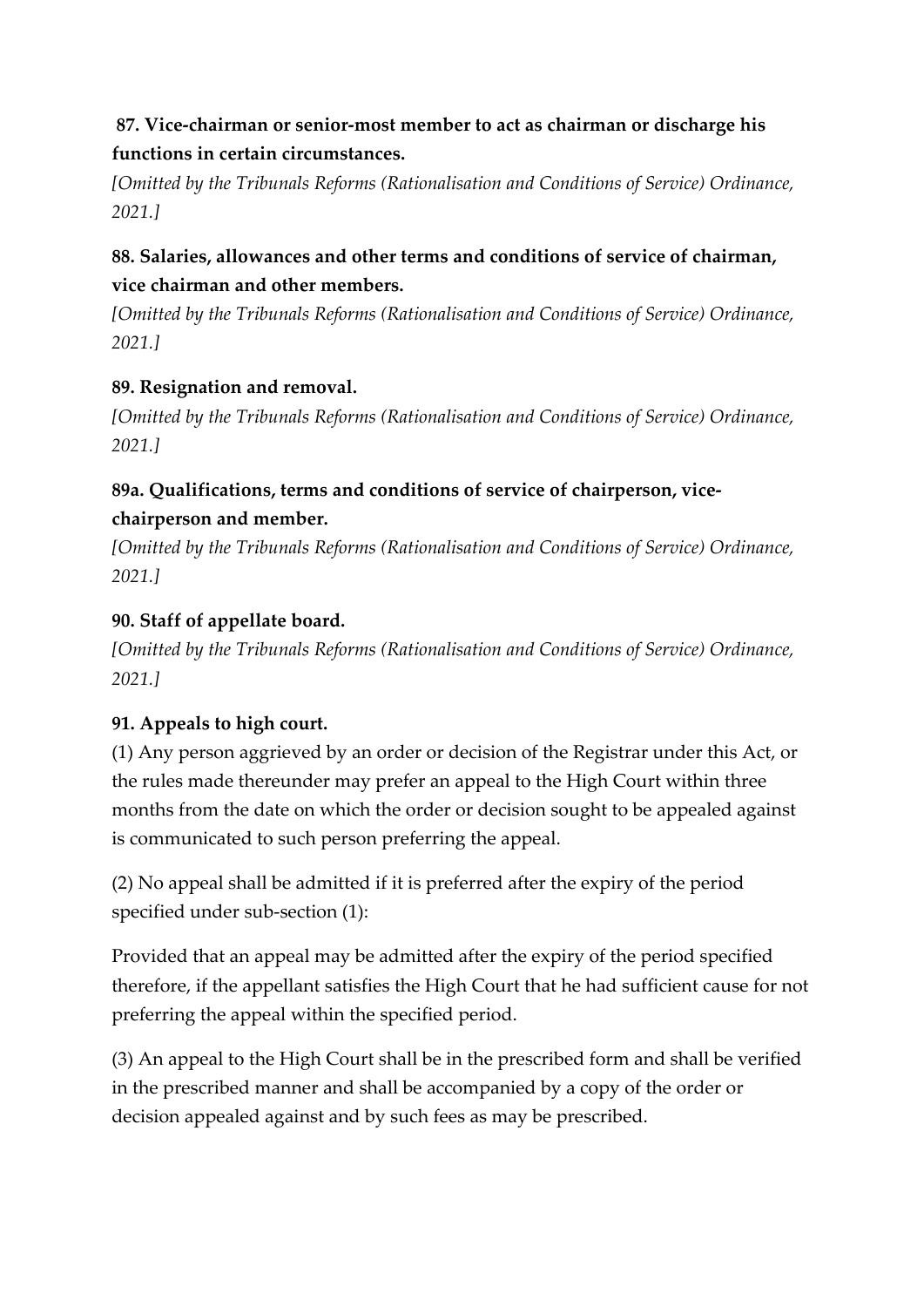## **92. Procedure and powers of appellate board.**

*[Omitted by the Tribunals Reforms (Rationalisation and Conditions of Service) Ordinance, 2021.]*

# **93. Bar of jurisdiction of courts, etc.**

*[Omitted by the Tribunals Reforms (Rationalisation and Conditions of Service) Ordinance, 2021.]*

# **94. Bar to appear before registrar.**

On ceasing to hold the office, the erstwhile Chairperson, Vice-Chairperson or other Members, shall not appear before the Registrar.

# **95. Conditions as to making of interim orders.**

*[Omitted by the Tribunals Reforms (Rationalisation and Conditions of Service) Ordinance, 2021.]*

# **96. Power of chairman to transfer cases from one bench to another.**

*[Omitted by the Tribunals Reforms (Rationalisation and Conditions of Service) Ordinance, 2021.]*

# **97. Procedure for application for rectification, etc. Before high court.**

(1) An application for rectification of the register made to the High Court under section 57 shall be in such form as may be prescribed.

(2) A certified copy of every order or judgement of the High Court relating to a registered trade mark under this Act shall be communicated to the Registrar by the Board and the Registrar shall give effect to the order of the Board and shall, when so directed, amend the entries in, or rectify, the register in accordance with such order.

# **98. Appearance of registrar in legal proceedings.**

(1) The Registrar shall have the right to appear and be heard—

(a) in any legal proceedings before the High Court in which the relief sought includes alteration or rectification of the register or in which any question relating to the practice of the Trade Marks Registry is raised;

(b) in any appeal to the High Court from an order of the Registrar on an application for registration of a trade mark—

(i) which is not opposed, and the application is either refused by the Registrar or is accepted by him subject to any amendments, modifications, conditions or limitations, or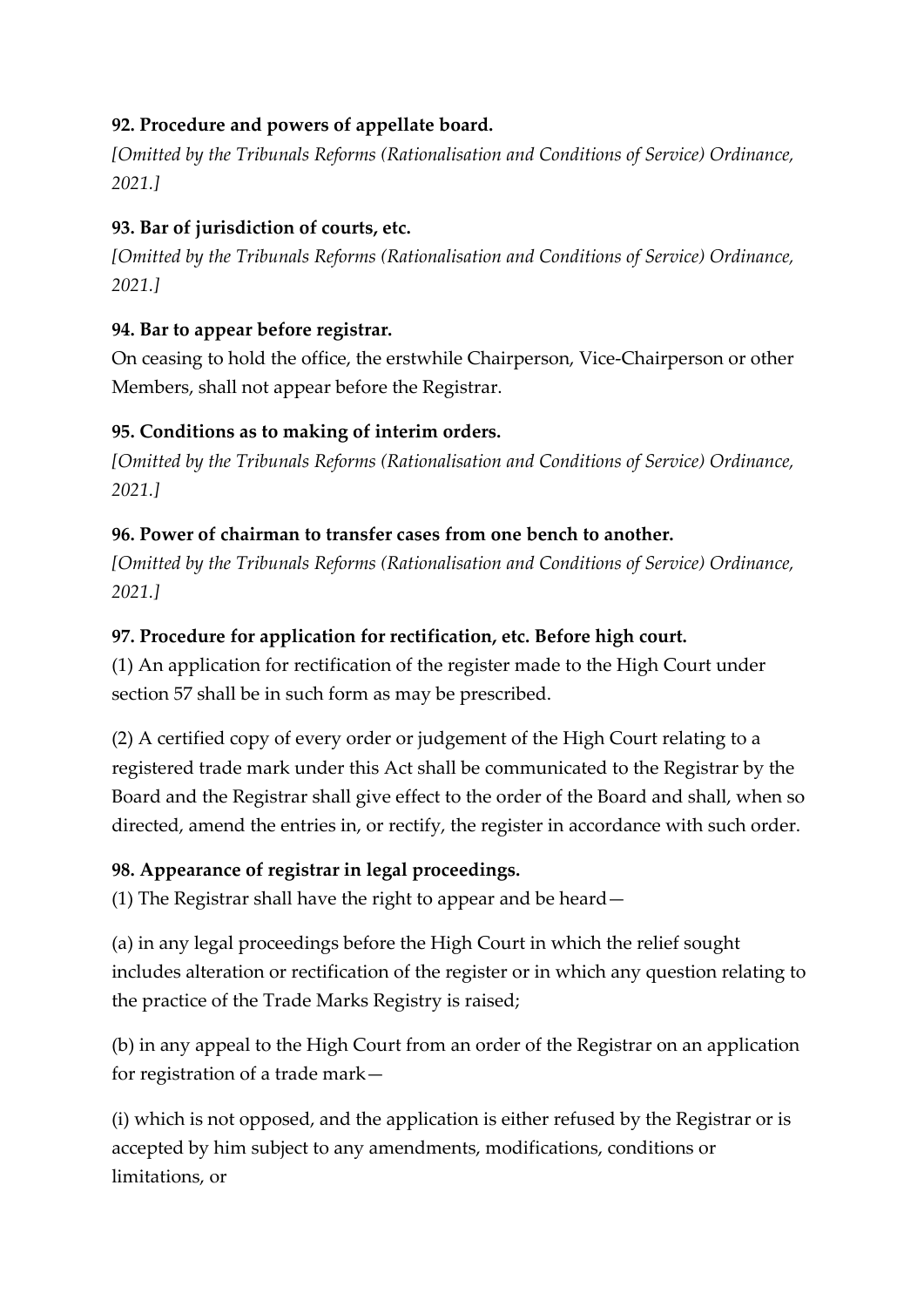(ii) which has been opposed and the Registrar considers that his appearance is necessary in the public interest, and the Registrar shall appear in any case if so directed by the High Court.

(2) Unless the High Court otherwise directs, the Registrar may, in lieu of appearing, submit a statement in writing signed by him, giving such particulars as he thinks proper of the proceedings before him relating to the matter in issue or of the grounds of any decision given by him affecting it, or of the practice of the Trade Marks Registry in like cases, or of other matters relevant to the issues and within his knowledge as Registrar, and such statement shall be evidence in the proceeding.

#### **99. Costs of registrar in proceedings before appellate board.**

*[Omitted by the Tribunals Reforms (Rationalisation and Conditions of Service) Ordinance, 2021.]*

### **100. Transfer of pending proceedings to appellate board.**

*[Omitted by the Tribunals Reforms (Rationalisation and Conditions of Service) Ordinance, 2021.]*

# **CHAPTER 12 – OFFENCES, PENALTIES AND PROCEDURE**

### **101. Meaning of applying trademarks and trade descriptions.**

(1) A person shall be deemed to apply a trade mark or mark or trade description to goods or services who—

(a) applies it to the goods themselves or uses it in relation to services; or

(b) applies it to any package in or with which the goods are sold, or exposed for sale, or had in possession for sale or for any purpose of trade or manufacture; or

(c) places, encloses or annexes any goods which are sold, exposed for sale or had in possession for sale or for any purpose of trade or manufacture, in or with any package or other thing to which a trade mark or mark or trade description has been applied; or

(d) uses a trade mark or mark or trade description in any manner reasonably likely to lead to the belief that the goods or services in connection with which it is used are designated or described by that trade mark or mark or trade description; or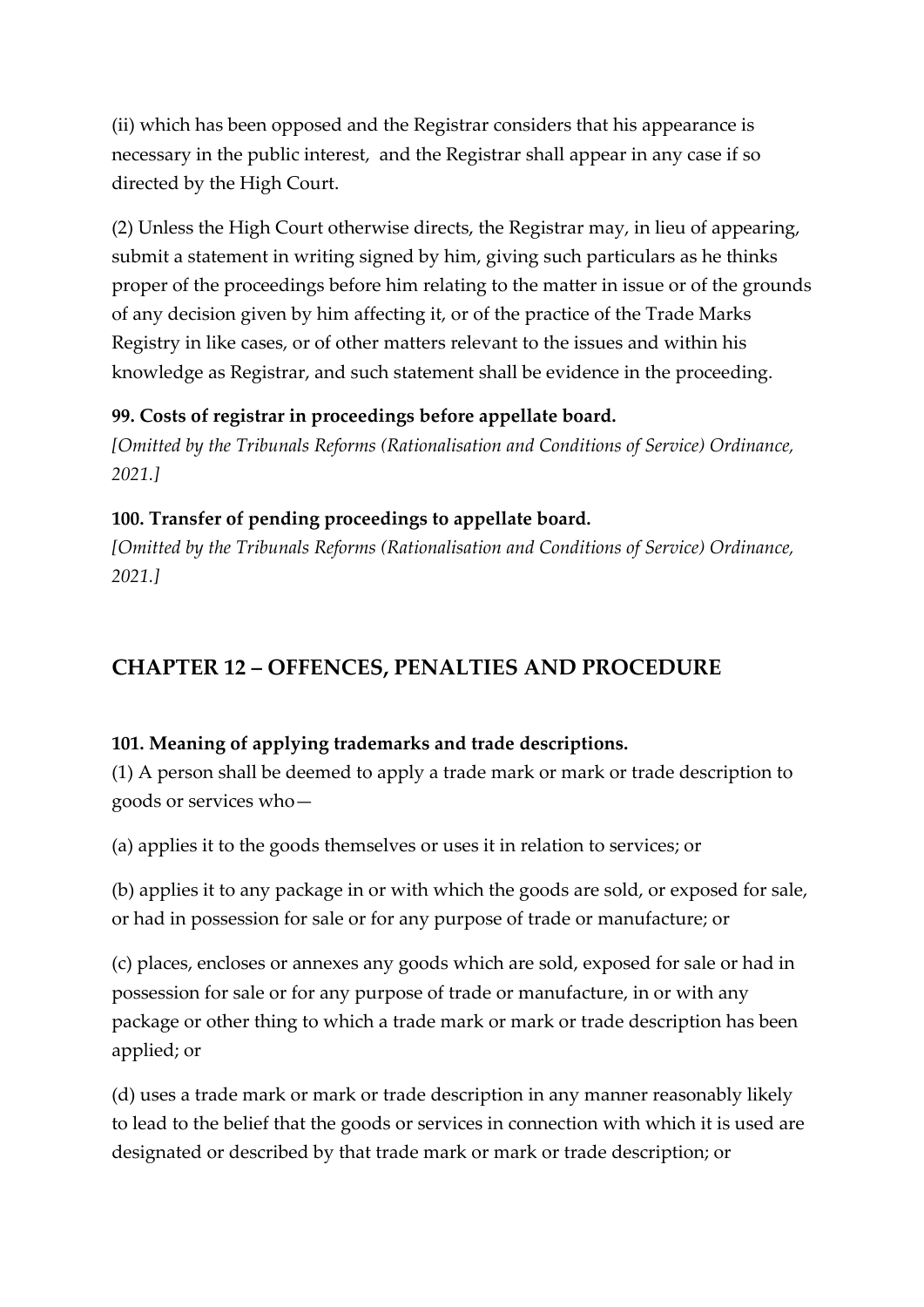(e) in relation to the goods or services uses a trade mark or trade description in any sign, advertisement, invoice, catalogue, business letter, business paper, price list or other commercial document and goods are delivered or services are rendered to a person in pursuance of a request or order made by reference to the trade mark or trade description as so used.

(2) A trade mark or mark or trade description shall be deemed to be applied to goods whether it is woven in, impressed on, or otherwise worked into, or annexed or affixed to, the goods or to any package or other thing.

## **102. Falsifying and falsely applying trade marks.**

(1) A person shall be deemed to falsify a trade mark who, either,  $-$ 

(a) without the assent of the proprietor of the trade mark makes that trade mark or a deceptively similar mark; or

(b) falsifies any genuine trade mark, whether by alteration, addition, effacement or otherwise.

(2) A person shall be deemed to falsely apply to goods or services a trade mark who, without the assent of the proprietor of the trade mark,—

(a) applies such trade mark or a deceptively similar mark to goods or services or any package containing goods;

(b) uses any package bearing a mark which is identical with or deceptively similar to the trade mark of such proprietor, for the purpose of packing, filling or wrapping therein any goods other than the genuine goods of the proprietor of the trade mark. (3) Any trade mark falsified as mentioned in sub-section (1) or falsely applied as mentioned in sub-section (2), is in this Act referred to as a false trade mark.

(4) In any prosecution for falsifying a trade mark or falsely applying a trade mark to goods or services, the burden of proving the assent of the proprietor shall lie on the accused.

### **103. Penalty for applying false trade marks, trade descriptions etc.**

Any person who—

(a) falsifies any trade mark; or

(b) falsely applies to goods or services any trade mark; or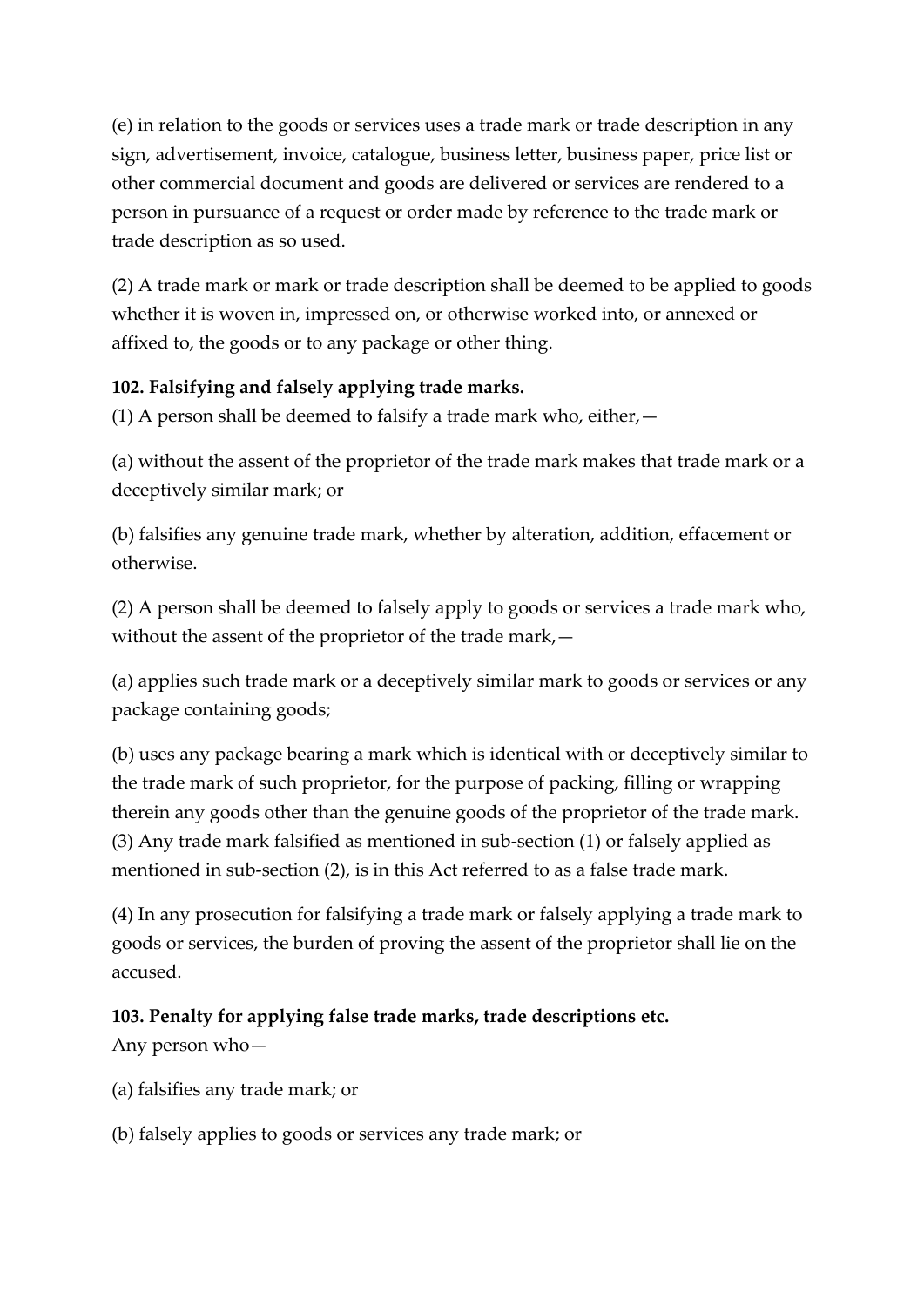(c) makes, disposes of, or has in his possession, any die, block, machine, plate or other instrument for the purpose of falsifying or of being used for falsifying a trade mark; or

(d) applies any false trade description to goods or services; or

(e) applies to any goods to which an indication of the country or place in which they were made or produced or the name and address of the manufacturer or person for whom the goods are manufactured is required to be applied under section139, a false indication of such country, place, name or address; or

(f) tampers with, alters or effaces an indication of origin which has been applied to any goods to which it is required to be applied under section 139, or

(g) causes any of the things above-mentioned in this section to be done, shall, unless he proves that he acted, without intent to defraud, be punishable with imprisonment for a term which shall not be less than six months but which may extend to three years and with fine which shall not be less than fifty thousand rupees but which may extend to two lakh rupees;

Provided that the court may, for adequate and special reasons to be mentioned in the judgement, impose a sentence of imprisonment for a term of less than six months or a fine of less than fifty thousand rupees.

# **104. Penalty for selling goods or providing services to which false trade mark or false trade description is applied.**

Any person who sells, lets for hire or exposes for sale, or hires or has in his possession for sale, goods or things, or provides or hires services, to which any false trade mark or false trade description is applied or which, being required under section 139 to have applied to them an indication of the country or place in which they were made or produced or the name and address of the manufacturer, or person for whom the goods are manufactured or services provided, as the case may be, are without the indications so required, shall, unless he proves,—

(a) That, having taken all reasonable precautions against committing an offence against this section, he had at the time of commission of the alleged offence no reason to suspect the genuineness of the trade mark or trade description or that any offence had been committed in respect of the goods or services; or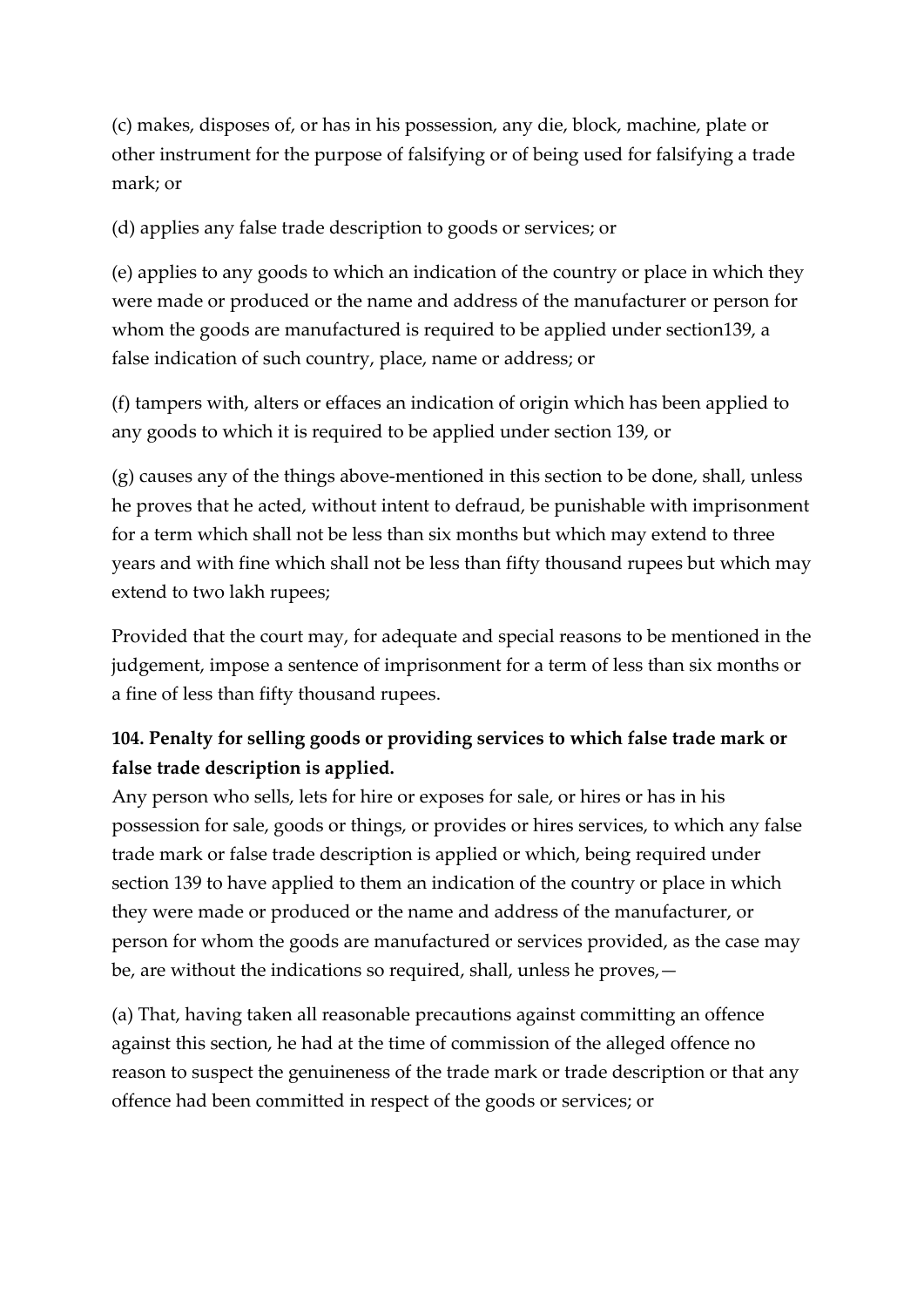(b) That, on demand by or on behalf of the prosecutor, he gave all the information in his power with respect to the person from whom he obtained such goods or things or services; or

(c) That otherwise he had acted innocently, be punishable with imprisonment for a term which shall not be less than six months but which may extend to three years and with fine which shall not be less than fifty thousand rupees but which may extend to two lakh rupees:

Provided that the court may, for adequate and special reasons to be mentioned in the judgement, impose a sentence of imprisonment for a term of less than six months or a fine of less than fifty thousand rupees.

## **105. Enhanced penalty on second or subsequent conviction.**

Whoever having already been convicted of an offence under section 103 or section 104 is again convicted of any such offence shall be punishable for the second and for every subsequent offence, with imprisonment for a term which shall not be less than one year but which may extend to three years and with fine which shall not be less than one lakh rupees but which may extend to two lakh rupees:

Provided that the court may, for adequate and special reason to be mentioned in the judgement, impose a sentence of imprisonment for a term of less than one year or a fine of less than one lakh rupees:

Provided further that for the purposes of this section, no cognizance shall be taken of any conviction made before the commencement of this Act.

### **106. Penalty for removing piece goods, etc., contrary to section 81.**

If any person removes or attempts to remove or causes or attempts to cause to be removed for sale from any premises referred to in section 81 or sells or exposes for sale or has in his possession for sale or for any purpose of trade or manufacture piece goods or cotton yarn or cotton thread which is not marked as required by that section, every such piece and every such bundle of yarn and all such thread and everything used for the packing thereof shall be forfeited to Government and such person shall be punishable with fine which may extend to one thousand rupees.

### **107. Penalty for falsely representing a trade mark as registered.**

(1) No person shall make any representation—

(a) with respect to a mark, not being a registered trade mark, to the effect that it is a registered trade mark; or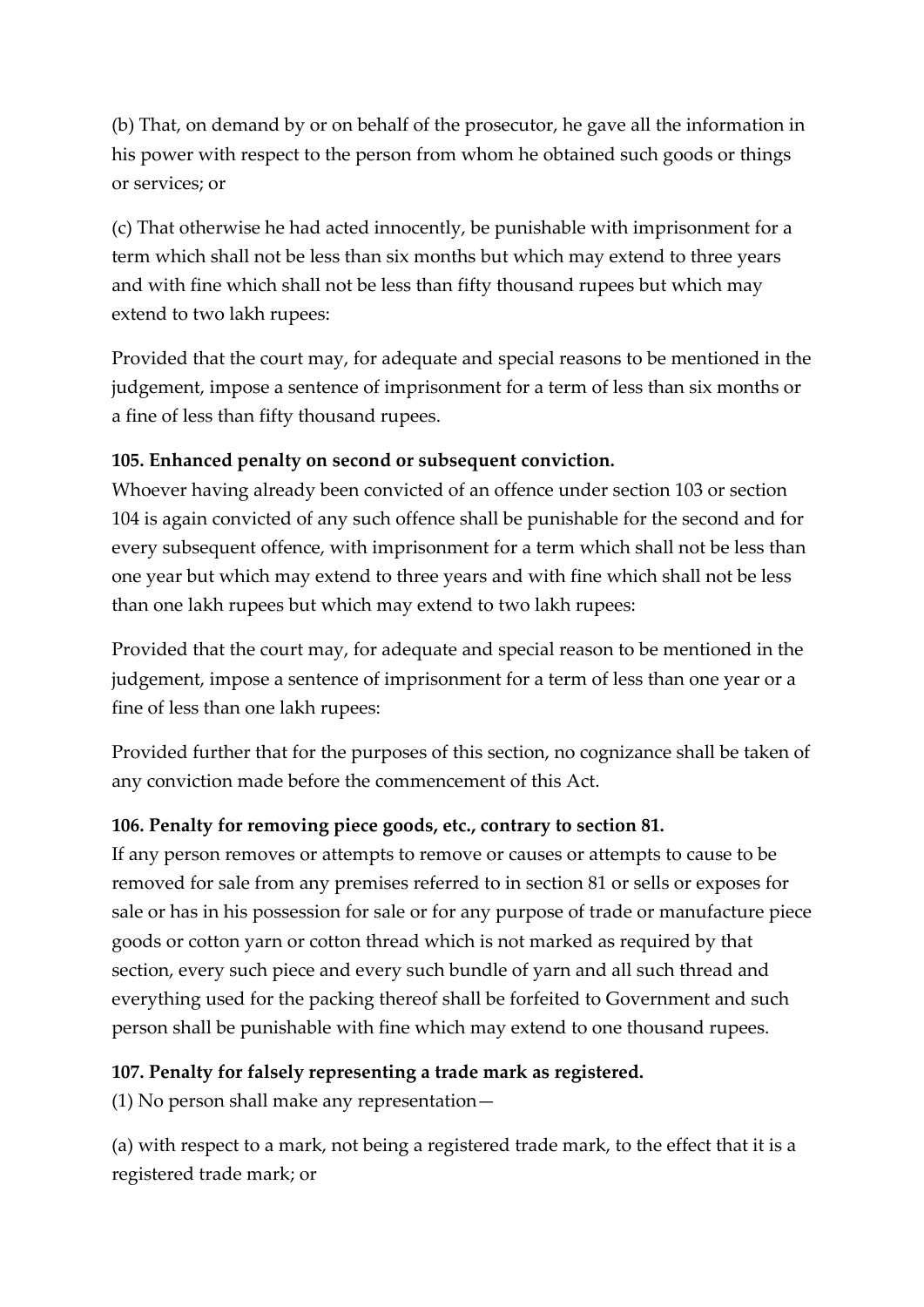(b) with respect to a part of a registered trade mark, not being a part separately registered as a trade mark, to the effect that it is separately registered as a trade mark; or

(c) to the effect that a registered trade mark is registered in respect of any goods or services in respect of which it is not in fact registered; or

(d) to the effect that registration of a trade mark gives an exclusive right to the use thereof in any circumstances in which, having regard to limitation entered on the register, the registration does not in fact give that right.

(2) If any person contravenes any of the provisions of sub-section (1), he shall be punishable with imprisonment for a term which may extend to three years, or with fine, or with both.

(3) For the purposes of this section, the use in India in relation to a trade mark of the word "registered" or of any other expression, symbol or sign referring whether expressly or impliedly to registration, shall be deemed to import a reference to registration in the register, except—

(a) where that word or other expression, symbol or sign is used in direct association with other words delineated in characters at least as large as those in which that word or other expression, symbol or sign is delineated and indicating that the reference is to registration as a trade mark under the law of a country outside India being a country under the law of which the registration referred to is in fact in force; or

(b) where that other expression, symbol or sign is of itself such as to indicate that the reference is to such registration as is mentioned in clause (a); or

(c) where that word is used in relation to a mark registered as a trade mark under the law of a country outside India and in relation solely to goods to be exported to that country or in relation to services for use in that country.

# **108. Penalty for improperly describing a place of business as connected with the trade marks office.**

If any person uses on his place of business, or on any document issued by him, or otherwise, words which would reasonably lead to the belief that his place of business is, or is officially connected with, the Trade Marks Office, he shall be punishable with imprisonment for a term which may extend to two years, or with fine, or with both.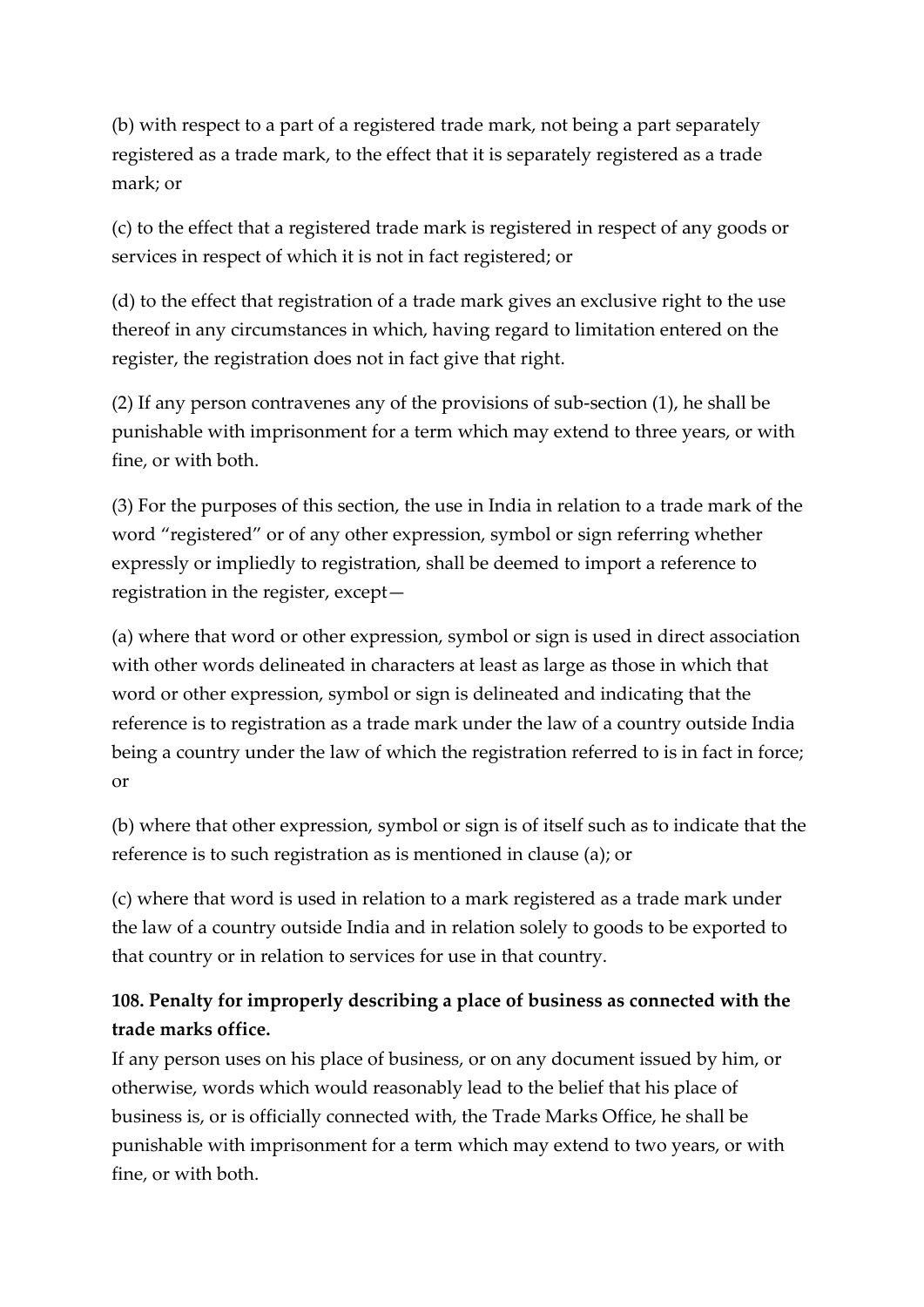## **109. Penalty for falsification of entries in the register.**

If any person makes, or causes to be made, a false entry in the register , or a writing falsely purporting to be a copy of an entry in the register, or produces or tenders or causes to be produced or tendered, in evidence any such writing, knowing the entry or writing to be false, he shall be punishable with imprisonment for a term which may extend to two years, or with fine, or with both.

### **110. No offence in certain cases.**

The provisions of sections 102, 103, 104 and 105 shall, in relation to a registered trade mark or proprietor of such mark, be subject to the rights created or recognised by this Act and no act or omission shall be deemed to be an offence under the aforesaid sections if,—

(a) the alleged offence relates to a registered trade mark and the act or omission is permitted under this Act; and

(b) the alleged offence relates to a registered or an unregistered trade mark and the act or omission is permitted under any other law for the time being in force.

### **111. Forfeiture of goods.**

(1) Where a person is convicted of an offence under section 103 or section 104 or section 105 or is acquitted of an offence under section 103 or section 104 on proof that he acted without intent to defraud, or under section 104 on proof of the matters specified in clause (a), clause (b) or clause (c) of that section, the court convicting or acquitting him may direct the forfeiture to Government of all goods and things by means of, or in relation to, which the offence has been committed, or but for such proof as aforesaid would have been committed.

(2) When a forfeiture is directed on a conviction and an appeal lies against the conviction, an appeal shall lie against the forfeiture also.

(3) When a forfeiture is directed on acquittal and the goods or things to which the direction relates are of value exceeding fifty rupees, an appeal against the forfeiture may be preferred, within thirty days from the date of the direction, to the court to which in appealable cases appeals lie from sentences of the court which directed the forfeiture.

(4) When a forfeiture is directed on a conviction, the court, before whom the person is convicted, may order any forfeited articles to be destroyed or otherwise disposed of as the court thinks fit.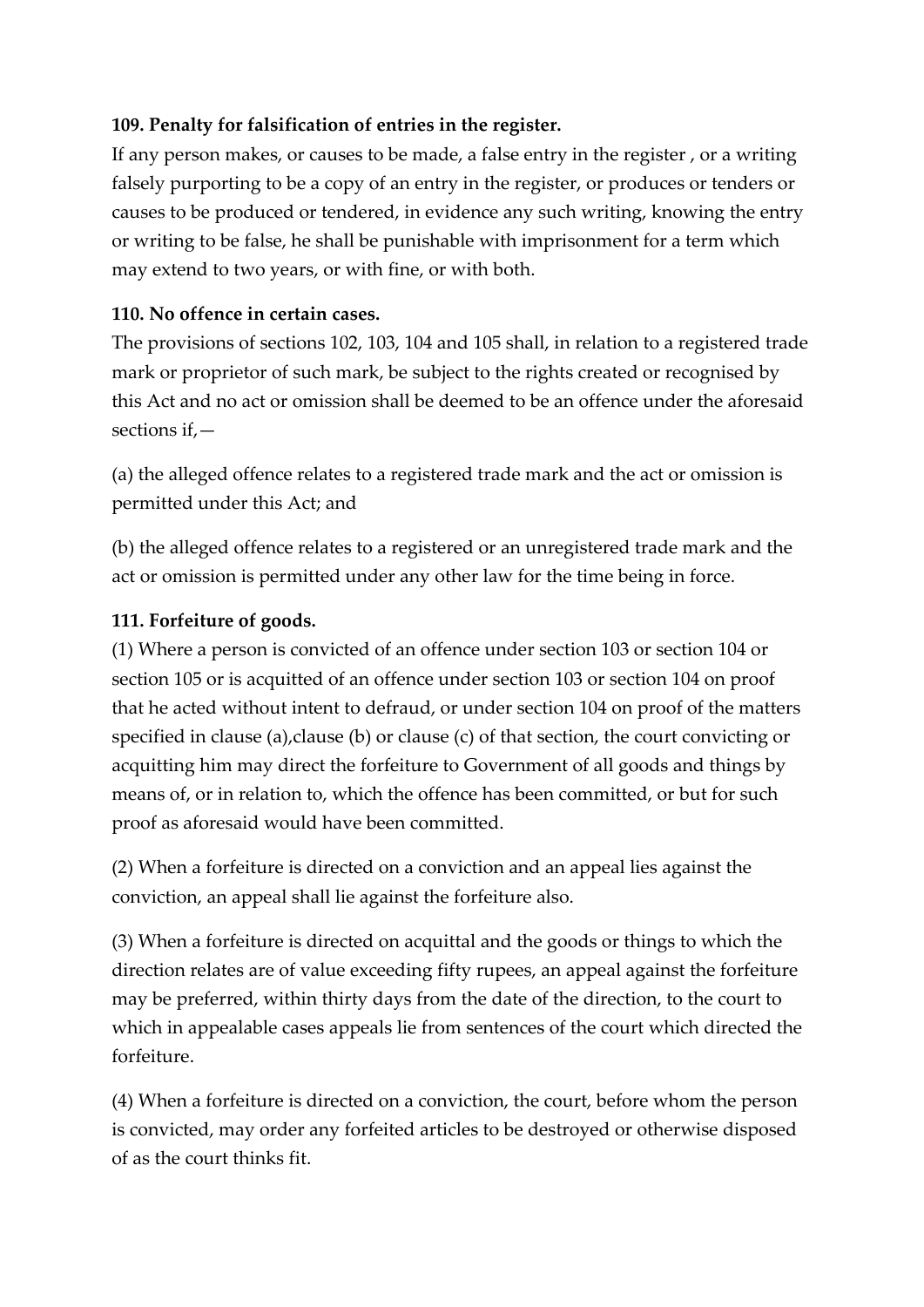# **112. Exemption of certain persons employed in ordinary course of business.**

Where a person accused of an offence under section 103 proves—

(a) that in the ordinary course of his business he is employed on behalf of other persons to apply trade marks or trade descriptions, or as the case may be, to make dies, blocks, machines, plates, or other instruments for making, or being used in making, trade marks; and

(b) that in the case which is the subject of the charge he was so employed, and was not interested in the goods or other thing by way of profit or commission dependent on the sale of such goods or providing of services, as the case may be; and

(c) that, having taken all reasonable precautions against committing the offence charged, he had, at the time of the commission of the alleged offence, no reason to suspect the genuineness of the trade mark or trade description; and

(d) that, on demand made by or on behalf of the prosecutor, he gave all the information in his power with respect to the persons on whose behalf the trade mark or trade description was applied, he shall be acquitted.

# **113. Procedure where invalidity of registration is pleaded by the accused.**

(1) Where the offence charged under section 103 or section 104 or section 105 is in relation to a registered trade mark and the accused pleads that the registration of the trade mark is invalid, the following procedure shall be followed:—

(a) If the court is satisfied that such defence is prima facie tenable, it shall not proceed with the charge but shall adjourn the proceeding for three months from the date on which the plea of the accused is recorded to enable the accused to file an application before the High Court under this Act, for the rectification of the register on the ground that the registration is invalid.

(b) If the accused proves to the court that he has made such application within the time so limited or within such further time as the court may for sufficient cause allow, the further proceedings in the prosecution shall stand stayed till the disposal of such application for rectification.

(c) If within a period of three months or within such extended time as may be allowed by the court the accused fails to apply to the High Court for rectification of the register, the court shall proceed with the case as if the registration were valid.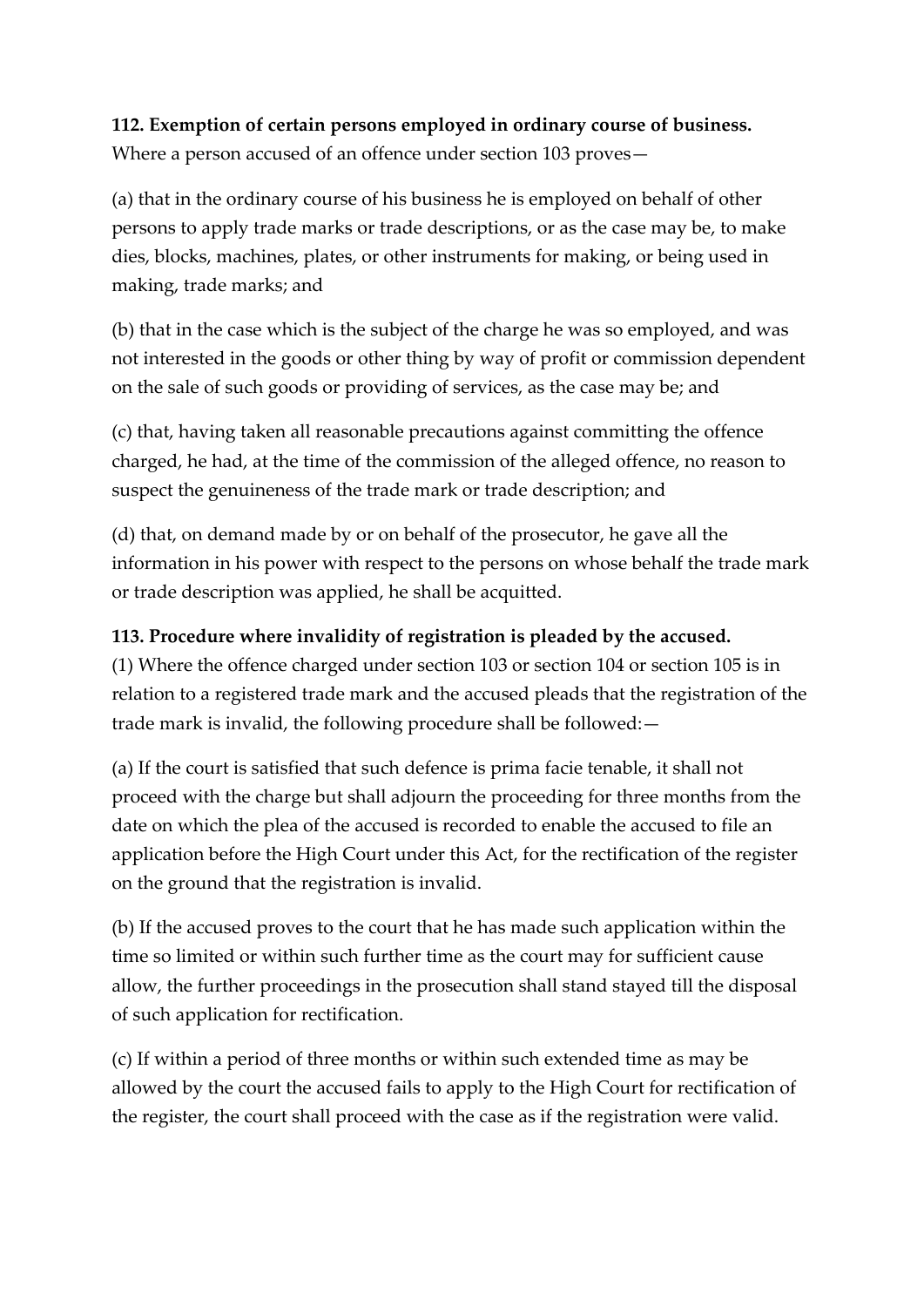(2) where before the institution of a complaint of an offence referred to in sub-section (1), any application for the rectification of the register concerning the trade mark in question on the ground of invalidity of the registration thereof has already been properly made to and is pending before the Registrar or the High Court, as the case may be, the court shall stay the further proceedings in the prosecution pending the disposal of the application aforesaid and shall determine the charge against the accused in conformity with the result of the application for rectification in so far as the complainant relies upon the registration of his mark.

## **114. Offences by companies.**

(1) If the person committing an offence under this Act is a company, the company as well as every person in charge of, and responsible to, the company for the conduct of its business at the time of the commission of the offence shall be deemed to be guilty of the offence and shall be liable to be proceeded against and punished accordingly:

Provided that nothing contained in this sub-section all render any such person liable to any punishment if he proves that the offence was committed without his knowledge or that he exercised all due diligence to prevent the commission of such offence.

(2) Notwithstanding anything contained in sub-section (1), where an offence under this Act has been committed by a company and it is proved that the offence has been committed with the consent or connivance of, or that the commission of the offence is attributable to any neglect on the part of, any director, manager, secretary or other officer of the company, such director, manager, secretary or other officer shall also be deemed to be guilty of that offence and shall be liable to be proceeded against and punished accordingly.

Explanation.—For the purposes of this section—

(a) "company" means any body corporate and includes a firm or other association of individuals; and

(b) "director", in relation to a firm, means a partner in the firm.

# **115. Cognizance of certain offences and the powers of police officer for search and seizure.**

(1) No court shall take cognizance of an offence under section 107 or section 108 or section 109 except on complaint in writing made by the Registrar or any officer authorised by him in writing: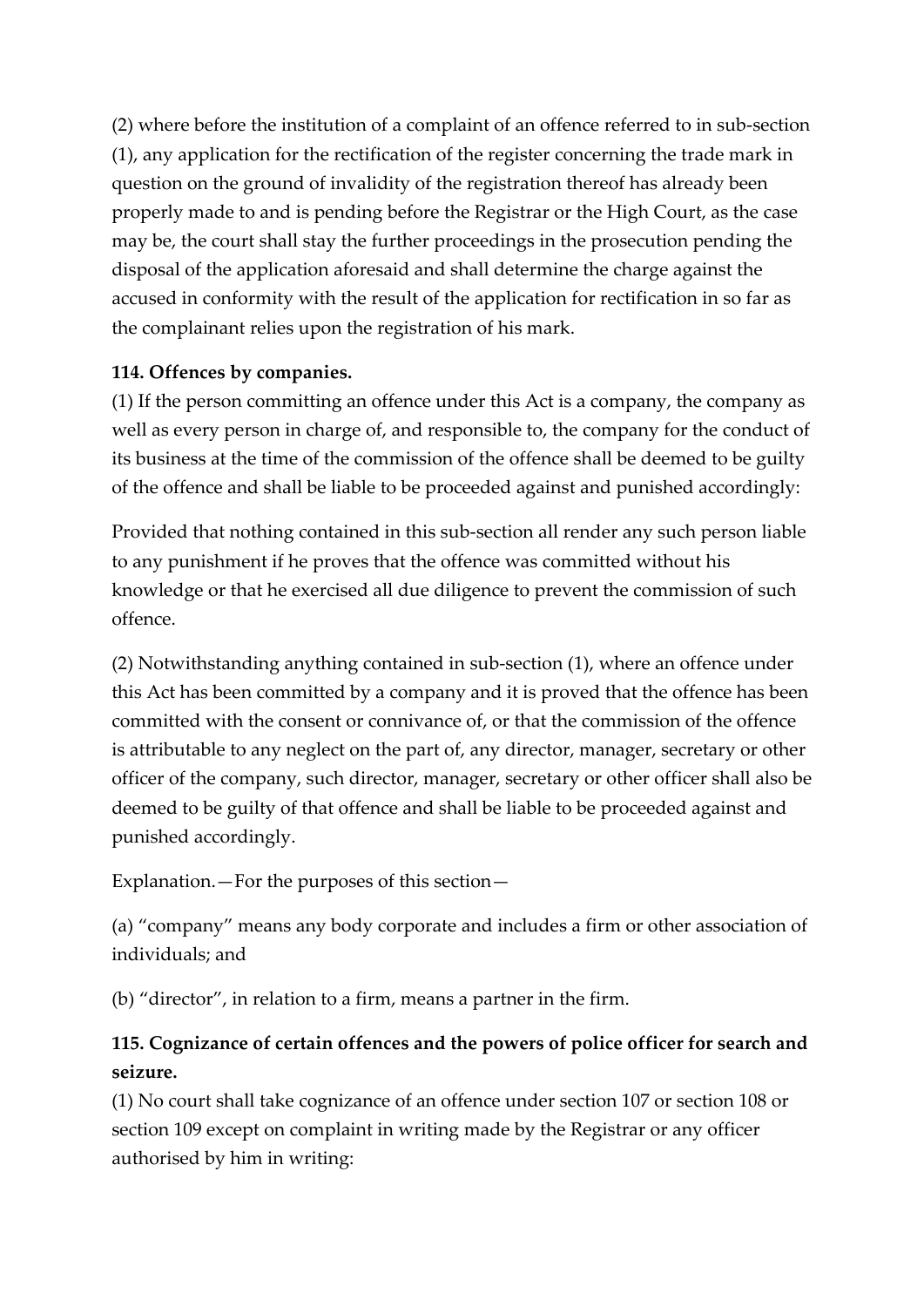Provided that in relation to clause (c) of sub-section (1) of section 107, a court shall take cognizance of an offence on the basis of a certificate issued by the Registrar to the effect that a registered trade mark has been represented as registered in respect of any goods or services in respect of which it is not in fact registered.

(2) No court inferior to that of a Metropolitan Magistrate or Judicial Magistrate of the first class shall try an offence under this Act.

(3) The offences under section 103 or section 104 or section 105 shall be cognizable.

(4) Any police officer not below the rank of deputy superintendent of police or equivalent, may, if he is satisfied that any of the offences referred to in sub-section (3) has been, is being, or is likely to be, committed, search and seize without warrant the goods, die, block, machine, plate, other instruments or things involved in committing the offence, wherever found, and all the articles so seized shall, as soon as practicable, be produced before a Judicial Magistrate of the first class or Metropolitan Magistrate, as the case may be:

Provided that the police officer, before making any search and seizure, shall obtain the opinion of the Registrar on facts involved in the offence relating to trade mark and shall abide by the opinion so obtained.

(5) Any person having an interest in any article seized under sub-section (4), may, within fifteen days of such seizure, make an application to the Judicial Magistrate of the first class or Metropolitan Magistrate, as the case may be, for such article being restored to him and the Magistrate, after hearing the applicant and the prosecution, shall make such order on the application as he may deem fit.

## **116. Evidence of origin of goods imported by sea.**

In the case of goods brought into India by sea, evidence of the port of shipment shall, in a prosecution for an offence under this Act or under clause (b) of section 112 of the Customs Act, 1962 relating to confiscation of goods under clause (d) of section 111 and notified by the Central Government under clause (n) of sub-section (2) of section11 of the said Act for the protection of trade marks relating to import of goods, be prima facie evidence of the place or country in which the goods are made or produced.

### **117. Costs of defence or prosecution.**

In any prosecution under this Act, the court may order such costs to be paid by the accused to the complainant, or by the complainant to the accused, as the court deems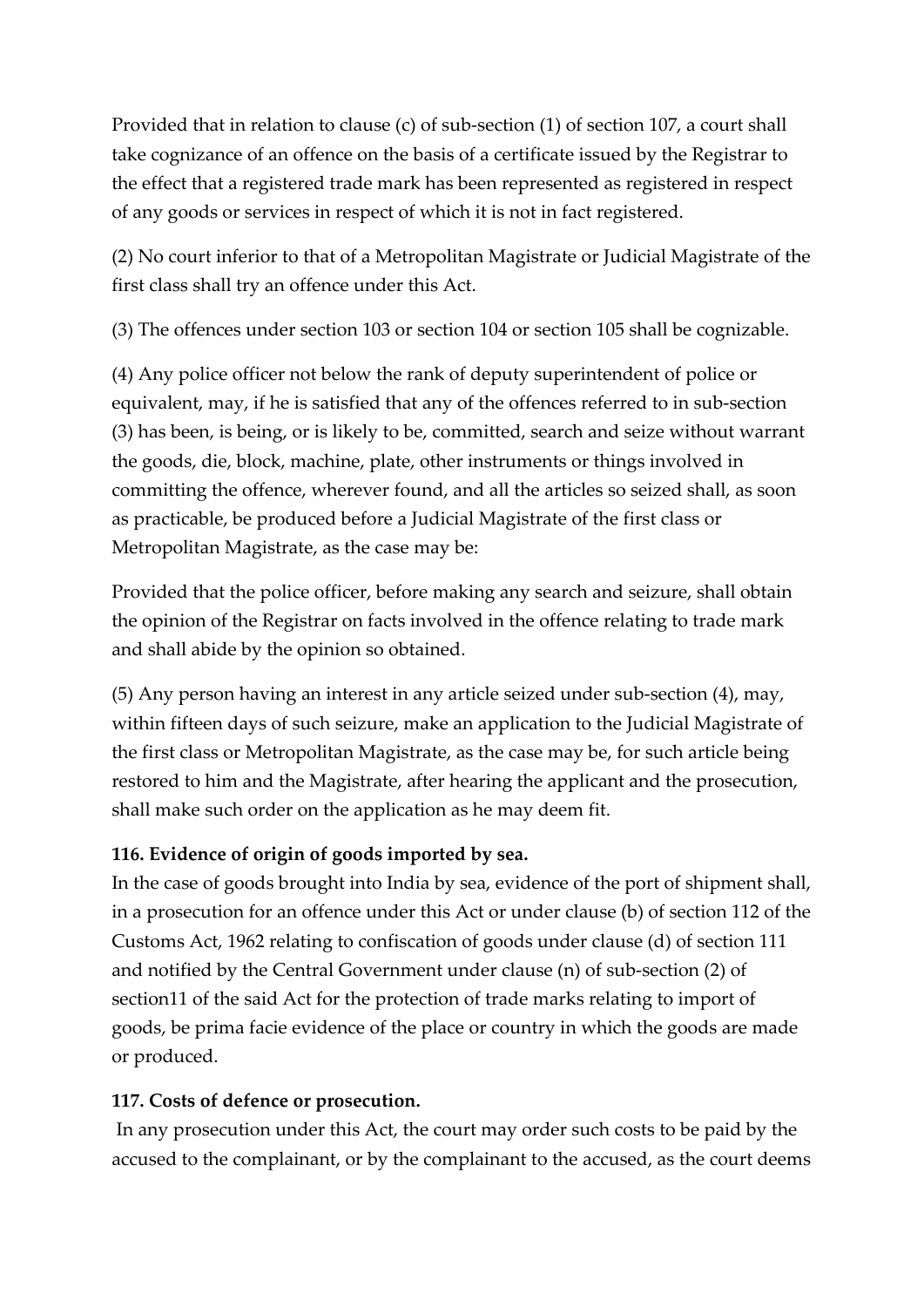reasonable having regard to all the circumstances of the case and the conduct of the parties and the costs so awarded shall be recoverable as if they were a fine.

## **118. Limitation of prosecution.**

No prosecution for an offence under this Act or under clause (b) of section 112 of the Customs Act,1962, relating to confiscation of goods under clause (d) of section 111 and notified by the Central Government under clause (n) of sub-section(2) of section 11 of the said Act for the protection of trade marks, relating to import of goods shall be commenced after expiration of three years next after the commission of the offence charged, or two years after the discovery thereof by the prosecutor, whichever expiration first happens.

## **119. Information as to commission of offence.**

An officer of the Government whose duty it is to take part in the enforcement of the provisions of this Chapter shall not be compelled in any court to say whence he got any information as to the commission of any offence against this Act.

## **120. Punishment of abetment in india of acts done out of india.**

If any person, being within India, abets the commission, without India, of any act which, if committed in India, would, under this act, be an offence, he may be tried for such abetment in any place in India in which he may be found, and be punished therefor with the punishment to which he would be liable if he had himself committed in that place the act which he abetted.

# **121. Instructions of central government as to permissible variation to be observed by criminal courts.**

The Central Government may, by notification in the Official Gazette, issue instructions for the limits of variation, as regards number, quantity, measure, gauge or weight which are to be recognised by criminal courts as permissible in the case of any goods.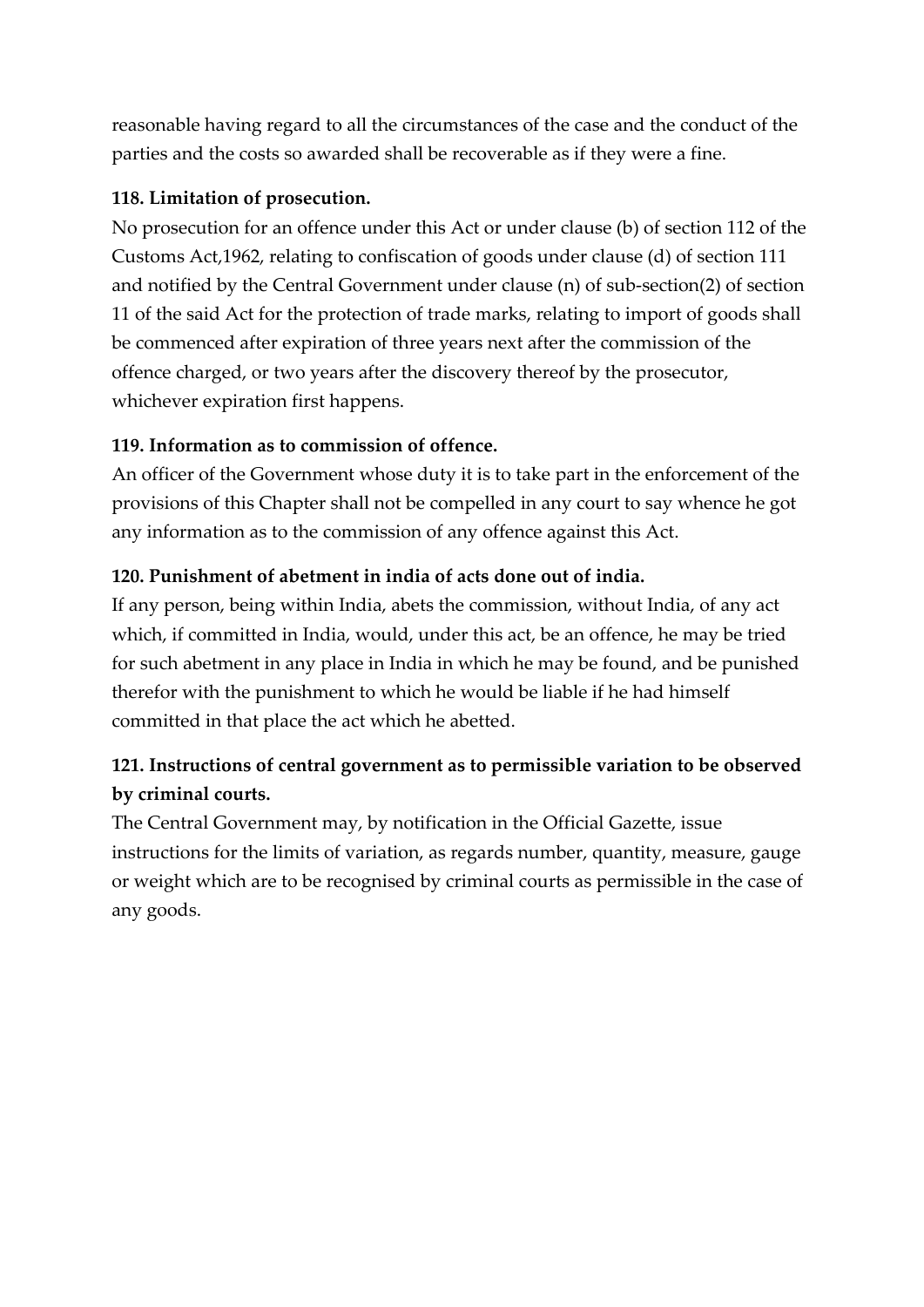# **CHAPTER 13 – MISCELLANEOUS**

### **122. Protection of action taken in good faith.**

No suit or other legal proceedings shall lie against any person in respect of anything which is in good faith done or intended to be done in pursuance of this Act.

### **123. Certain persons to be public servants.**

Every person appointed under this Act shall be deemed to be a public servant within the meaning of section 21 of the Indian Penal Code.

# **124. Stay of proceedings where the validity of registration of the trade mark is questioned, etc.**

(1) Where in any suit for infringement of a trade mark—

(a) the defendant pleads that registration of the plaintiff's trade mark is invalid; or

(b) the defendant raises a defence under clause (e) of sub-section (2) of section 30 and the plaintiff pleads the invalidity of registration of the defendant's trade mark, the court trying the suit (hereinafter referred to as the court), shall,—

(i) if any proceedings for rectification of the register in relation to the plaintiff's or defendant's trade mark are pending before the Registrar or the High Court, stay the suit pending the final disposal of such proceedings;

(ii) if no such proceedings are pending and the court is satisfied that the plea regarding the invalidity of the registration of the plaintiff's or defendant's trade mark is prima facie tenable, raise an issue regarding the same and adjourn the case for a period of three months from the date of the framing of the issue in order to enable the party concerned to apply to the High Court for rectification of the register.

(2) If the party concerned proves to the court that he has made any such application as is referred to in clause(b)(ii) of sub-section (1) within the time specified therein or within such extended time as the court may for sufficient cause allow, the trial of the suit shall stand stayed until the final disposal of the rectification proceedings.

(3) If no such application as aforesaid has been made within the time so specified or within such extended time as the court may allow, the issue as to the validity of the registration of the trade mark concerned shall be deemed to have been abandoned and the court shall proceed with the suit in regard to the other issues in the case.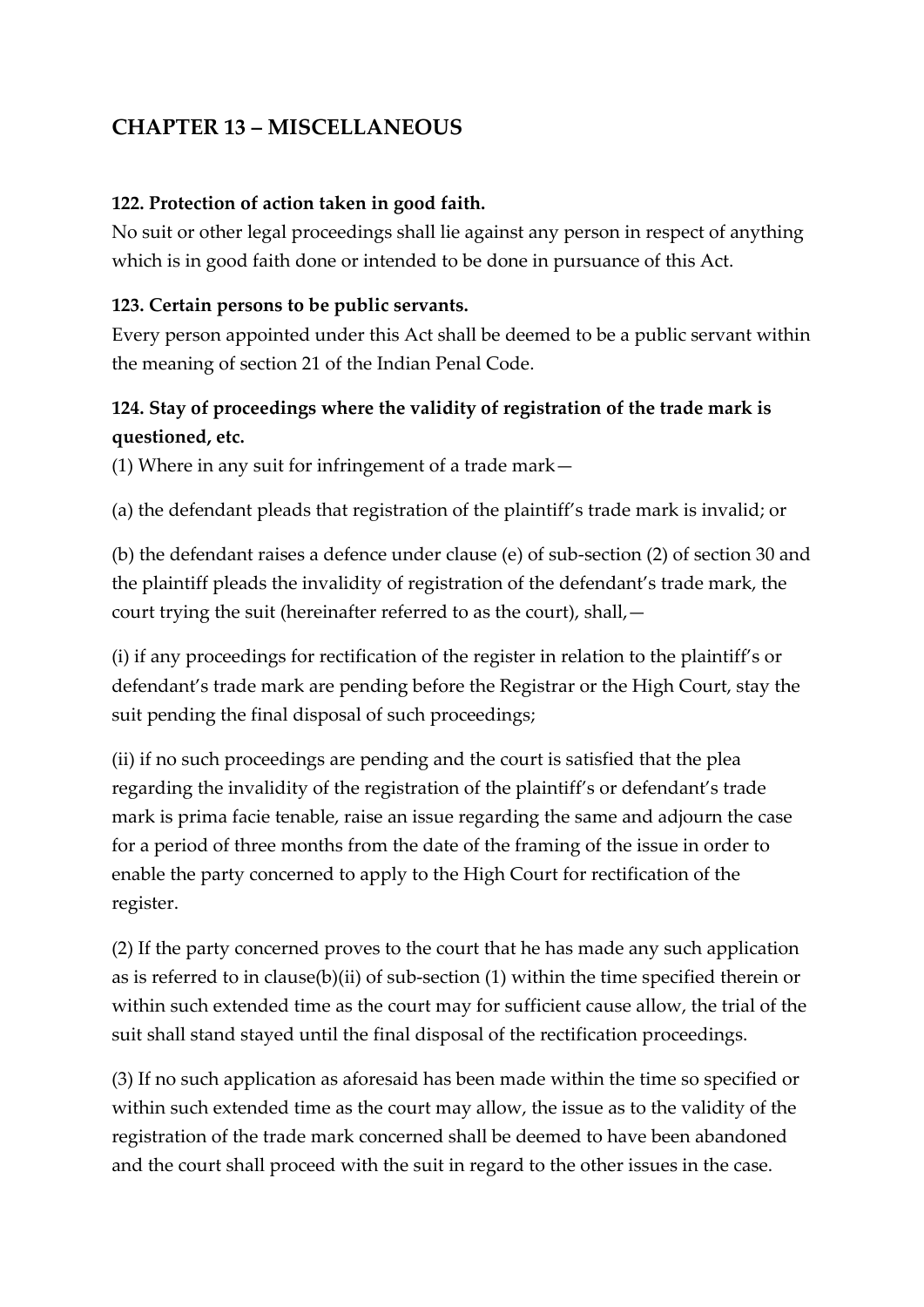(4) The final order made in any rectification proceedings referred to in sub-section (1) or sub-section (2) shall be binding upon the parties and the court shall dispose of the suit conformably to such order in so far as it relates to the issue as to the validity of the registration of the trade mark.

(5) The stay of a suit for the infringement of a trade mark under this section shall not preclude the court from making any interlocutory order (including any order granting an injunction, directing account to be kept, appointing a receiver or attaching any property), during the period of the stay of the suit.

# **125. Application for rectification of register to be made to high court in certain cases.**

(1) Where in a suit for infringement of a registered trade mark the validity of the registration of the plaintiff's trade mark is questioned by the defendant or where in any such suit the defendant raises a defence under clause (e) of sub-section (2) of section 30 and the plaintiff questions the validity of the registration of the defendant's trade mark, the issue as to the validity of the registration of the trade mark concerned shall be determined only on an application for the rectification of the register and, notwithstanding anything contained in section 47 or section 57, such application shall be made to the High Court and not the Registrar.

(2) Subject to the provisions of sub-section (1), where an application for rectification of the register is made to the Registrar under section 47 or section 57, the Registrar may, if he thinks fit, refer the application at any stage of the proceedings to the High Court.

## **126. Implied warranty on sale of marked goods.**

Where a mark or a trade mark or trade description has been applied to the goods on sale or in the contract for sale of any goods or in relation to any service, the seller shall be deemed to warrant that the mark is a genuine mark and not falsely applied, or that the trade description is not a false trade description within the meaning of this Act unless the contrary is expressed in writing signed by or on behalf of the seller and delivered at the time of the sale of goods or providing of services on contract to and accepted by the buyer.

## **127. Powers of registrar.**

In all proceedings under this Act before the Registrar,—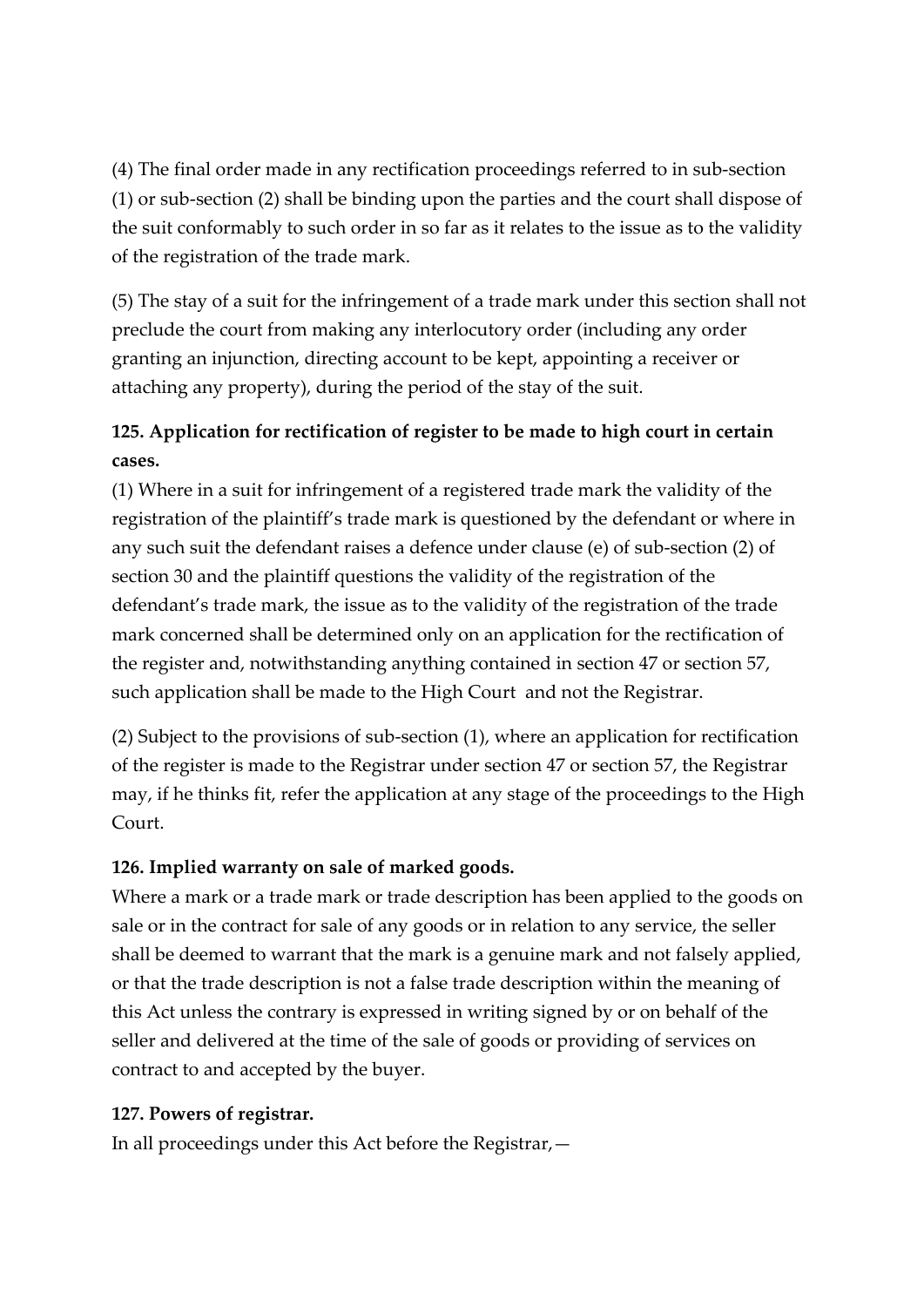(a) the Registrar shall have all the powers of a civil court for the purposes of receiving evidence, administering oaths, enforcing the attendance of witnesses, compelling the discovery and production of documents and issuing commissions for the examination of witnesses;

(b) the Registrar may, subject to any rules made in this behalf under section 157, made such orders as to costs as he considers reasonable, and any such order shall be executable as a decree of a civil court;

Provided that the Registrar shall have no power to award costs to or against any party on an appeal to him against a refusal of the proprietor of a certification trade mark to certify goods or provision of services or to authorise the use of the mark;

(c) the Registrar may, on an application made in the prescribed manner, review his own decision.

## **128. Exercise of discretionary power by registrar.**

Subject to the provisions of section 131, the Registrar shall not exercise any discretionary or other power vested in him by this Act or the rules made thereunder adversely to a person applying for the exercise of that power without (if so required by that person within the prescribed time) giving to the person an opportunity of being heard.

### **129. Evidence before registrar.**

In any proceeding under this Act before the Registrar, evidence shall be given by affidavit:

Provided that the Registrar may, if he thinks fit, take oral evidence in lieu of, or in addition to, such evidence by affidavit.

### **130. Death of party to a proceeding.**

If a person who is a party to a proceeding under this Act (not being a proceeding before a court) dies pending the proceeding, the Registrar may, on request, and on proof to his satisfaction of the transmission of the interest of the deceased person, substitute in the proceeding his successor in interest in his place, or, if the Registrar is of opinion that the interest of the deceased person is sufficiently represented by the surviving parties, permit the proceeding to continue without the substitution of his successor in interest.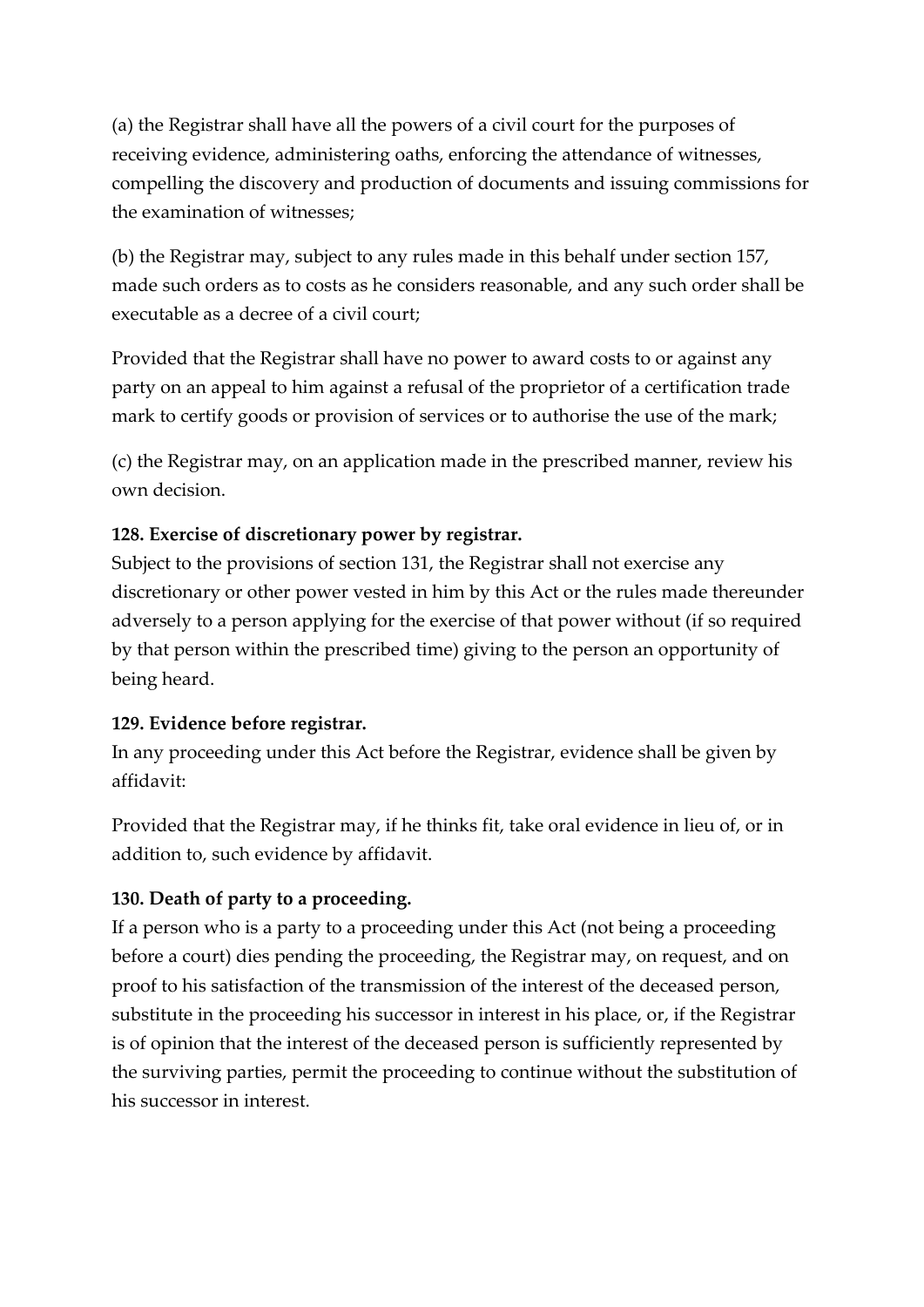## **131. Extension of time.**

(1) If the Registrar is satisfied, on application made to him in the prescribed manner and accompanied by the prescribed fee, that there is sufficient cause for extending the time for doing any act (not being a time expressly provided in this Act), whether the time so specified has expired or not, he may, subject to such conditions as he may think fit to impose, extend the time and inform the parties accordingly.

(2) Nothing in sub-section (1) shall be deemed to require the Registrar to hear the parties before disposing of an application for extension of time, and no appeal shall lie from any order of the Registrar under this section.

## **132. Abandonment.**

Where, in the opinion of the Registrar, an applicant is in default in the prosecution of an application filed under this Act or any Act relating to trade marks in force prior to the commencement of this Act, the Registrar may, by notice require the applicant to remedy the default within a time specified and after giving him, if so, desired, an opportunity of being heard, treat the application as abandoned, unless the default is remedied within the time specified in the notice.

## **133. Preliminary advice by the registrar as to distinctiveness.**

(1) The Registrar may, on application made to him in the prescribed manner by any person who proposes to apply for the registration of a trade mark, give advice as to whether the trade mark appears to him prima facie to be distinctive.

(2) If, on an application for the registration of a trade mark as to which the Registrar has given advice as aforesaid in the affirmative made within three months after the advice was given, the Registrar, after further investigation or consideration, gives notice, to the applicant of objection on the ground that the trade mark is not distinctive, the applicant shall be entitled, on giving notice of withdrawal of the application within the prescribed period, to have repaid to him any fee paid on the filing of the application.

## **134. Suit for infringement, etc. To be instituted before district court.**

 $(1)$  No suit-

(a) for the infringement of a registered trade mark; or

(b) relating to any right in a registered trade mark; or

(c) for passing off arising out of the use by the defendant of any trade mark which is identical with or deceptively similar to the plaintiff's trade mark, whether registered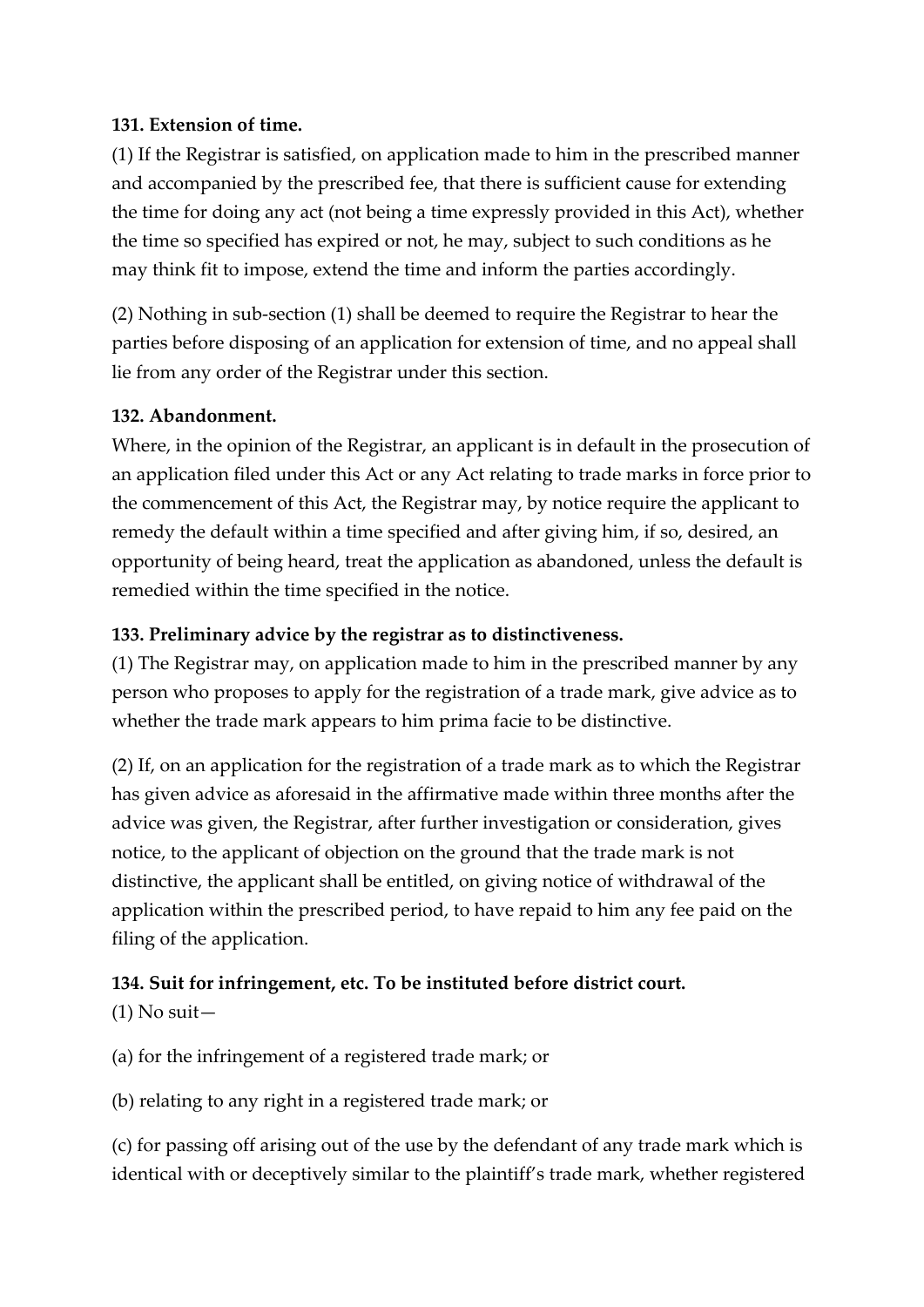or unregistered, shall be instituted in any court inferior to a District Court having jurisdiction to try the suit.

For the purpose of clauses (a) and (b) of sub-section (1), a "District Court having jurisdiction" shall, notwithstanding anything contained in the Code of Civil Procedure,1908 (5 of 1908) or any other law for the time being in force, include a District Court within the local limits of whose jurisdiction , at the time of the institution of the suit or other proceeding, the person instituting the suit or proceeding, or, where there are more than one such persons any of them, actually and voluntarily resides or carries on business or personally works for gain.

Explanation.—For the purposes of sub-section (2), "person" includes the registered proprietor and the registered user.

## **135. Relief in suits for infringement or for passing off.**

(1) The relief which a court may grant in any suit for infringement or for passing off referred to in section 134 includes injunction (subject to such terms, if any, as the court thinks fit) and at the option of the plaintiff, either damages or an account of profits, together with or without any order for the delivery-up of the infringing labels and marks for destruction or erasure.

(2) The order of injunction under sub-section (1) may include an ex parte injunction or any interlocutory order for any of the following mattes, namely:—

(a) for discovery of documents;

(b) preserving of infringing goods, documents or other evidence which are related to the subject-matter of the suit;

(c) restraining the defendant from disposing of or dealing with his assets in a manner which may adversely affect plaintiff's ability to recover damages, costs or other pecuniary remedies which may be finally awarded to the plaintiff.

(3) Notwithstanding anything contained in sub-section (1), the court shall not grant relief by way of damages (other than nominal damages) or on account of profits in any case—

(a) where in a suit for infringement of a trade mark, the infringement complained of is in relation to a certification trade mark or collective mark; or

(b) where in a suit for infringement the defendant satisfies the court—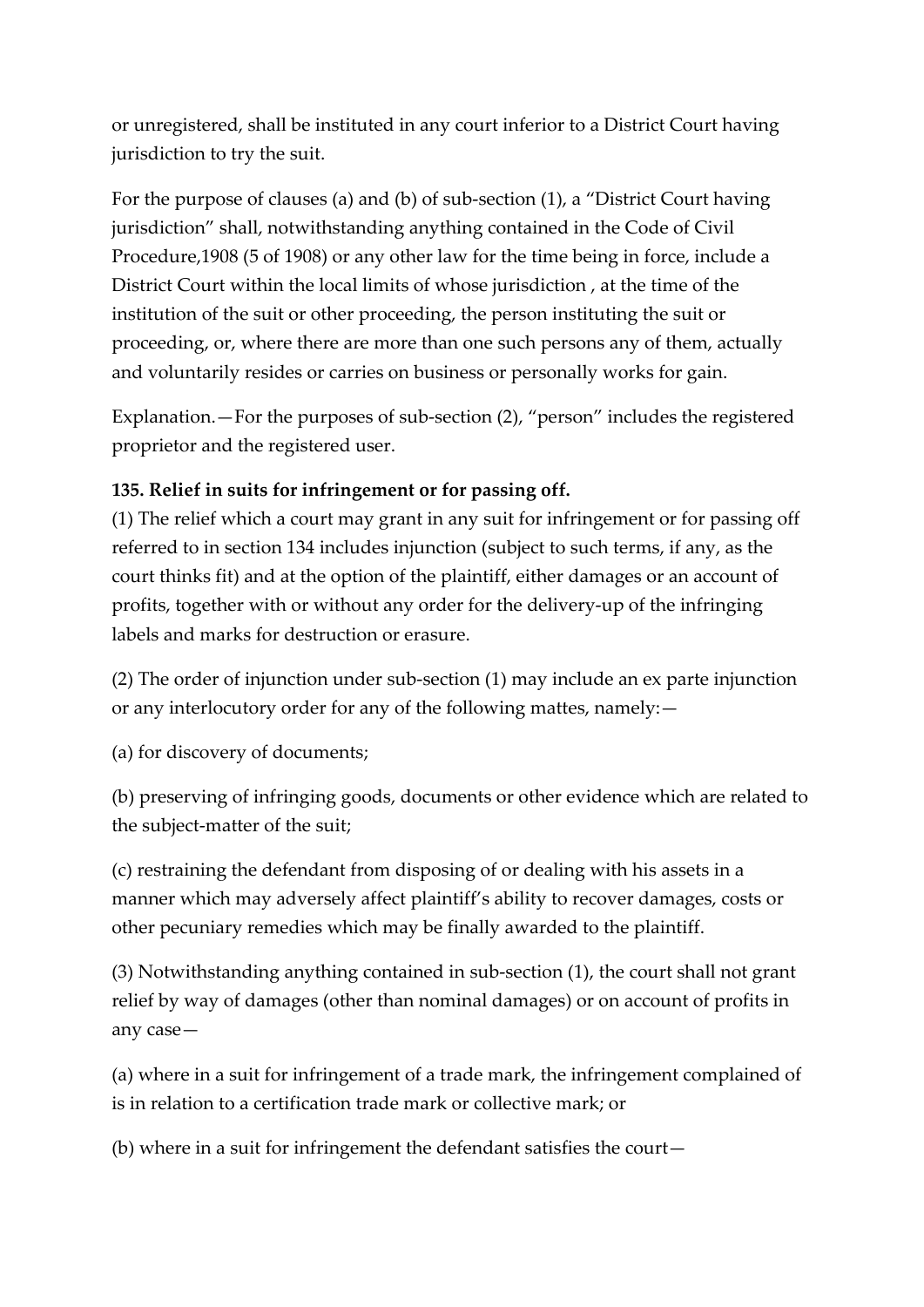(i) that at the time he commenced to use the trade mark complained of in the suit, he was unaware and had no reasonable ground for believing that the trade mark of the plaintiff was on the register or that the plaintiff was a registered user using by way of permitted use; and

(ii) that when he became aware of the existence and nature of the plaintiff's right in the trade mark, he forthwith ceased to use the trade mark in relation to goods or services in respect of which it was registered; or

(c) where in a suit for passing off, the defendant satisfies the court—

(i) that at the time he commenced to use the trade mark complained of in the suit, he was unaware and had no reasonable ground for believing that the trade mark of the plaintiff was in use; and

(ii) that when he became aware of the existence and nature of the plaintiff's trade mark he forthwith ceased to use the trade mark complained of.

## **136. Registered user to be impleaded in certain proceedings.**

(1) In every proceeding under chapter VII or under section 91, every registered user of a trade mark using by way of permitted use, who is not himself an applicant in respect of any proceeding under that chapter or section, shall be made a party to the proceeding.

(2) Notwithstanding anything contained in any other law, a registered user so made a party to the proceeding shall not be liable for any costs unless he enters an appearance and takes part in the proceeding.

### **137. Evidence of entries in register, etc. And things done by the registrar.**

(1) A copy of any entry in the register or of any document referred to in sub-section (1) of section 148 purporting to be certified by the Registrar and sealed with the seal of the Trade Marks Registry shall be admitted in evidence in all courts and in all proceedings without further proof or production of the original.

(2) A certificate purporting to be under the hand of the Registrar as to any entry, matter or thing that he is authorised by this Act or the rules to make or do shall be prima facie evidence of the entry having been made, and of the contents thereof, or of the matter or things having been done or not done.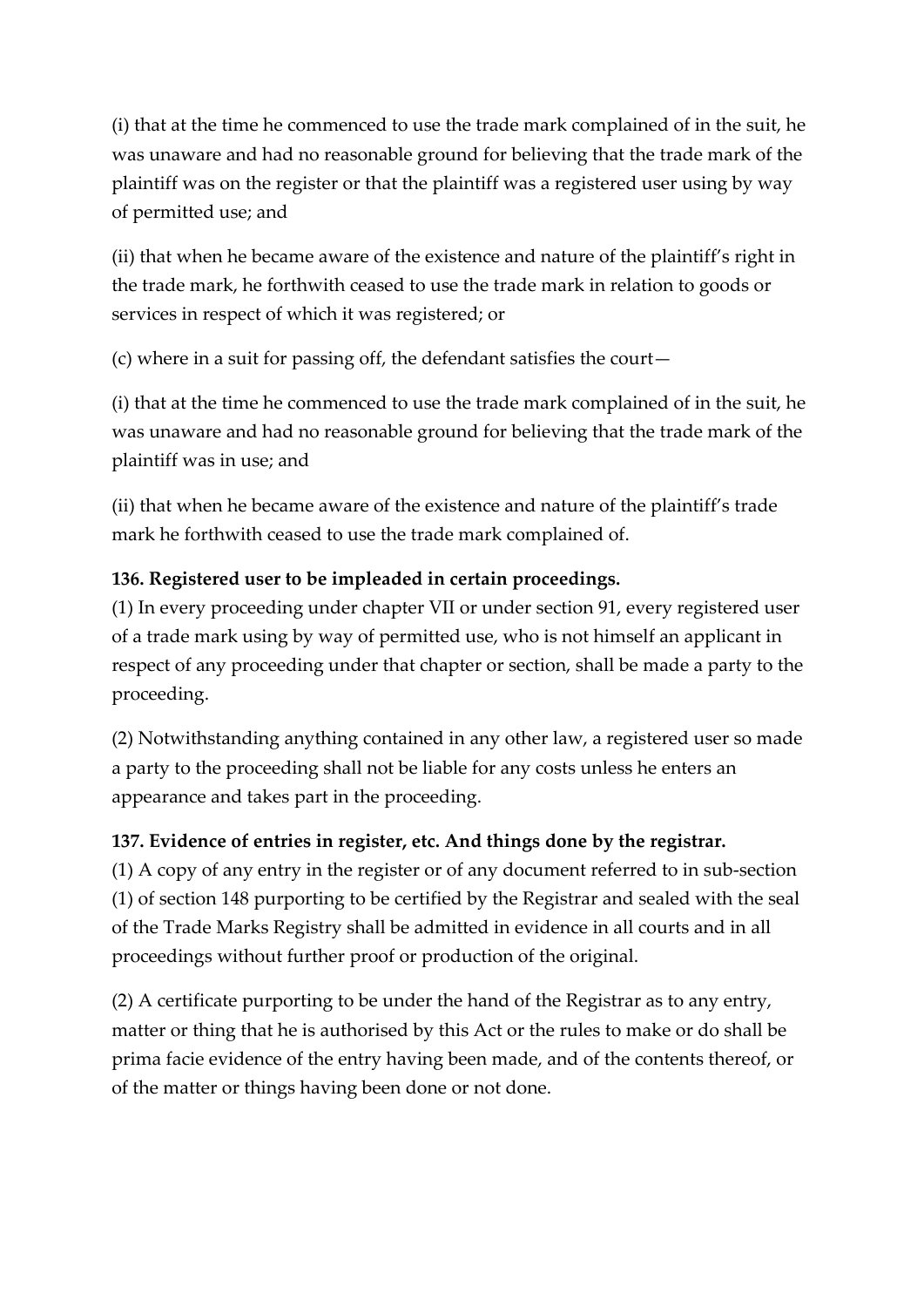## **138. Registrar and other officers not compellable to produce register, etc.**

The Registrar or any officer of the Trade Marks Registry shall not, in any legal proceedings to which he is not a party, be compellable to produce the register or any other document in his custody, the contents of which can be proved by the production of a certified copy issued under this Act or to appear as a witness to prove the matters therein recorded unless by order of the court made for special cause.

## **139. Power to require goods to show indication of origin.**

(1) The Central Government may, by notification in the Official Gazette, require that goods of any class specified in the notification which are made or produced beyond the limits of India, and imported into India, or which are made or produced within the limits of India, shall, from such date as may be appointed by the notification not being less than three months from its issue, have applied to them an indication of the country or place in which they were made or produced, or of the name and address of the manufacturer or the person for whom the goods were manufactured.

(2) The notification may specify the manner in which such indication shall be applied that is to say, whether to goods themselves or in any other manner, and the times or occasions on which the presence of the indication shall be necessary, that is to say, whether on importation only, or also at the time of sale, whether by wholesale or retail or both.

(3) No notification under this section shall be issued, unless application is made for its issue by persons or associations substantially representing the interests of dealers in, or manufacturers, producers, or users of, the goods concerned, or unless the Central Government is otherwise convinced that it is necessary in the public interest to issue the notification, with or without such inquiry, as the Central Government may consider necessary.

(4) The provisions of section 23 of the General Clauses Act, 1897 (10 of 1897) shall apply to the issue of a notification under this section as they apply to the making of a rule or bye-law the making of which is subject to the condition of previous publication.

(5) A notification under this section shall not apply to goods made or produced beyond the limits of India and imported into India, if in respect of those goods, the Commissioner of Customs is satisfied at the time of importation that they are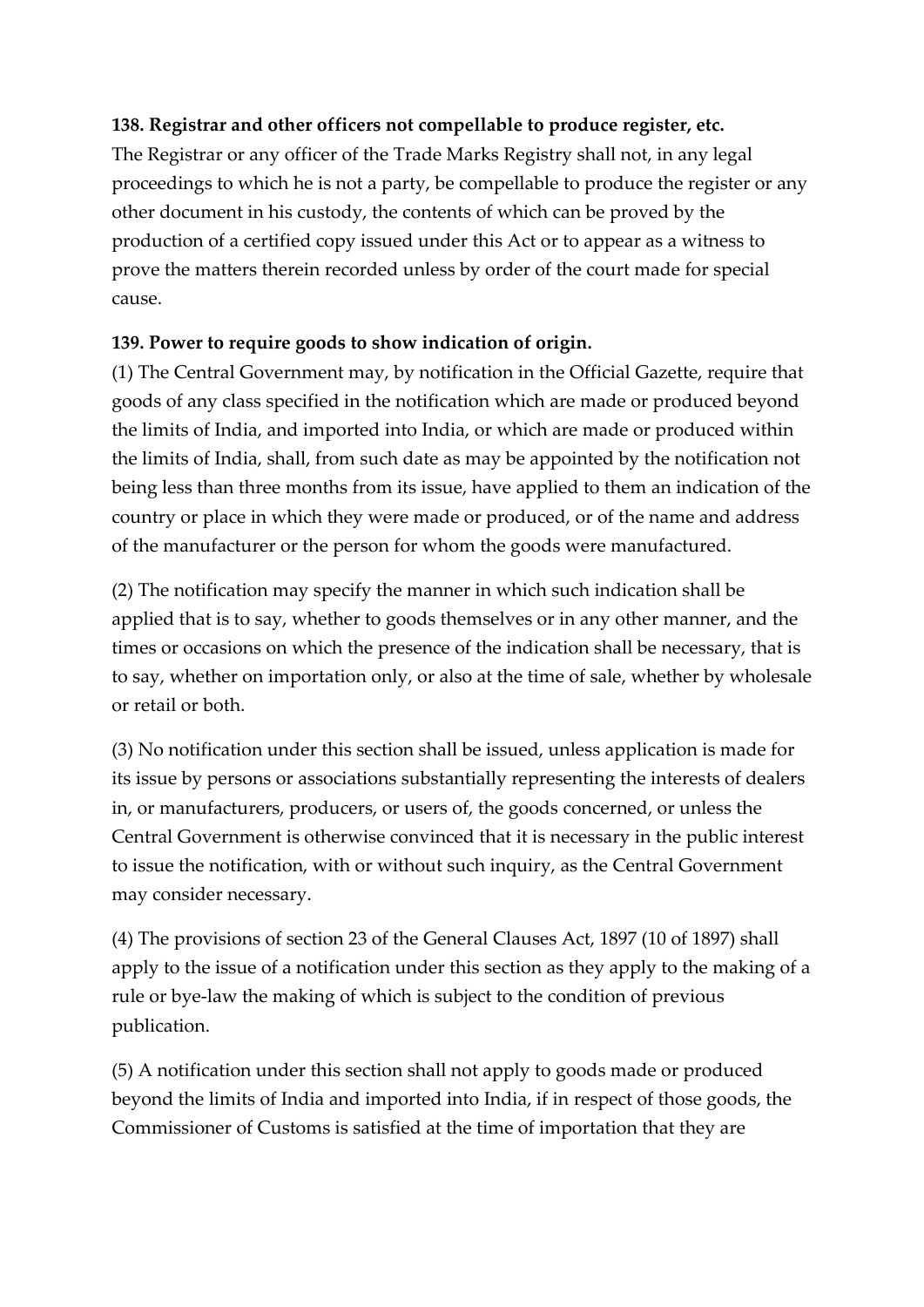intended for exportation whether after transhipment in or transit though India or otherwise.

## **140. Power to require information of imported goods bearing false trade marks.**

(1) The proprietor or a licensee of a registered trade mark may give notice in writing to the Collector of Customs to prohibit the importation of any goods if the import of the said gods constitute infringement under clause (c) of sub-section (6) of section 29.

(2) Where goods, which are prohibited to be imported into India by notification of the Central Government under clause (n) of sub-section (2) of section 11 of the Customs Act, 1962, for the protection of trade marks, and are liable to confiscation on importation under that Act, are imported into India, the Commissioner of Customs if, upon representation made to him , he has reason to believe that the trade mark complained of is used as a false trade mark, may require the importer of the goods, or his agent, to produce any documents in his possession relating to the goods and to furnish information as to the name and address of the person by whom the goods were consigned to India and the name and address of the person to whom the goods were sent in India.

(3) The importer or his agent shall, within fourteen days, comply with the requirement as aforesaid, and if he fails to do so, he shall be punishable with fine which may extend to five hundred rupees.

(4) Any information obtained from the importer of the goods or his agent under this section may be communicated by the Commissioner of Customs to the registered proprietor or registered user of the trade mark which is alleged to have been used as a false trade mark.

## **141. Certificate of validity.**

If in any legal proceeding for rectification of the register before the High Court a decision is on contest given in favour of the registered proprietor of the trade mark on the issue as to the validity of the registration of the trade mark, the High Court may grant a certificate to that effect, and if such a certificate is granted, then, in any subsequent legal proceeding in which the said validity comes into question the said proprietor on obtaining a final order or judgement in his favour affirming validity of the registration of the trade mark shall, unless the said final order or judgement for sufficient reason directs otherwise , be entitled to his full cost charges and expenses as between legal practitioner and client.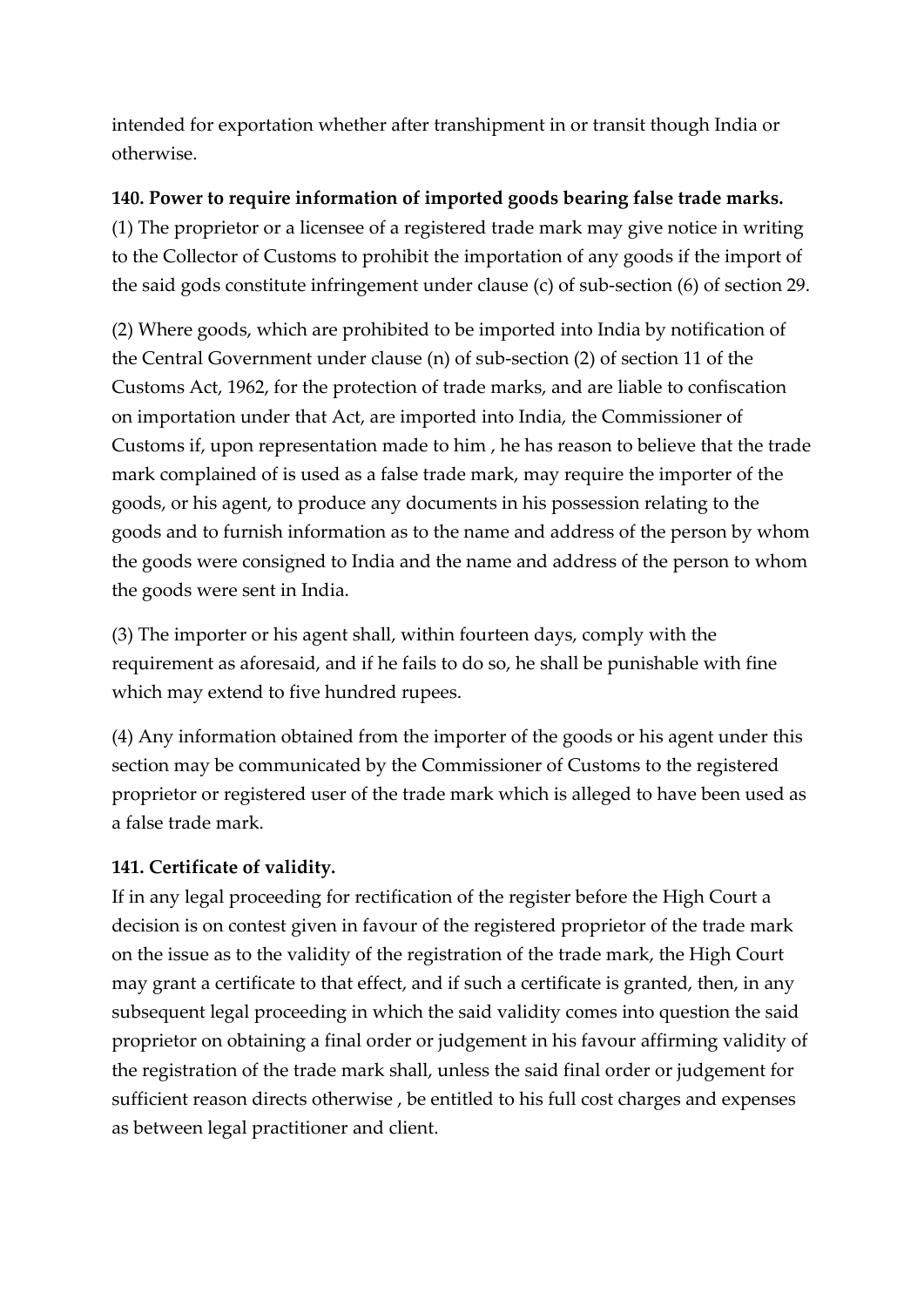### **142. Groundless threats of legal proceedings.**

(1) Where a person, by means of circulars, advertisements or otherwise, threatens a person with an action or proceeding for infringement of a trade mark which is registered, or alleged by the first-mentioned person to be registered, or with some other like proceeding, a person aggrieved may, whether the person making the threats is or is not the registered proprietor or the registered user of the trade mark, bring a suit against the first-mentioned person and may obtain a declaration to the effect that the threats are unjustifiable, and an injunction against the continuance of the threats and may recover such damages (if any) as he has sustained, unless the first-mentioned person satisfies the court that the trade mark is registered and that the acts in respect of which the proceedings were threatened, constitute, or, if done, would constitute, an infringement of the trade mark.

(2) The last preceding sub-section does not apply if the registered proprietor of the trade mark, or a registered user acting in pursuance of sub-section (1) of section 52 with due diligence commences and prosecutes an action against the person threatened for infringement of the trade mark.

(3) Nothing in this section shall render a legal practitioner or a registered trade marks agent liable to an action under this section in respect of an act done by him in his professional capacity on behalf of a client.

(4) A suit under sub-section (1) shall not be instituted in any court inferior to a District Court.

## **143. Address for service.**

An address for service stated in an application or notice of opposition shall for the purposes of the application or notice of opposition be deemed to be the address of the applicant or opponent, as the case may be, and all documents in relation to the application or notice of opposition may be served by leaving them at or sending them by post to the address for service of the applicant or opponent, as the case may  $he$ 

## **144. Trade usages, etc. To be taken into consideration.**

In any proceeding relating to a trade mark, the Registrar or the High Court, as the case may be, shall admit evidence of the usages of the trade concerned and of any relevant trade mark or trade name or get up legitimately used by other persons.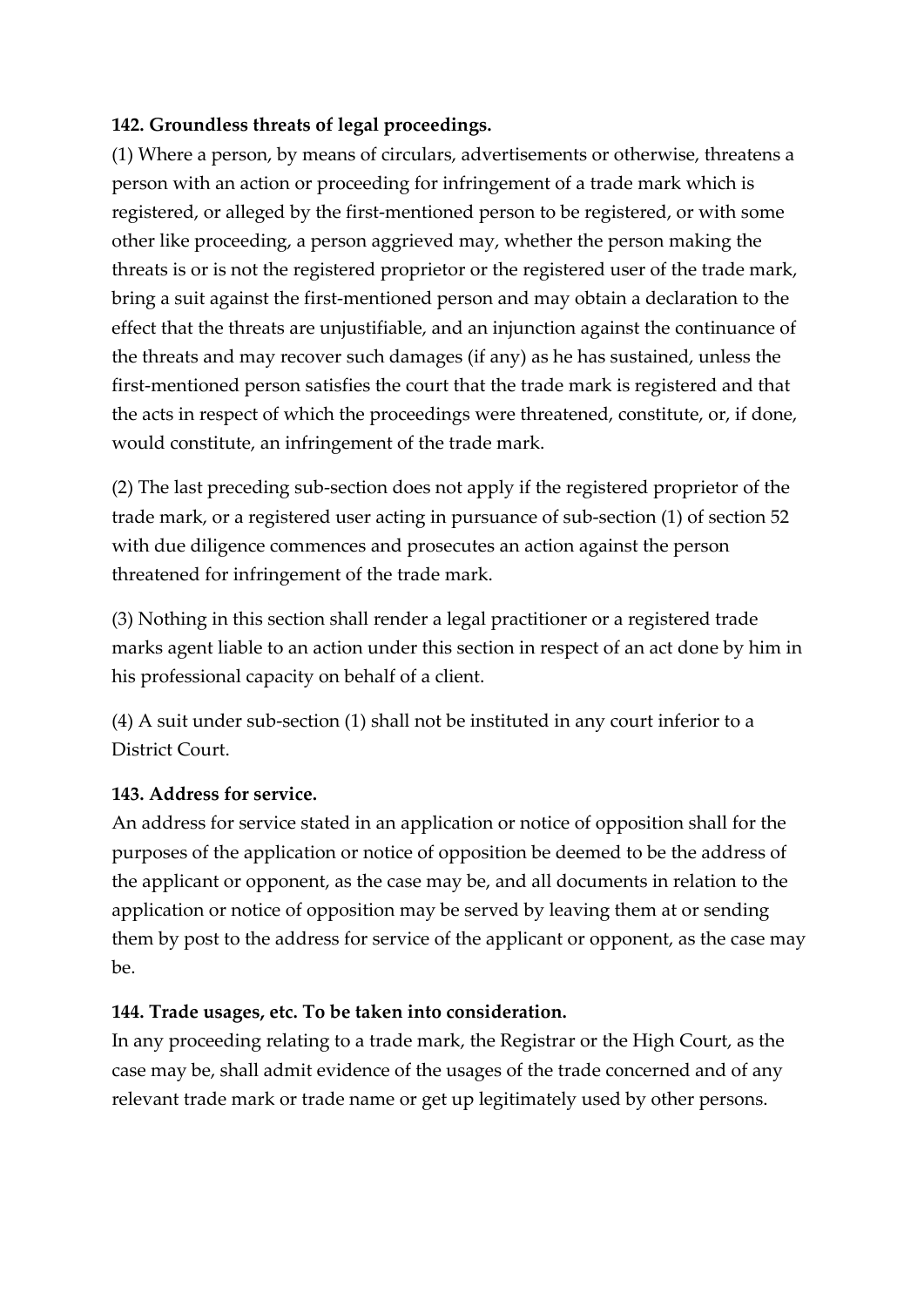#### **145. Agents.**

Where, by or under this Act, any act, other than the making of an affidavit, is required to be done before the Registrar by any person, the act may, subject to the rules made in this behalf, be done instead of by that person himself, by a person duly authorised in the prescribed manner, who is—

- (a) a legal practitioner, or
- (b) a person registered in the prescribed manner as a trade marks agent, or

(c) a person in the sole and regular employment of the principal.

### **146. Marks registered by an agent or representative without authority.**

If an agent or a representative of the proprietor of a registered trade mark, without authority uses or attempts to register or registers the mark in his own name, the proprietor shall be entitled to oppose the registration applied for or secure its cancellation or rectification of the register so as to bring him as the registered proprietor of the said mark by assignment in his favour:

Provided that such action shall be taken within three years of the registered proprietor of the trade mark becoming aware of the conduct of the agent or representative.

### **147. Indexes**

There shall be kept under the direction and supervision of the Registrar—

(a) an index of registered trade marks:

(b) an index of trade marks in respect of which applications for registration are pending;

(c) an index of the names of the proprietors of registered trade marks; and

(d) an index of the names of registered users.

## **148. Documents open to public inspection.**

(1) Save as otherwise provided in sub-section (4) of section 49,—

(a) the register and any document upon which any entry in the register is based;

(b) every notice of opposition to the registration of a trade mark application for rectification before the Registrar, counter-statement thereto, and any affidavit or document filed by the parties in any proceedings before the Registrar;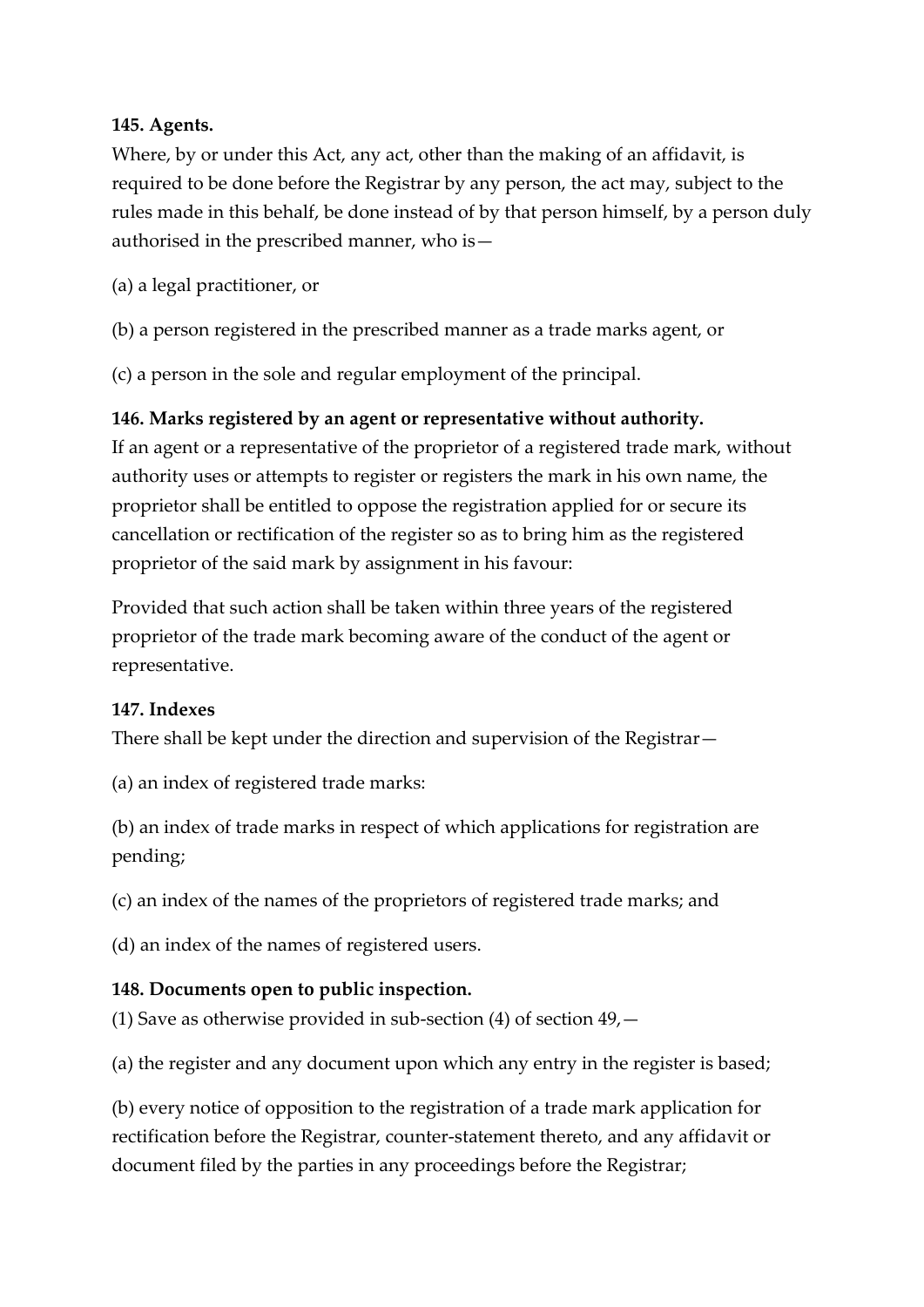(c) all regulations deposited under section 63 or section74, and all applications under section 66 or section 77 for varying such regulations;

(d) the indexes mentioned in section 147; and

(e) such other documents as the Central Government may, by notification in the Official Gazette, specify, shall, subject to such conditions as may be prescribed, be open to public inspection at the Trade Marks Registry:

Provided that when such register is maintained wholly or partly on computer, the inspection of such register under this section shall be made by inspecting the computer print out of the relevant entry in the register so maintained on computer.

(2) Any person may, on an application to the Registrar and on payment of such fees as may be prescribed, obtain a certified copy of any entry in the register or any document referred to in sub-section (1).

# **149. Reports of registrar to be placed before parliament.**

The Central Government shall cause to be placed before both Houses of Parliament once a year a report respecting the execution by or under the Registrar of this Act.

# **150. Fees and surcharge.**

(1) There shall be paid in respect of applications, international applications and registration and other matters under this Act such fees and surcharge as may be prescribed by the Central Government.

(2) Where a fee is payable in respect of the doing of an act by the Registrar, the Registrar shall not do that act until the fee has been paid.

(3) Where a fee is payable in respect of the filing of a document at the Trade Marks Registry, the document shall be deemed not to have been filed at the Registry until the fee has been paid.

## **151. Savings in respect of certain matters in chapter 12.**

Nothing in Chapter XII shall—

(a) exempt any person from any suit or other proceeding which might, but for anything in that Chapter, be brought against him; or

(b) entitle any person to refuse to make a complete discovery, or to answer any question or interrogatory in any suit or other proceeding, but such discovery or answer shall not be admissible in evidence against such person in any such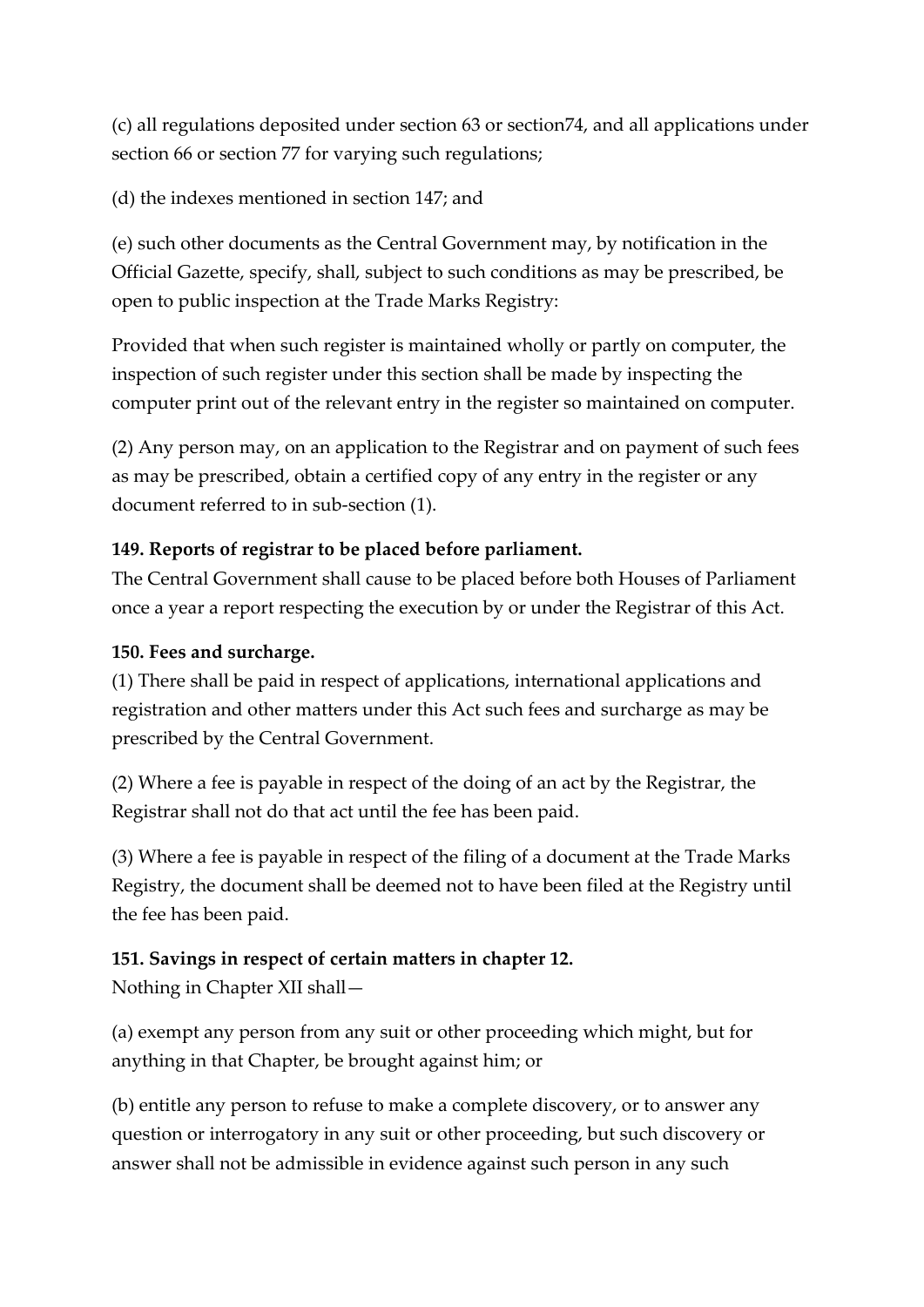prosecution for an offence under that Chapter or against clause (h) of section 112 of the Customs Act, 1962 (52 of 1962) relating to confiscation of goods under clause (d) of section 111 of that Act and notified by the Central Government under clause (n) of sub-section (2) of section 11 thereof for the protection of trade marks relating to import of goods; or

(c) be construed so as to render liable to any prosecution or punishment any servant of a master resident in India who in good faith acts in obedience to the instructions of such master, and, on demand made by or on behalf of the prosecutor, has given full information as to his master and as to the instructions which he has received from his master.

# **152. Declaration as to ownership of trade mark not registrable under the registration act, 1908.**

Notwithstanding anything contained in the Registration Act, 1908 (16 of 1908), no document declaring or purporting to declare the ownership or title of a person to a trade mark other than a registered trade mark shall be registered under that Act.

### **153. Government to be bound.**

The provisions of this Act shall be binding on the Government.

# **154. Special provisions relating to applications for registration from citizens of convention countries.**

(1) With a view to the fulfillment of a treaty, convention or arrangement with any country or country which is a member of a group of countries or union of countries or Inter Governmental Organisation outside India which affords to citizens of India similar privileges as granted to its own citizens, the Central Government may, by notification in the Official Gazette, declare such country or group of countries or union of countries or Inter Governmental Organisation to be a convention country or group of countries or union of countries or Inter Governmental Organisations, as the case my be, for the purposes of this act.

(2) Where a person has made an application for the registration of a trade mark in a convention country or country which is a member of a group of countries or union of countries or Inter Governmental Organisation and that person, or his legal representative or assignee, makes an application for the registration of the trade mark in India within six months after the date on which the application was made in the convention country or country which is a member of a group of countries or union of countries or Inter Governmental Organisations, the trade mark shall, if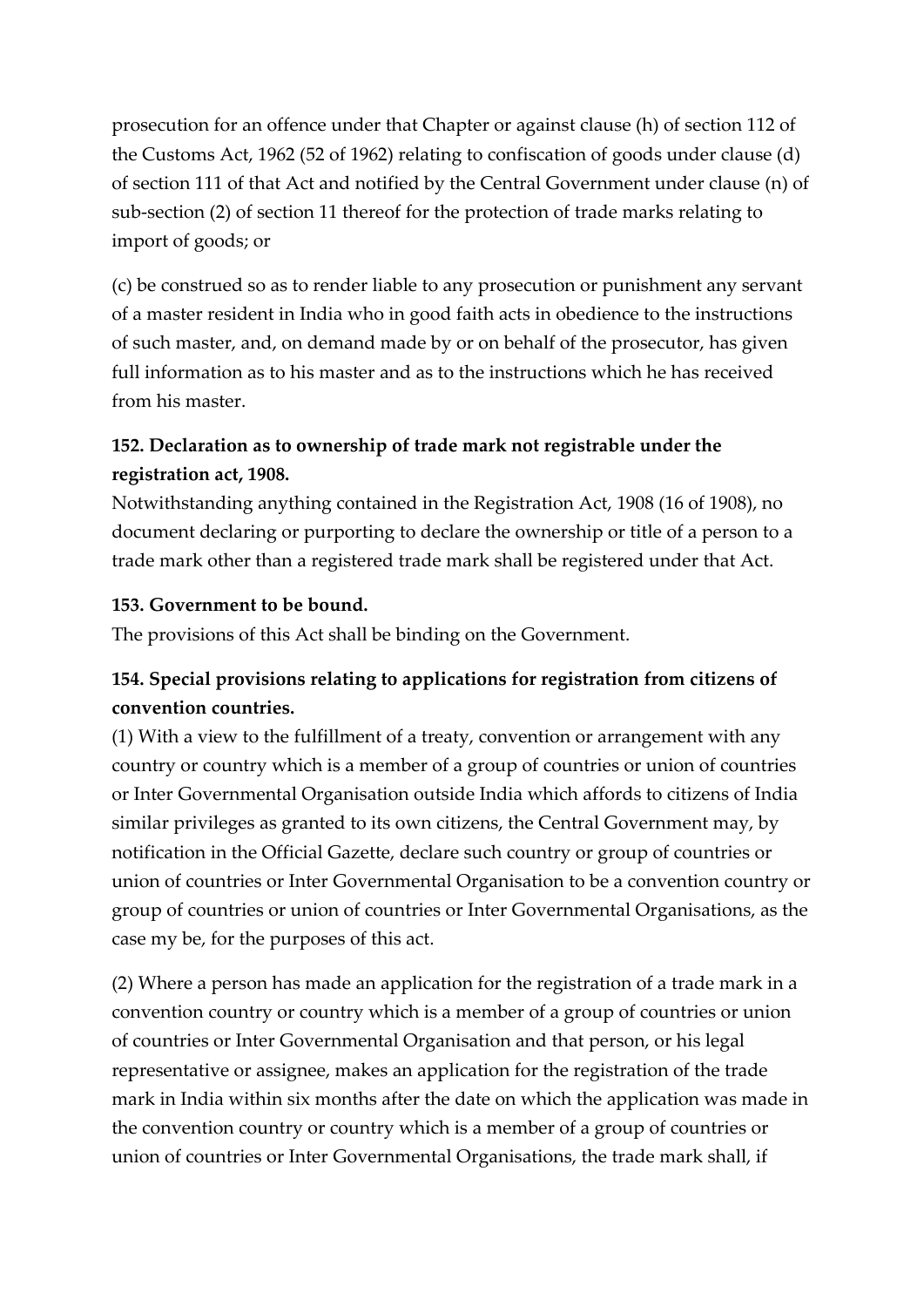registered under this Act, be registered as of the date on which the application was made in the convention country or country which is a member of a group of countries or union of countries or Inter-Governmental Organisation and that date shall be deemed for the purposes of this Act to be the date of registration.

(3) Where applications have been made for the registration of a trade mark in two or more convention countries or country which are members of group of countries or union of countries or Inter Governmental Organisation, the period of six months referred to in the last preceding sub-section shall be reckoned from the date on which the earlier or earliest of those applications was made.

(4) Nothing in this Act shall entitle the proprietor of a trade mark to recover damages for infringement which took place prior to the date of application for registration under this Act.

### **155. Provision as to reciprocity.**

Where any country or country which is a member of a group of countries or union of countries or Inter-Governmental Organisation specified by the Central Government in this behalf by notification in the Official Gazette does not accord to citizens of India the same rights in respect of the registration and protection of trade marks as it accords to its own nationals, no national of such country or country which is a member of a group of countries or Union of countries of Inter-Governmental Organisation, as the case may be, shall be entitled, either solely or jointly with any other person,—

(a) to apply for the registration of or be registered as the proprietor of, a trade mark;

(b) to be registered as the assignee of the proprietor of a registered trade mark; or

(c) to apply for registration or be registered as a registered user of a trade mark under section 49.

### **156. Power of central government to remove difficulties.**

(1) If any difficulty arises in giving effect to the provisions of this Act, the Central Government may, by order published in the Official Gazette, make such provisions not inconsistent with the provisions of this Act as may appear to be necessary for removing the difficulty:

Provided that no order shall be made under this section after the expiry of five years from the commencement of this act.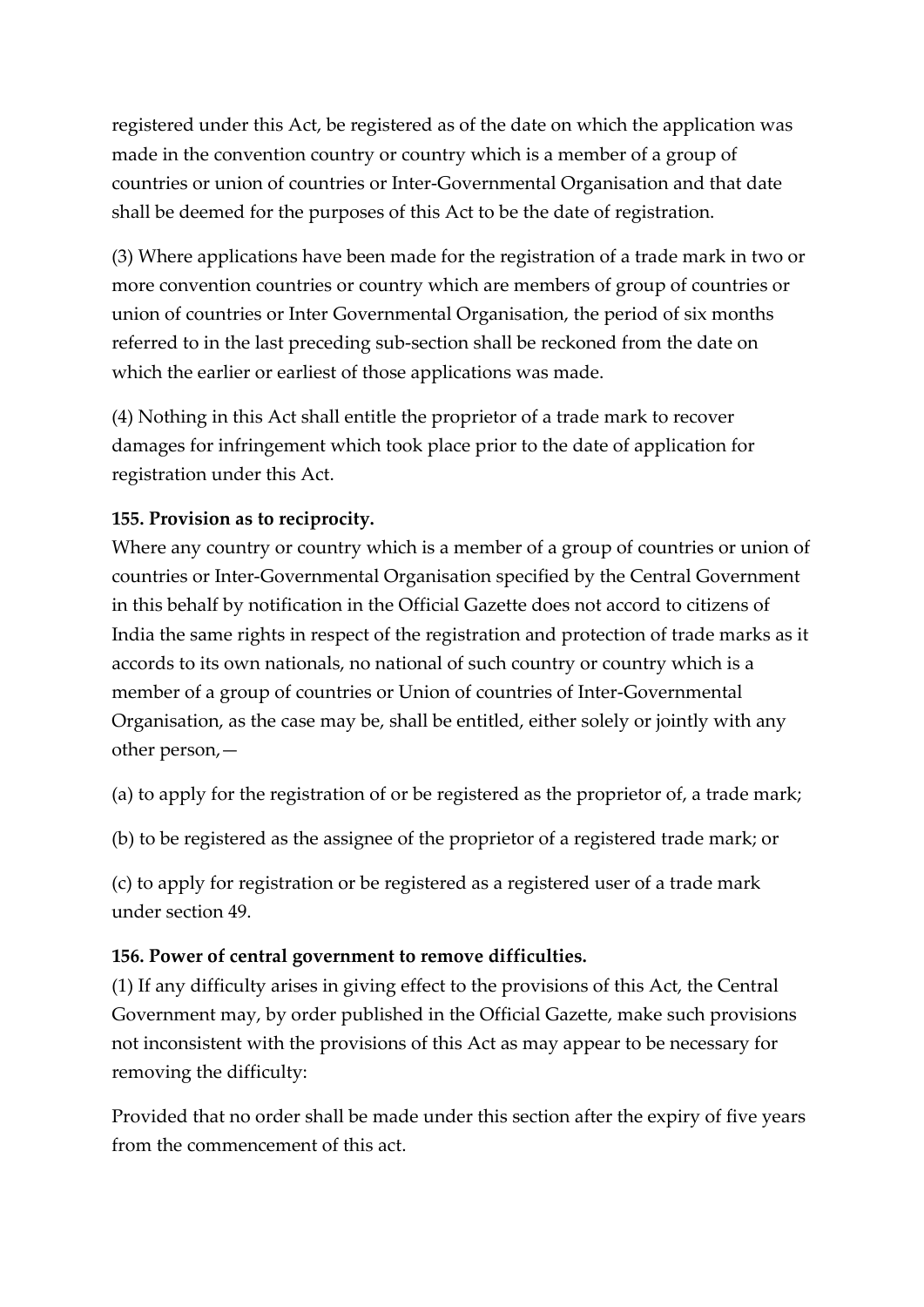(2) Every order made under this section shall, as soon as may be after it is made, be laid before each House of Parliament.

# **157. Power to make rules.**

(1) The Central Government may, by notification in the Official Gazette and subject to the conditions of previous publication, make rules to carry out the provisions of this Act.

(2) In particular, and without prejudice to the generality of the foregoing power, such rules may provide for all or any of the following matters, namely:—

(i) the matters to be included in the Register of Trade Marks under sub-section (1) of section 6, and the safeguards to be observed in the maintenance of records on computer floppies or diskettes or in any other electronic form under sub-section (2) of that section;

(ii) the manner of publication of alphabetical index of classification of goods and services under sub-section (1) of section 8;

(iii) The manner in which the Registrar may notify a word as an international nonproprietary name under section 13;

(iv) The manner of making an application for dissolution of an association under sub-section (5) of section 16;

(v) The manner of making an application for registration of a trade mark under subsection (1) of section 18;

(vi) The manner of advertising of an application for registration under sub-section (1), and the manner of notifying corrections or amendments under sub-section (2), of section 20;

(vii) The manner of giving a notice of opposition and the fee payable for such notice under sub-section (1) and sending counter-statement under sub-section (2) and submission of evidence and the time therefor under sub-section (4) of section 21;

(viii) The form of certificate of registration under sub-section (2), and the manner of giving notice to the applicant under sub-section (3) of section 23;

(ix) The forms of application for renewal and restoration the time within which such application is to be made and the fee and surcharge if any payable with each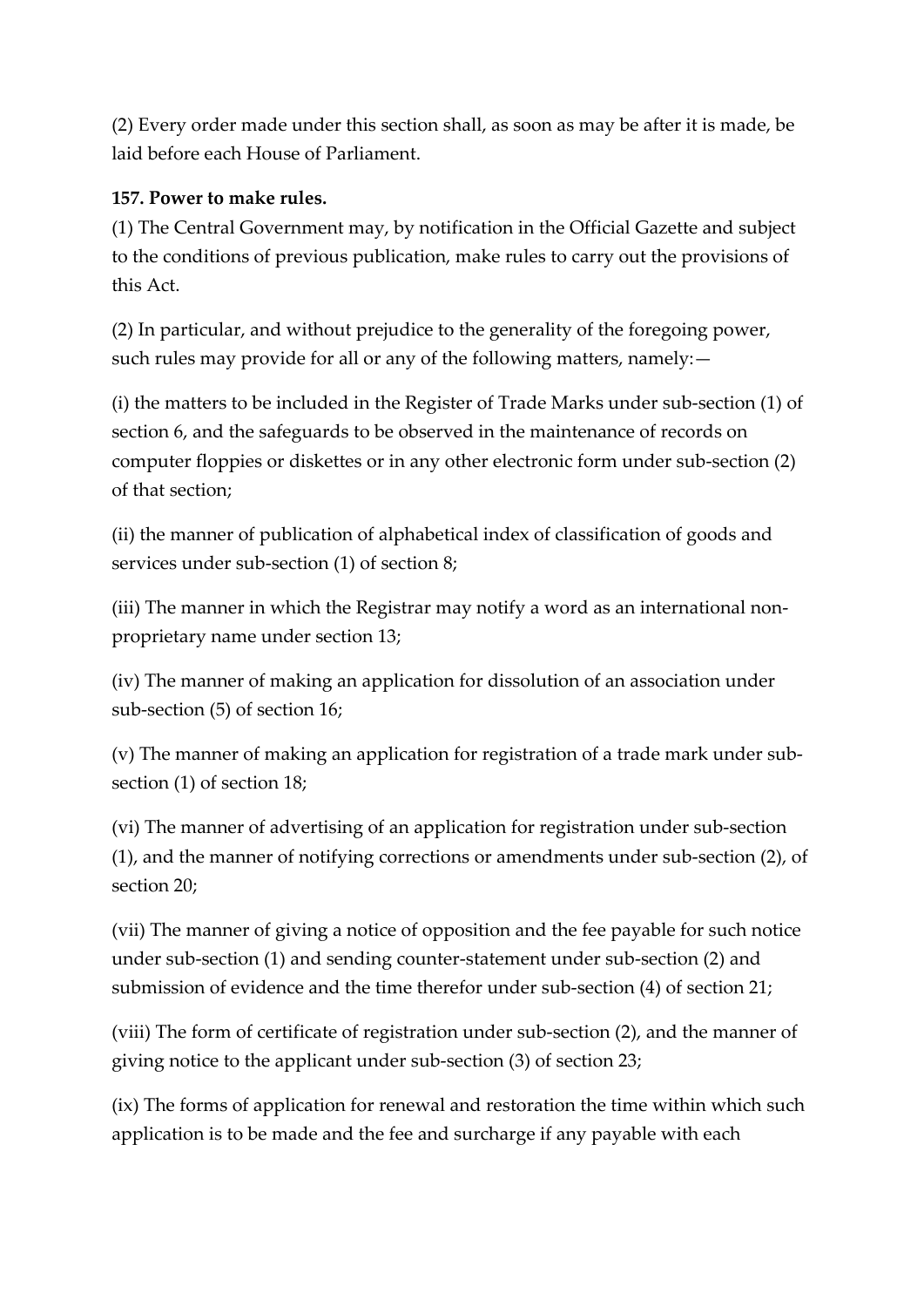application, under section 25 and the time within which the Registrar shall send a notice and the manner of such notice under sub-section (3) of that section;

(ixa) the time within which the international application is to be forwarded to the International Bureau and the manner of certifying the particulars by the Registrar under sub-section (4) of section 36D;

(ixb) the manner of keeping a record of particulars of an international registration under sub-section (1) of section 36E;

(ixc) the manner of informing the International Bureau under sub-section (2) of section 36E;

(ixd) the manner of advertising the international registration and the time within which the international registration shall be advertised under sub-section (3) of section 39E;

(x) The manner of submitting statement of cases under sub-section (2) of section 40;

(xi) The manner of making an application by the proprietor of a trade mark under section 41;

(xii) The manner of making an application for assignment or transmission of a certification trade mark under section 43;

(xiii) The manner of making an application to the Registrar to register title under sub-section (1) of section 45;

(xiiia) the period within which the Registrar shall dispose of an application under sub-section (3) of section 45;

(xiv) The manner in which and the period within which an application is to be made under sub-section (4) of section 46;

(xv) The manner of marking an application under sub-section (2) of section 47;

(xvi) The manner of making an application, documents and other evidence to accompany such application under sub-section (1) and the manner in which notice is to be issued under sub-section (3) of section 49;

(xvii) The manner of making an application under sub-section (1), the manner of issuing a notice under sub-section (2) and the procedure for cancelling a registration under sub-section (3) of section 50;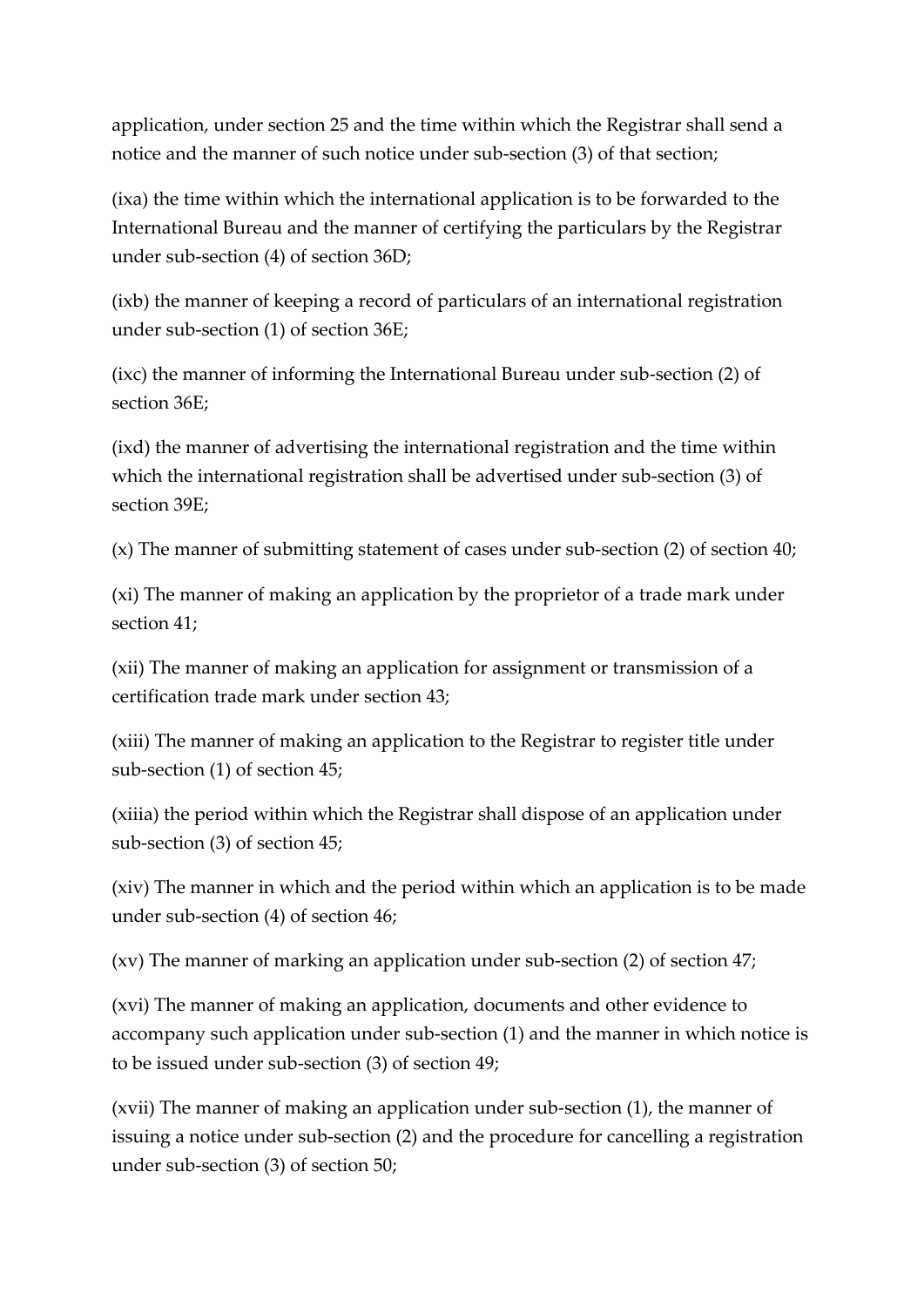(xviii) The manner of making applications under sub-sections (1) and (2), the manner of giving notice under sub-section (4) and the manner of service of notice of rectification under sub-section (5) of section 57;

(xix) The manner of making an application under section 58;

(xx) The manner of making an application under sub-section (1), the manner of advertising an application, time and manner of notice by which application may be opposed under sub-sections (2) and (3) of section 59;

(xxi) The manner of advertisement under sub-section (2) of section 60;

(xxii) The other matters to be specified in the regulations under sub-section (2) of section 63;

(xxiii) The manner of making an application under sub-section (1) of section 71;

(xxiv) The manner of advertising an application under section 73;

(xxv) The manner of making an application under section 77;

(xxvi) *[Omitted]*

(xxvii) *[Omitted]*

(xxviii) *[Omitted]*

(xxix) The salaries and allowances payable to, and the other terms and conditions of service of, the Chairman, Vice Chairman and other Member under sub-section (1) of section 88;

(xxx) The procedure for investigation of misbehaviour or incapacity of the Chairman, Vice-Chairman and other Members under sub-section (3) of section 89;

(xxxi) *[Omitted by the Tribunals Reforms (Rationalisation and Conditions of Service) Ordinance, 2021.]*

(xxxii) *[Omitted by the Tribunals Reforms (Rationalisation and Conditions of Service) Ordinance, 2021.]*

(xxxiii) The form in which and the particulars to be included in the application to the High Court under sub-section (1) of section 97;

(xxxiv) The manner of making an application for review under clause (c) of section 127;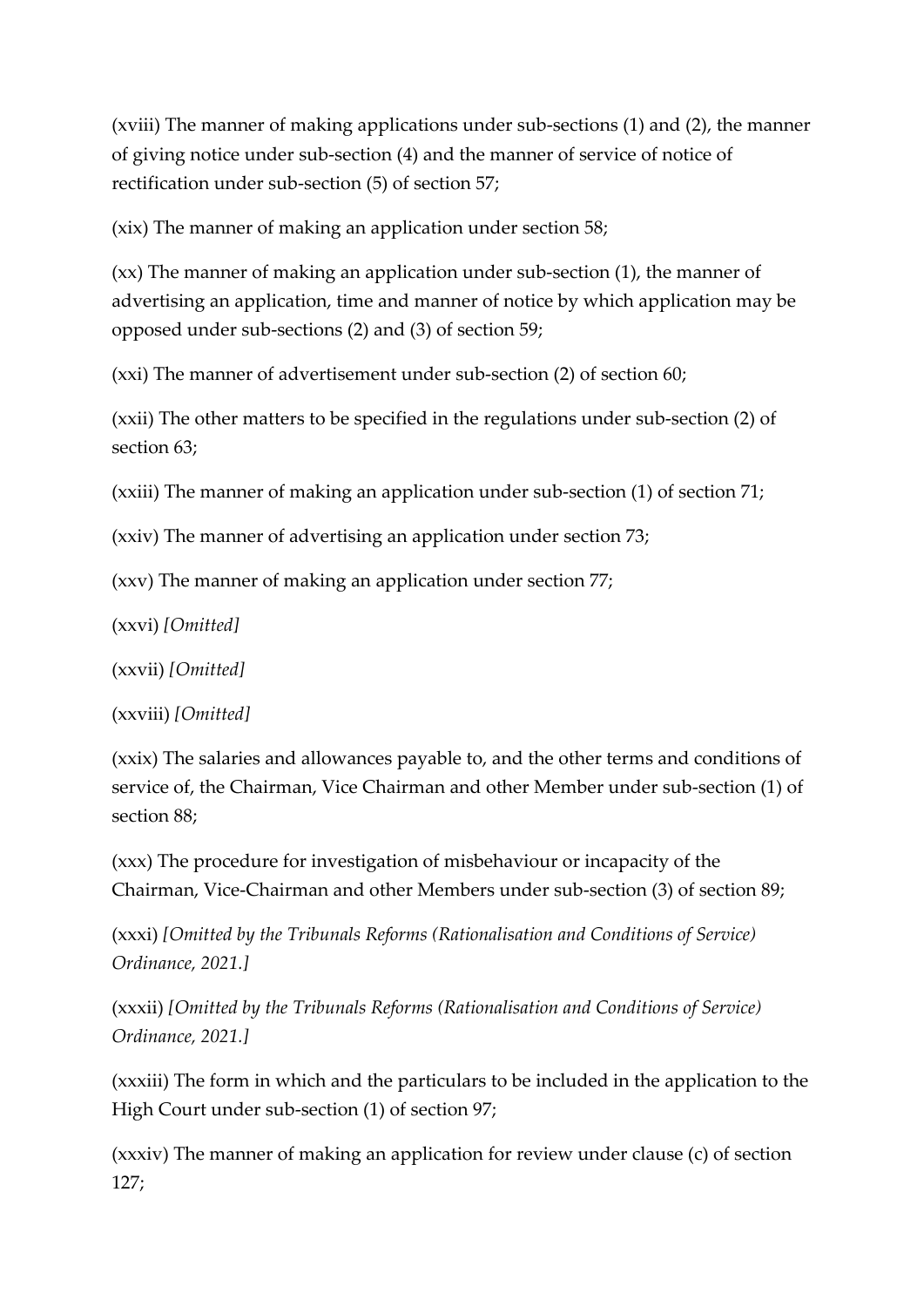(xxxv) the time within which an application is to be made to the Registrar for exercising his discretionary power under section 128;

(xxxvi) the manner of making an application and the fee payable therefor under subsection (1) of section 131;

(xxxvii) the manner of making an application under sub-section (1) and the period for withdrawal of such application under sub-section (2) of section 133;

(xxxviii) the manner of authorising any person to act and the manner of registration as a trade mark agent under section 145;

(xxxix) the conditions for inspection of documents under sub-section (1) and the fee ayable for obtaining a certified copy of any entry in the register under sub-section (2) of section 148;

(xl) the fees and surcharge payable for making applications and registration and other matters under section 150;

(xli) any other matter which is required to be or may be prescribed.

(3) The power to make rules conferred by this section shall include the power to give retrospective effect in respect of the matters referred to in clauses (xxix) and (xxxi) of sub-section (2) from a date not earlier than the date of commencement of this Act, but no retrospective effect shall be given to any such rule so as to prejudicially affect the interests of any person to whom sub-rule may be applicable.

(4) Every rule made by the Central Government under this Act shall be laid, as soon as may be after it is made, before each House of Parliament, while it is in session for a total period of thirty days which may be comprised in one session or in two or more successive session, and if, before the expiry of the session immediately following the session or the successive sessions aforesaid, both Houses agree in making any modification in the rule or both Houses agree that the rule should not be made, the rule shall thereafter have effect only in such modified form or be of no effect, as the case may be; so, however, that any such modification or annulment shall be without prejudice to the validity of anything previously done under that rule.

## **158. Amendments.**

The enactment specified in the Schedule shall be amended in the manner specified therein.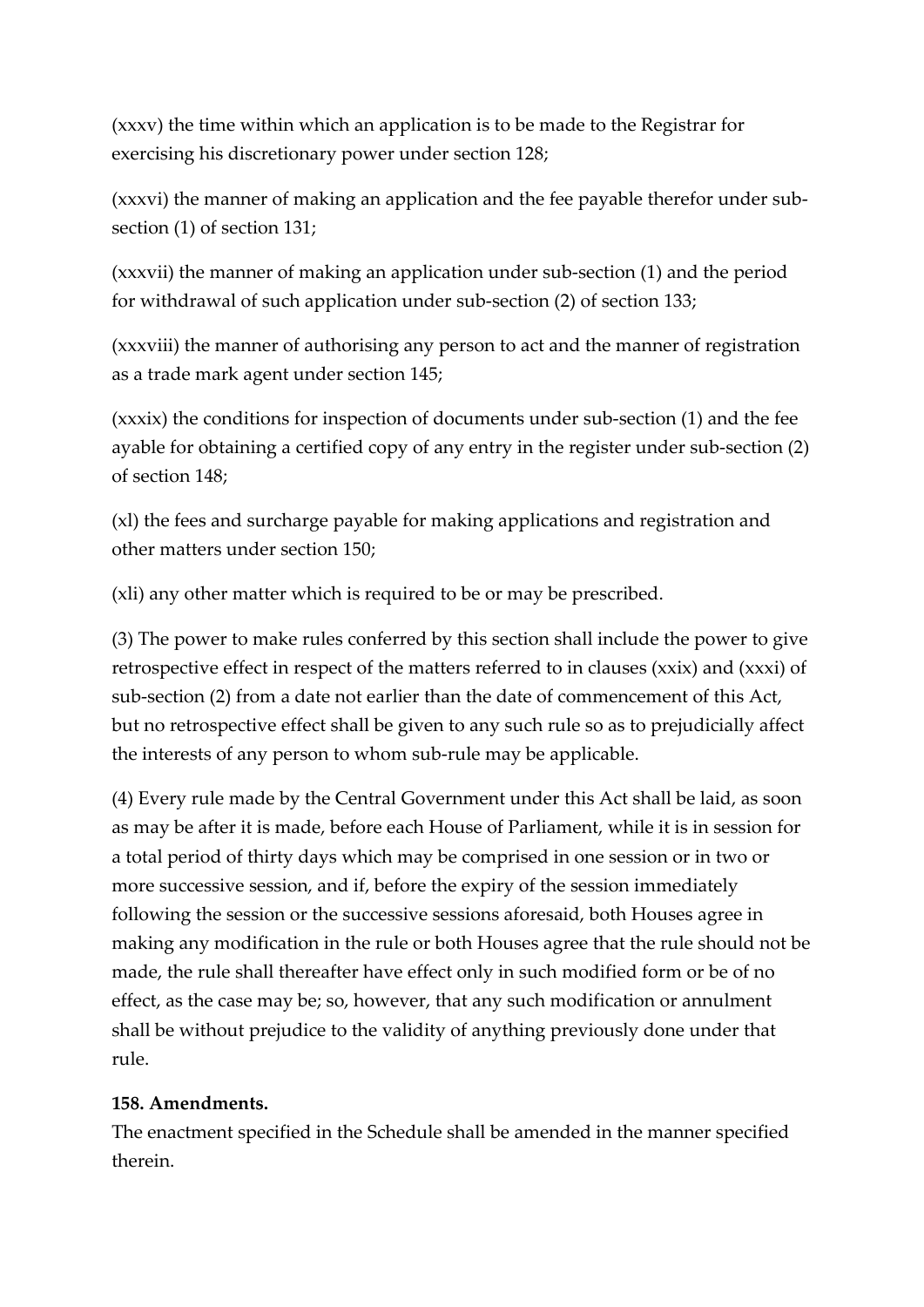#### **159. Repeal and savings.**

(1) The Trade and Merchandise Marks act, 1958 (43 of 1958) is hereby repealed.

(2) Without prejudice to the provisions contained in the General Clauses Act, 1897, with respect to repeals, any notification, rule, order, requirements, registration, certificate, notice, decision, determination, direction, approval, authorisation, consent, application, request or thing made, issued, given or done under the Trade and Merchandise Marks Act, 1958 (10 of 1897 & 43 of 1958) shall, if in force at the commencement of this Act, continue to be in force and have effect as if made, issued, given or done under the corresponding provisions of this Act.

(3) The provisions of this Act shall apply to any application for registration of a trade mark pending at the commencement of this Act and to any proceedings consequent thereon and to any registration granted in pursuance thereof.

(4) Subject to the provisions of section 100 and notwithstanding anything contained in any other provision of this Act, any legal proceeding pending in any court at the commencement of this Act may be continued in that court as if this Act had not been passed.

(5) Notwithstanding anything contained in this Act, where a particular use of a registered trade mark is not an infringement of a trade mark registered before the commencement of this Act, then, the continued use of that mark shall not be an infringement under this act.

(6) Notwithstanding anything contained in sub-section (2), the date of expiration of registration of a trade mark registered before the commencement of this Act shall be the date immediately after the period of seven years for which it was registered or renewed:

Provided that the registration of a defensive trade mark referred to in section 47 of the Trade and Merchandise Marks Act,1958 shall cease to have effect on the date immediately after the expiry of five years of such commencement or after the expiry of the period for which it was registered or renewed, whichever is earlier.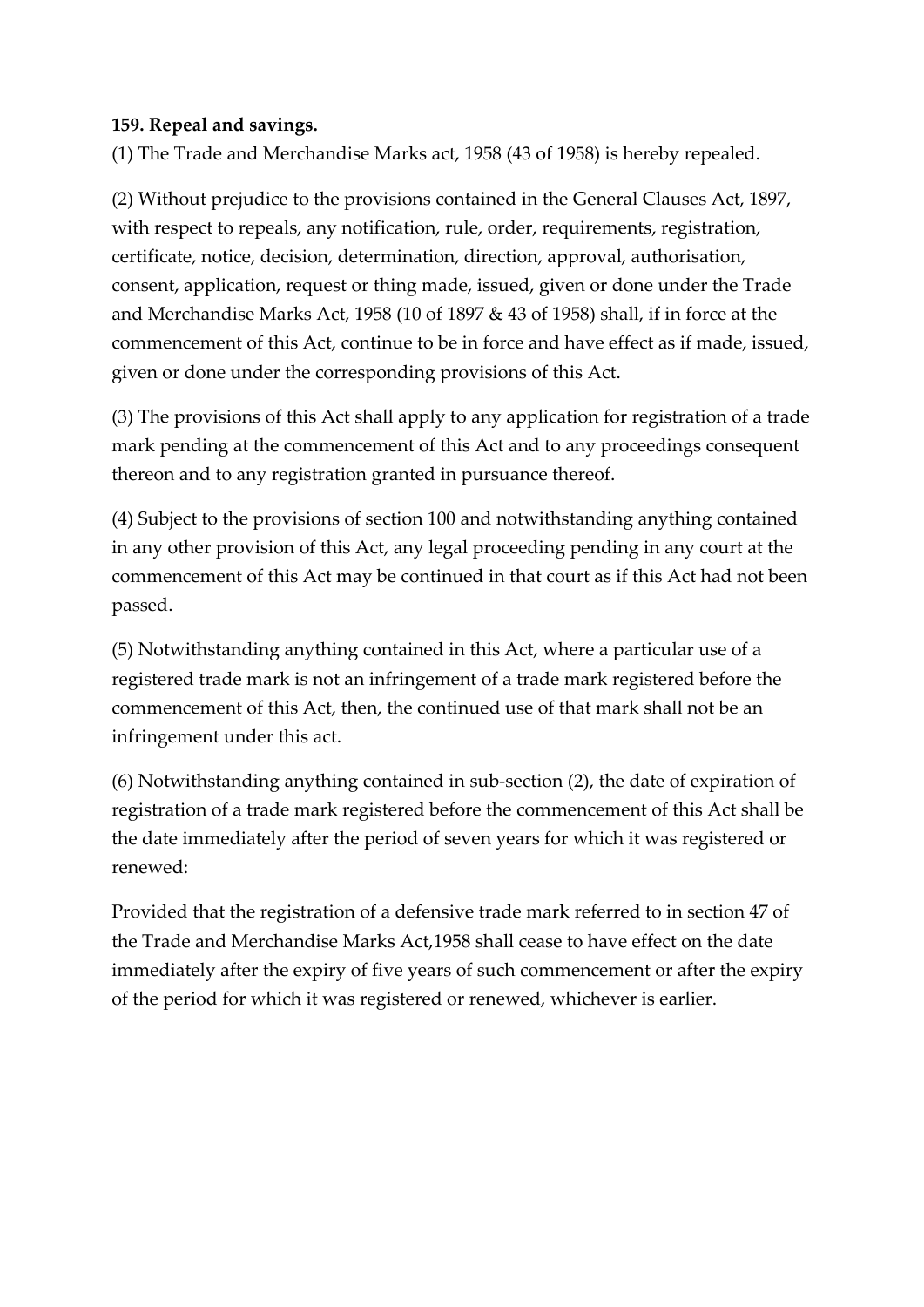# **THE SCHEDULE**

#### **(SEE SECTION 158) AMENDMENTS**

(I) In Section 20, for sub-section (2), the following sub-sections shall be substituted, namely:—

"(2) Without prejudice to the generality of the foregoing power, a name which is identical with, or too nearly resembles,—

(i) The name by which a company in existence has been previously registered, or

(ii) a registered trade mark, or a trade mark which is subject of an application for registration, of any other person under the Trade Marks act, 1999, may be deemed to be undesirable by the Central Government within the meaning of sub-section (1).

(3) The Central Government, may, before deeming a name as undesirable under clause (ii) of sub-section (2), consult the Registrar of Trade Marks".

(II) In section 22, in sub-section  $(I)$ , -

(i) for the portion beginning with "if, through" and ending with "the first mentioned company"—the following shall be substituted, namely:—

"If, through inadvertence or otherwise, a company on its first registration or on its registration by a new name, is registered by a name which,—

(i) in the opinion of the Central Government, is identical with, or too nearly resembles, the name by which a company in existence has been previously registered, whether under this Act or any previous companies law, the first mentioned company, or

(ii) on an application by a registered proprietor of a trade mark, is in the opinion of the Central Government identical with, or too nearly resembles, a registered trade mark of such proprietor under the Trade Marks Act, 1999, such company, -",

(iii) the following proviso shall be added, namely:—

"Provided that no application under clause (ii) made by a registered proprietor of a trade mark after five years of coming to notice of registration of the company shall be considered by the Central Government".